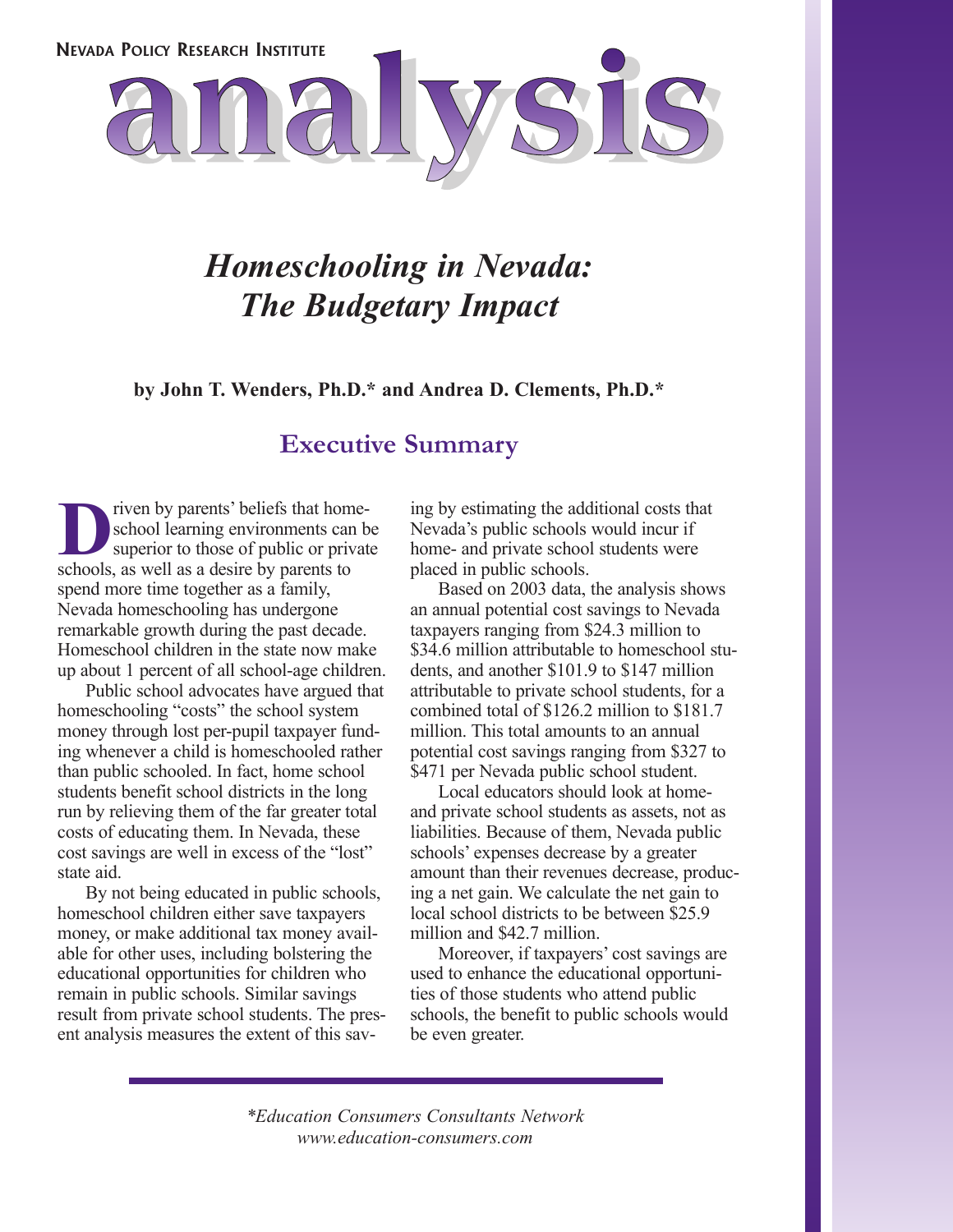### Nevada Policy Research Institute

**The Nevada Policy Research Institute** is an independent research and educational organization dedicated to improving the quality of life for all residents of the Silver State through sound free-market solutions to state and local policy questions. The Institute assists policy makers, scholars, business people, the media and the public by providing non-partisan analysis of Nevada issues and by broadening the debate on questions that for many years have been dominated by the belief government intervention should be the automatic solution.

Committed to its independence, the Nevada Policy Research Institute neither seeks nor accepts any government funding. It enjoys the support of individuals, foundations and businesses who share a concern for Nevada's future and recognize the important role of sound ideas. The Institute is a nonprofit, tax-exempt organization under Section 501(c)(3) of the Internal Revenue Code. For more information on programs and publications of the Nevada Policy Research Institute, please contact:

### **Nevada Policy Research Institute**

2077 E. Sahara Ave. Suite A Las Vegas, Nevada 89104  $(702)$  222-0642  $\cdot$  Fax  $(702)$  227-0927 www.npri.org  $\bullet$  office@npri.org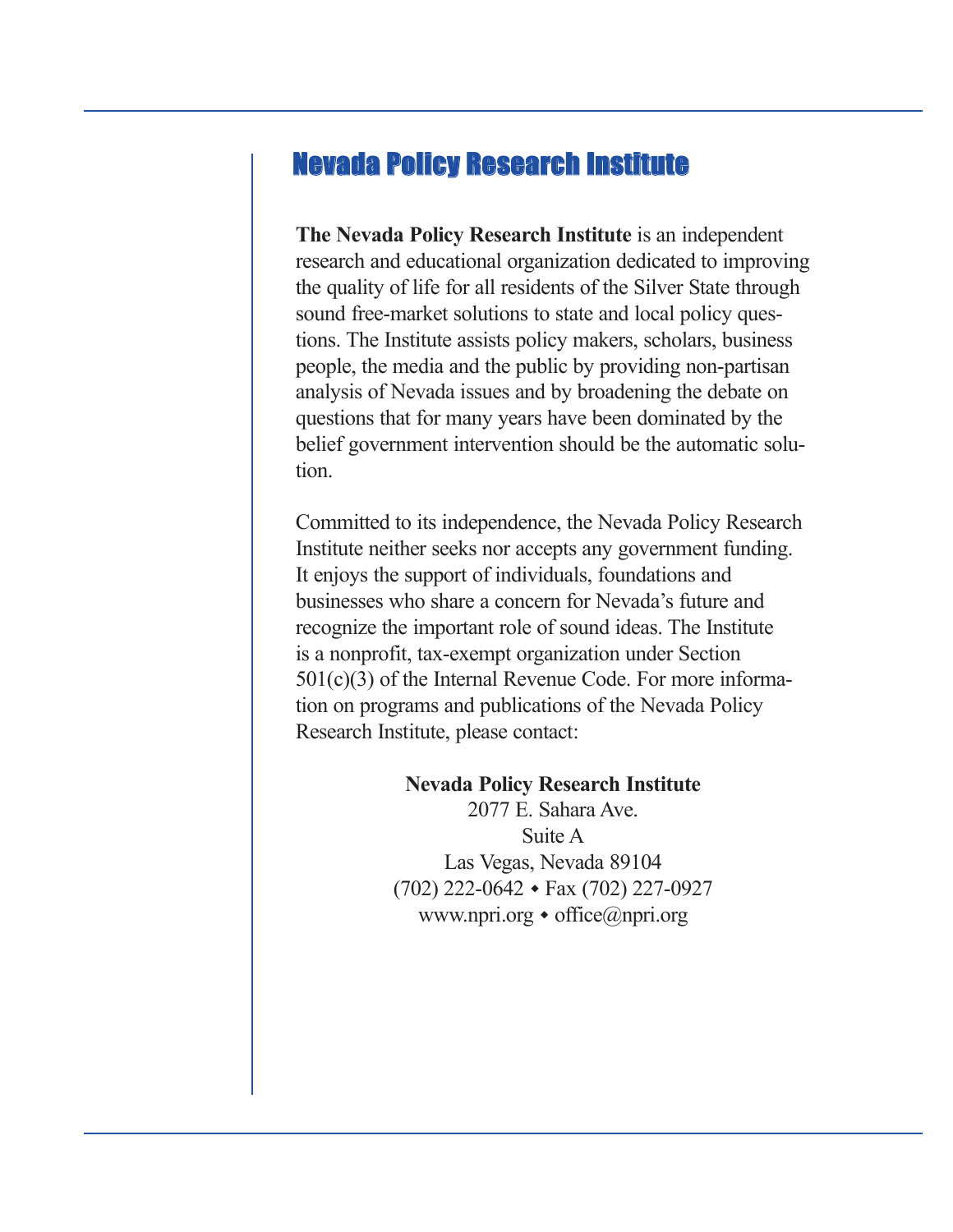# **Homeschooling in Nevada: The Budgetary Impact**

**by** 

### **John T. Wenders, Ph.D.**

**and** 

**Andrea D. Clements, Ph.D.**

*Education Consumers Consultants Network*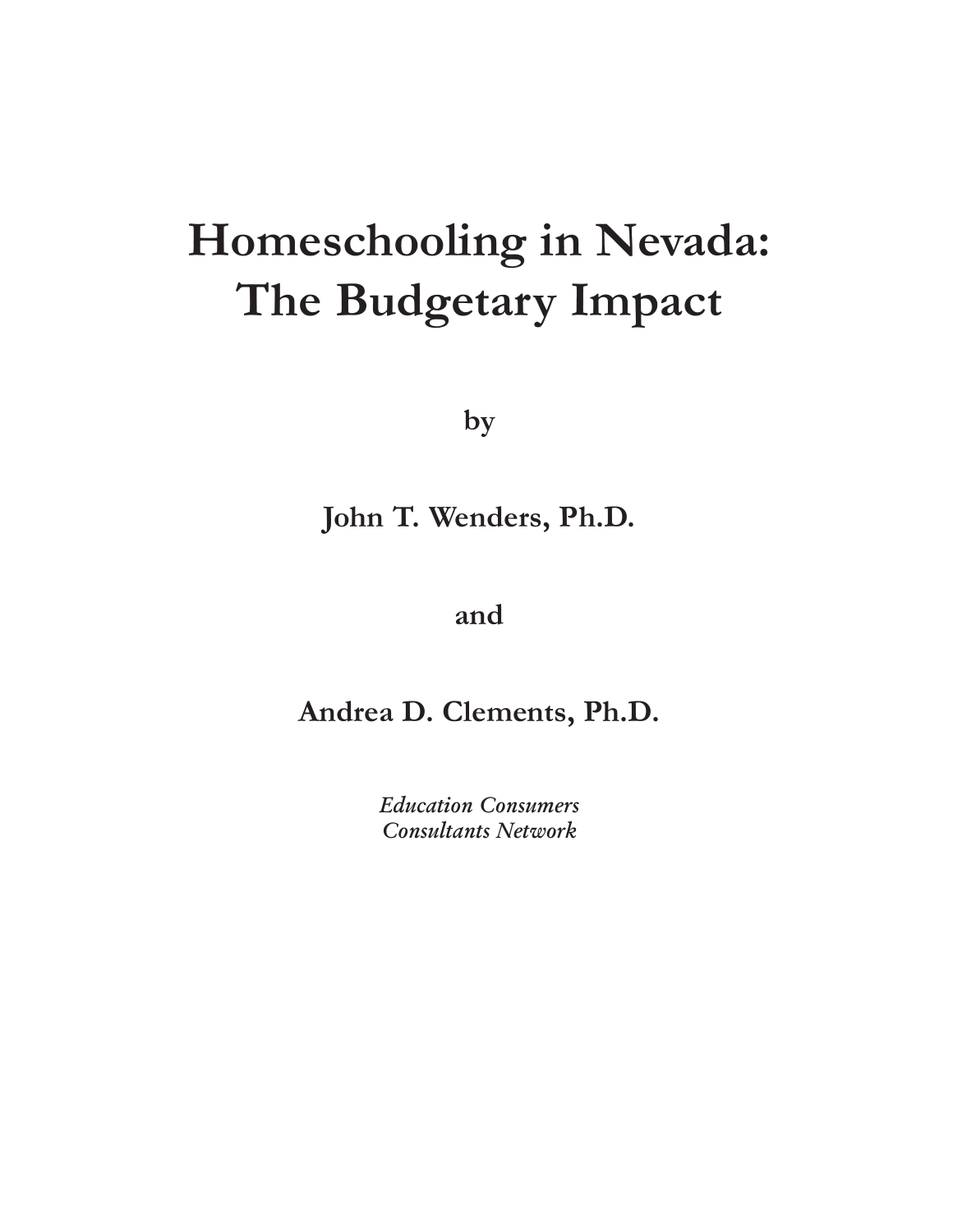# **Contents**

| <b>Executive Summary</b>                                                                          | Cover |
|---------------------------------------------------------------------------------------------------|-------|
| Introduction                                                                                      | 5     |
| PART I: HOMESCHOOLING PRACTICES AND LAWS                                                          | 6     |
| The Emergence of Homeschooling In America                                                         | 6     |
| Homeschoolers' Participation in Public-School-Sponsored Classes<br>and Extracurricular Activities | 9     |
| Special Education Services                                                                        | 9     |
| Nevada Homeschooling Law                                                                          | 10    |
| Other Types of Schooling in Nevada                                                                | 11    |
| PART II: BUDGETARY ANALYSIS                                                                       | 12    |
| Nevada K-12 Student Enrollment                                                                    | 12    |
| Public Education Financing in Nevada                                                              | 16    |
| How Much Do Home- and Private Schools Save Nevada?                                                | 18    |
| Conclusions: The Spurious "Costs" of Home- and Private<br>Schooling                               | 23    |
| Appendix                                                                                          | 26    |
| <b>Endnotes</b>                                                                                   | 28    |
| <b>About the Authors</b>                                                                          | 31    |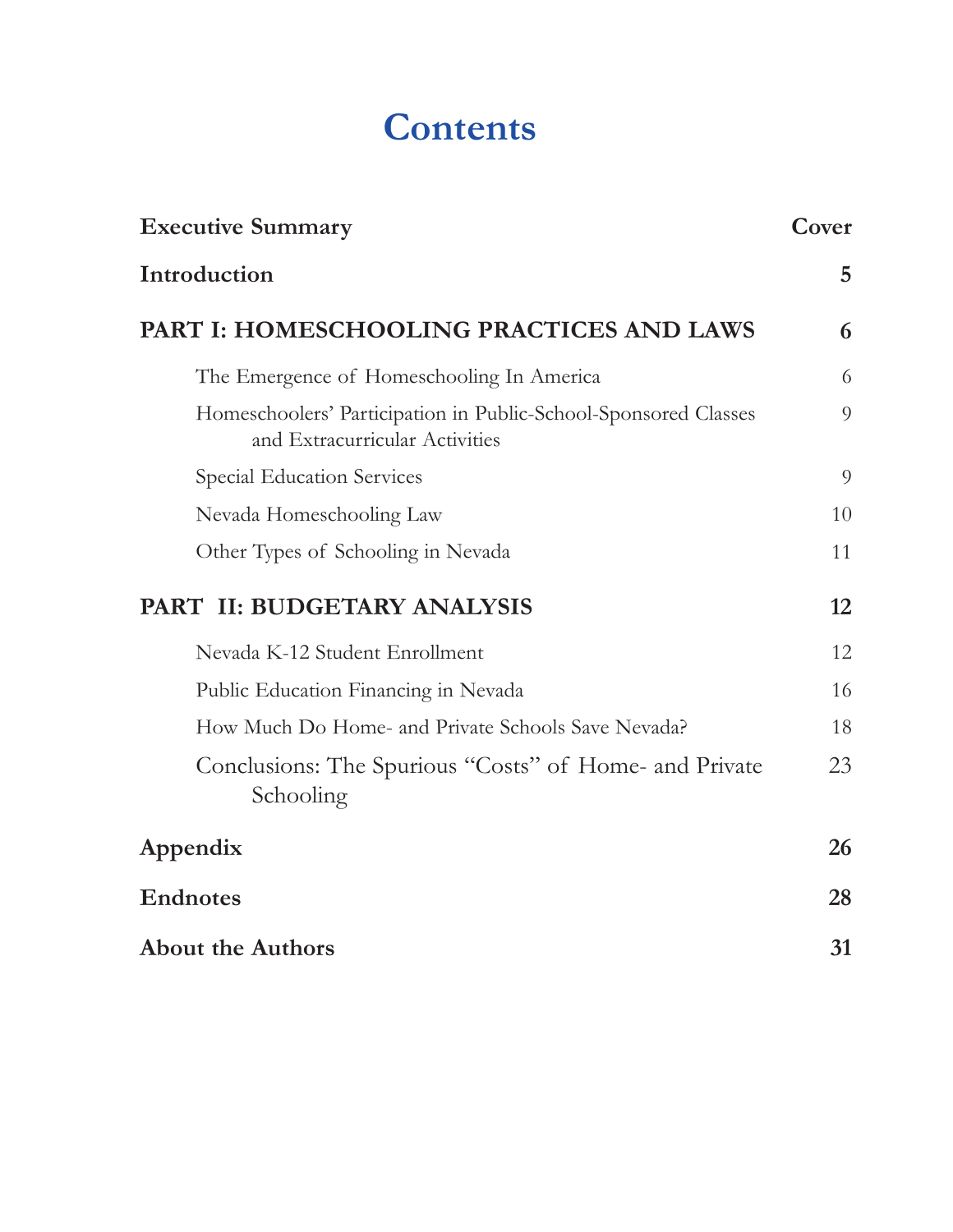### **INTRODUCTION**

**S**purred by a desire for a more individualized and challenging learning environment, U.S. parents are increasingly opting to homeschool their children. The number of homeschoolers is estimated at 1-2 million nationally, up from approximately 15,000 two decades ago.1 In Nevada, there were an estimated 4,136 homeschool students during the academic year 2003-2004, with growth rates of 2.17 percent and 5.81 percent for the last two years.

As detailed below, there is abundant evidence that homeschool students are, on the whole, quite successful academically. For all grade levels, homeschoolers' average test scores have been well above that of their public and private school counterparts. In fact, no study has found that homeschooling impedes achievement.2

Nevertheless, homeschooling has its detractors—primarily public school officials. They decry the loss of per-pupil funding that occurs when children are homeschooled. It is a complaint that could be made about all privately schooled students.

An article in *Time* magazine summarized a common perception about the relationship between homeschooling and government funding for education:

In many ways, in fact, home schooling has become a threat to the very notion of public education. In some school districts, so many parents are pulling their children out to teach them at home that the districts are bleeding millions of dollars in per-pupil funding. Aside from money, the drain of families is eroding something more precious: public confidence in the schools.3

The argument that home, private, and charter schools are a "cost" to traditional public schools' revenues has frequently prompted school districts to push for legislation that

would restrict the establishment of alternative schools. It is often overlooked, however, that a smaller public school enrollment results in lower educational costs for the affected school district.

Indeed, as shown below, homeschooling results in a net financial gain to the school system. Because parents who homeschool continue to pay taxes for services such as public education (even though they are not using it), local governments can simply choose to allocate funds to local schools at a higher perpupil rate.

Taxpayers also can benefit. An allegation that homeschooling was a cost to public schools in Oregon resulted in a 2003 study by Brian Ray of the National Home Education Research Institute (NHERI) and Nick Weller of the Cascade Policy Institute.4 Their findings were similar to those of the present report: ". . . the Oregon case study clearly indicates that homeschool families reduce the financial burden on taxpayers by a considerable amount."5 As shown below, in Nevada the potential costs savings to Nevada taxpayers range from \$24.3 to \$34.6 million in 2003.

A pattern of cost savings contradicts the beliefs of many school administrators. A 1996 survey showed that although an overwhelming proportion of school administrators had homeschoolers registered in their school districts, most administrators had an incomplete understanding of homeschooling practices and laws, and, apparently, of homeschooling's funding implications.6

This study aims to explain the practices, laws, and funding implications of homeschooling. Part I addresses reasons why families choose to homeschool, the socialization of homeschool children, the academic performance of homeschool children, and the extent to which homeschoolers are allowed to participate in public school-sponsored activities. A review of Nevada's regulatory environment is included along with an overview of other

**Homeschooling can be a net financial gain to the school system, as parents who homeschool continue to pay taxes.**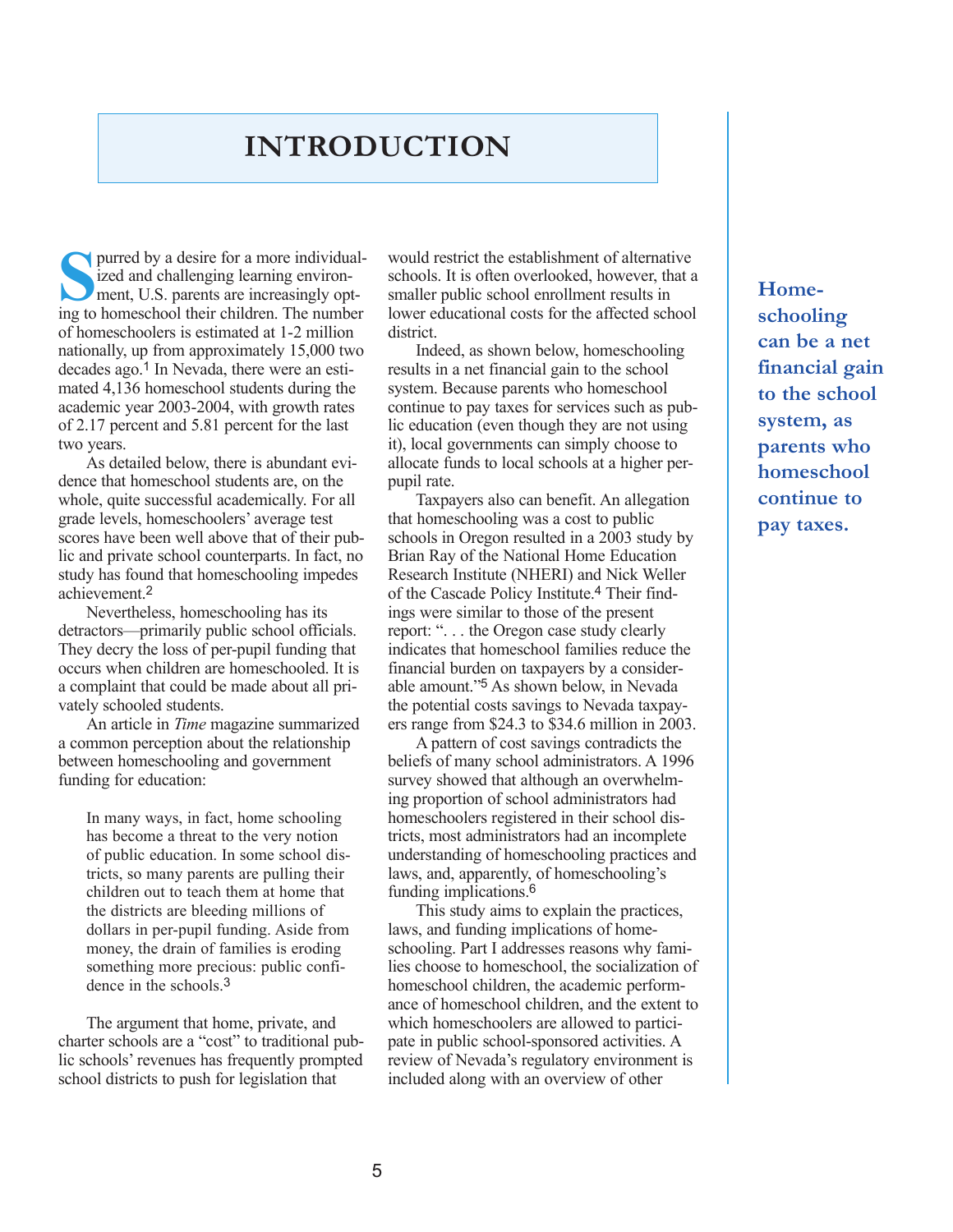types of schooling recognized by state law.

Part II is an economic analysis of homeschooling's effect on Nevada school funding. Student enrollment, recent appropriations for public education, and the positive budgetary impact of both home- and private schooling are considered. Whether homeschooling "costs" public schools money is addressed in the closing section.

The argument that homeschooling reduces public school funding would have to be levied against private schools as well. Both homeand private school parents pay taxes, yet do not use the services of public schools. Private school data are therefore included with homeschooling data in the economic analysis.

## **PART I: HOMESCHOOLING PRACTICES AND LAWS**

### **The Emergence of Homeschooling In America**

The right to direct the education of one's children is founded on the Fourteenth Amendment to the U.S. Constitution as interpreted in *Pierce v. Society of Sisters*. 7 In 1925, after the state of Oregon adopted a law requiring all children to be educated in public schools, the U.S. Supreme Court ruled in *Pierce v. Society of Sisters* that private schools have the right to exist and parents have the right to direct the upbringing and education of their children.8 This is the same decision that has been commonly used to support homeschooling. There have been several legal opinions since then pertaining to this right. One of the most recent and noteworthy was Troxel v. Granville, decided June 5, 2000.9 It was consistent with a substantial body of case law that forms the legal basis for homeschooling.10

As homeschooling grew in popularity during the 1980s, state legislatures, influenced by repeated legal challenges from homeschooling families, gradually changed their laws to permit the practice. By 1993, homeschooling in one form or another had become legal in all 50 states.11 Homeschoolers now constitute anywhere from approximately 1.8 to 3.7 percent of the total school-age population.12 The increased availability of homeschooling as an educational option partially explains its estimated annual growth rate of 15 to 20 percent over the past several years.13

The exact number of homeschool children is difficult to determine because not all states require homeschool families to register.14 Idaho, New Jersey, and Texas, for example, require neither registration nor any other form of public notification.15

Homeschoolers were once thought to consist primarily of families on the religious farright or the far-left. Today, however, they tend to be middle of the road.16 Homeschool children mostly come from two-parent households, in which parents have an above-average level of education, according to the *U.S. Department of Education Trends in Schools from 1993-1999*. Compared with private school children, however, homeschool children come from less-affluent and more rural households, on average.

#### **The Decision to Homeschool**

According to NHERI president Brian Ray, primary factors prompting families to homeschool include the following:<sup>17</sup>

- Parents want their children to accomplish more academically than they would in conventional schools.18
- Parents want to customize their children's education 19
- Parents want to enhance family relationships by spending more time together.

**Homeschooling as an educational option has grown at an estimated annual growth rate of 15 to 20 percent in recent years.**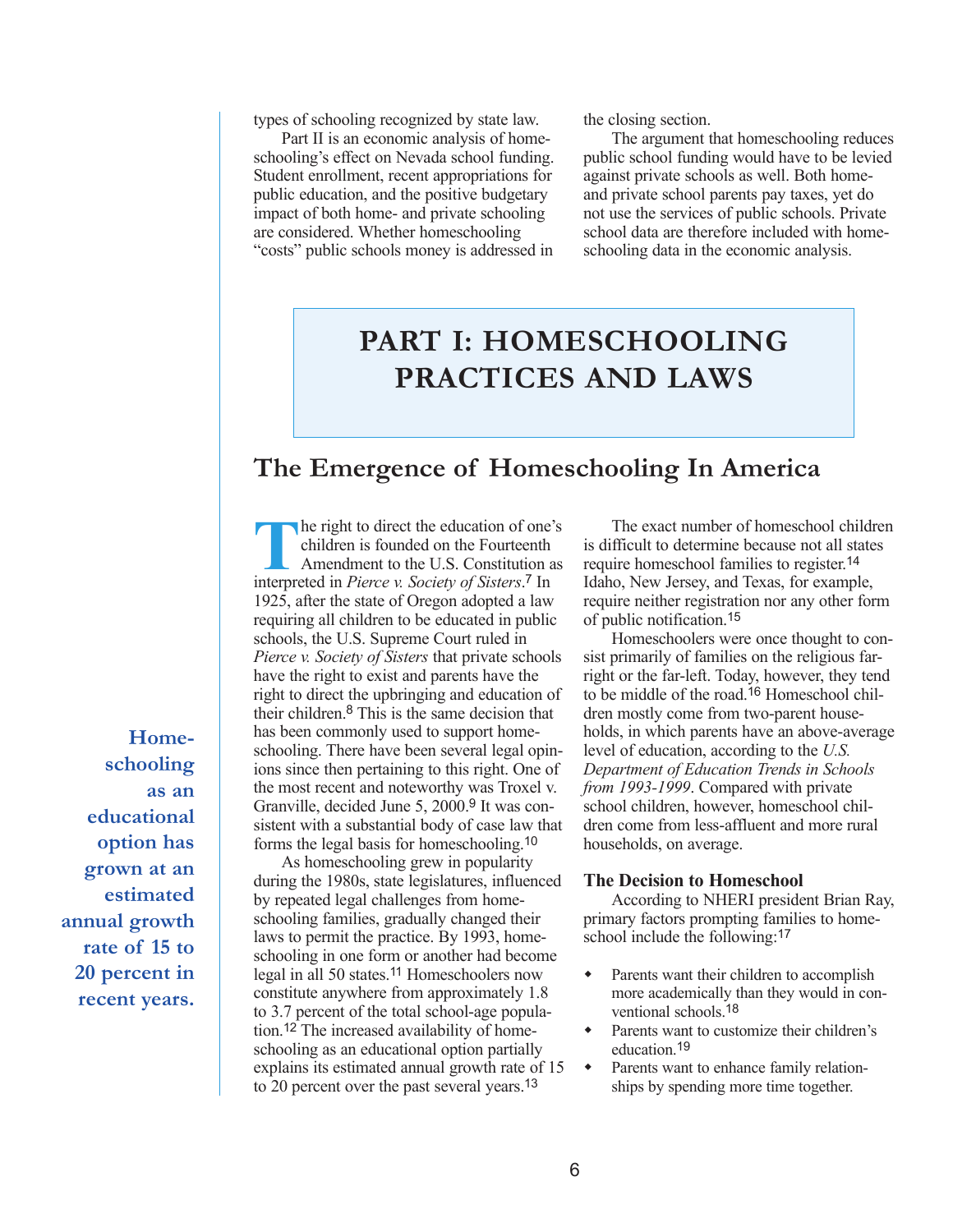- Parents want to provide guided and reasoned social interactions and avoid unnecessary and harmful peer pressure.
- Parents want their children to be in a safe educational environment.20
- Parents want to transmit their philosophical. religious, and cultural values to their children<sup>21</sup>

The National Home Education Network publication *Reasons to Homeschool* listed spending more time together as a family as the No. 1 reason to homeschool.22

#### **Homeschooling In Practice**

Homeschooling styles vary substantially; there is no "typical" homeschooling day. Methods of teaching include the parent directly instructing the child, the child watching a video or satellite feed of an actual classroom, self-study workbooks or computer programs, and reading literature.23 Additional activities may include field trips, volunteering, scouting, organized sports, or taking classes through a homeschool cooperative in which parents teach groups of students.24 Homeschooling does not necessarily take place in the home, although much of the schoolwork may.

#### **Homeschooling and Achievement**

In 1998, Lawrence Rudner of the University of Maryland conducted a study of 20,760 homeschool children who took the Iowa Tests of Basic Skills or the Tests of Achievement and Proficiency.25 Among the findings were:

- The median scores for every subtest at every grade (most in the 70th to 80th percentile) were well above those of public and private school students.
- Almost 25 percent of homeschool students were enrolled one or more grades above their age-level peers in public and private schools.
- On average, homeschool students in grades 1 to 4 performed one grade level above their age-level public/private school peers.
- The achievement test score gap between homeschool students and public/private school students widens from grade 5 upwards.
- Students who have been homeschooled for grades K-12 have higher scholastic achievement test scores than students who also have attended other educational institutions.
- There are no meaningful differences in achievement by gender, whether the student is enrolled in a full-service curriculum, or whether a parent holds a stateissued teaching certificate.
- There are significant achievement differences among homeschool students when classified based on the amount of money their families spend on education, family income, parents' education, and children's television viewing.

Rudner's findings are not atypical. An earlier study by Brian Ray showed higher standardized test scores among homeschool students than among the general population.26 A separate study found that homeschool children in the state of Washington consistently scored above the national average in reading, language, math, and science.<sup>27</sup> Another found that, while the potential for success in college did not differ significantly between homeschool graduates and conventional-school graduates, homeschool students did place higher on the ACT English subtest.<sup>28</sup>

In a survey of adults aged 18-24 who had been homeschooled, over 74 percent have taken college-level courses—as compared with 46 percent for the general U.S. population. An overwhelming majority of them report that they are glad they were homeschooled.29

Spelling and geography bee winners have been among the most visible manifestations of homeschoolers' superior achievement. In 2001, 13-year-old Sean Conley of Minnesota became the National Spelling Bee's third winner in five years to have been homeschooled.<sup>30</sup> Ten percent of the 2001 spelling bee contestants were homeschooled (which is significant given that homeschoolers comprised a much smaller percentage of the student population). In 2000, eight of the finalists had been homeschooled, with homeschoolers taking the top three places. The winner of that spelling bee, 12-year-old George Thampy of Missouri, was also the first runner-up in the 2000 National Geographic Bee (formerly

**In 1998, a University of Maryland study found that median scores for every subtest at every grade for homeschool children were well above those of public and private school students.**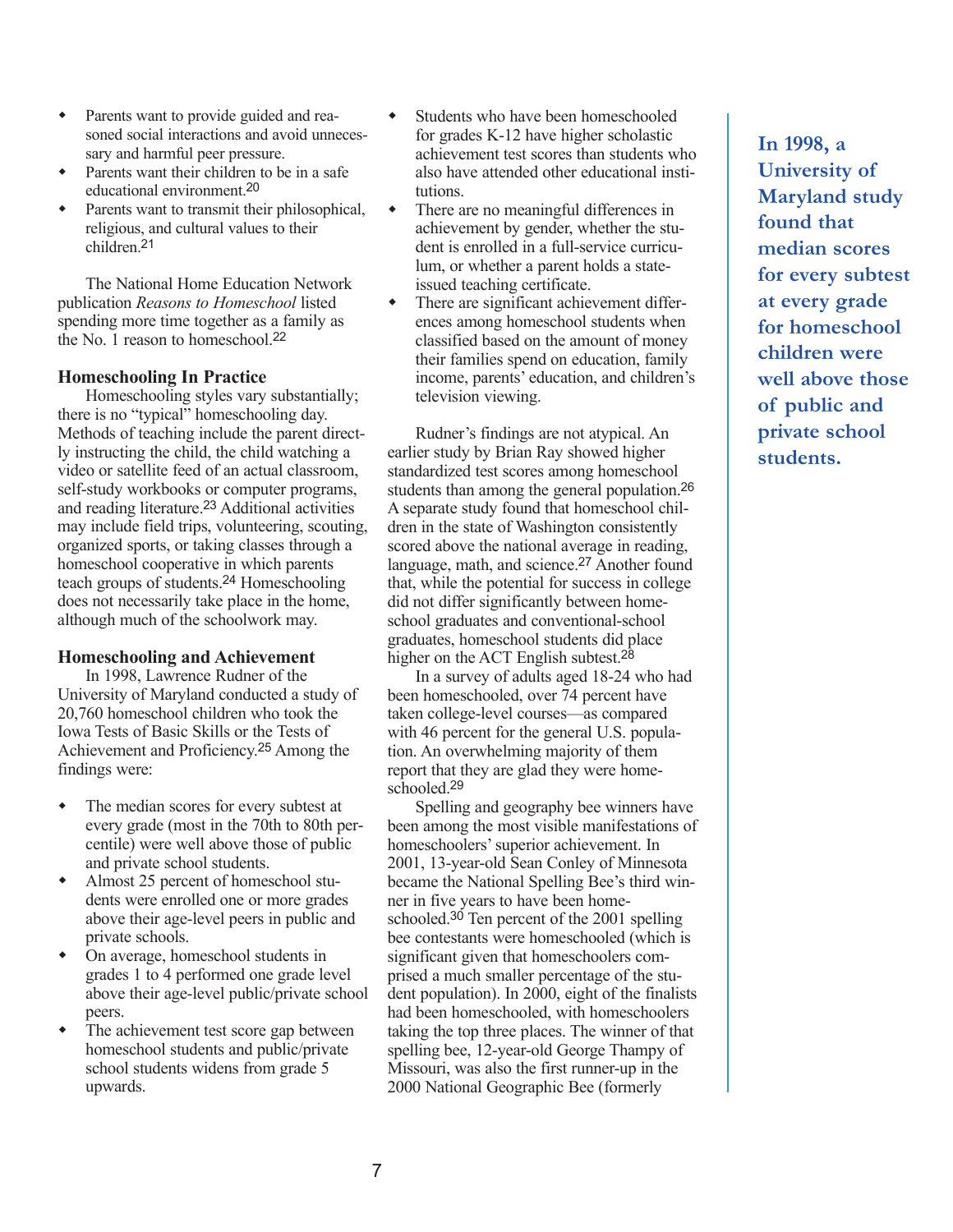**Several researchers into homeschool students' socialization have found a picture that is overwhelmingly positive.** known as the National Geography Bee).31

Brian C. Anderson of the Manhattan Institute summed up the achievement of homeschool children:

> Though existing data are incomplete, everything we know about homeschooled kids says that they are flourishing academically in every way. This year, home-schooled kids swept the top three places on the National Spelling Bee, and Stanford accepted 27 percent of its home-schooled applicants, nearly twice its average acceptance rate. Small wonder that the public school establishment wants to regulate home schooling out of existence. It represents a silent, but eloquent, reproach to the professionals.<sup>32</sup>

#### **Homeschooling and Socialization**

Those unfamiliar with homeschooling are often concerned about the students' socialization. Many envision homeschoolers as being isolated with their parents, having little cultural exposure, little opportunity to interact with other children, and otherwise having minimal contact with the world outside of their homes. In truth, for most homeschoolers the opposite is true. They have so many social and extracurricular activities that fitting everything into their schedule is a challenge.

Several researchers have found an overwhelmingly positive picture for homeschool students' socialization.33 Not only are homeschoolers provided with opportunities that foster positive interaction, they also receive protection from many sources of negative socialization.34

Richard Medlin of Stetson University found that self-concept was higher for homeschool students than for public school students.35 And in a blind, controlled study comparing 70 homeschool with 70 non-homeschool children, the former had fewer behavioral disorders.36

While there are apparently no studies measuring the civic involvement of homeschool students, there is such a study of homeschool parents.37 The 1996 National Household Education Survey found that homeschool and private school parents had higher participation in almost every level of

civic activity than public school parents.38 They voted, donated money, volunteered, and attended public meetings at a higher rate than public school parents. These findings held even when controlling for age, gender, racial origin, and amount of education.

#### **Homeschooling and Homogenization**

Another criticism involves an alleged lack of homogenization of homeschool children.39 Many observers say that children should be exposed to a common set of ideas and have a common set of experiences. Among them is Rob Reich of Stanford University, who believes that children should be exposed to ideas and opinions that differ from those of their parents.40 He sees a civic peril in insulating children from certain ideas.

However, the same argument could be used against public schools. The practice of prohibiting the expression of religion in public schools—particularly Christianity—is a good example. It is unlikely that the child whose parents have never introduced him or her to religion would ever learn about it in public school.41 The argument for exposing the child to a broad range of ideas thus breaks down.

Reich goes on to argue that children should learn decency, civility, and respect. However, the perceived absence of these values in the public school environment is a common reason why parents pull their children out of public schools in favor of homeschooling.

#### **Some Explanations for the Success of Homeschooling**

Although experiments involving random assignment of children to homeschooling are not feasible, the available data suggests a number of hypotheses as to why homeschoolers excel academically.

Michael Romanowski of Ohio Northern University, among others, attributes their success to the high degree of parental involvement.42 Harvard's Caroline Hoxby concurs. Her sophisticated and compelling analysis of the role of families in education suggests the situation is more complex than commonly supposed, and that the choice of educational options is an essential element of parental involvement—one that contributes substantially to homeschooling's success.43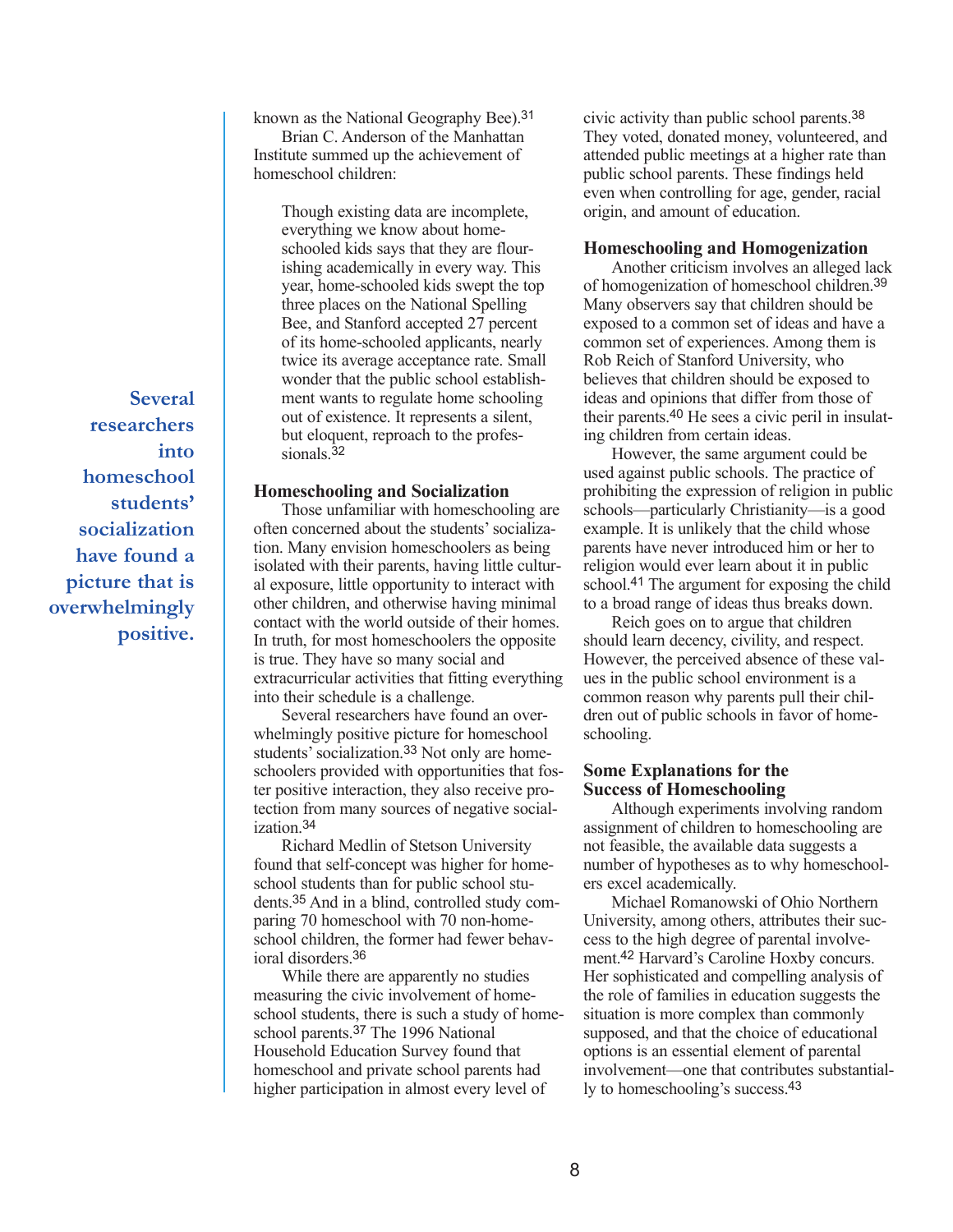Another possible reason for homeschoolers' academic success is that they tend to have more educated parents.44 Finally, one-on-one

instruction may be more effective than traditional group schooling—a point class-size reduction proponents ought to appreciate.

### **Homeschoolers' Participation in Public-School Sponsored Classes and Extracurricular Activities**

There are differences of opinion even among homeschool parents as to whether homeschool children should partake of public school services such as classes, extracurricular activities, and special education. Some homeschool families want nothing to do with public schools for fear that the contact will lead to attempts to regulate homeschooling. Others think that as taxpaying citizens, they have a right to services and opportunities that they, in essence, help to finance.

The National Education Association opposes participation by homeschool children in public school extracurricular activities.45 At odds with this stance, however, many school districts actively recruit and welcome participation by homeschoolers.46

In Pennsylvania, for example, 240 of the 501 school districts allow homeschool students to participate in some extracurricular activities, but at this time participation is left to the discretion of the local school district. Timothy Allwein of the Pennsylvania School Boards Association observes that the state's legislature considered a bill that would require school districts to allow homeschool students to participate in extracurricular activities, but it failed. Similar legislation had been reintroduced and approved by the House, but as of March 2004, it was still in committee in the Senate.47 Allwein supports allowing individual school districts to make such decisions.

### **Special Education Services**

Homeschooling is an excellent way to educate a special-needs child because of its potential for providing individualized instruction.51 However, laws governing the availability of publicly funded services to specialneeds children vary substantially from state to state. When parents have sued school districts to permit homeschool students to participate

Fairfax County, Virginia, by contrast, does not permit homeschool students to attend public school classes, but does allow them to participate in the county's adult and community education program, which offers classes after regular school hours.48 California, on the other hand, allows participation in public school classes and activities, provided that the school system is permitted to monitor the homeschoolers' quality of education.49 (This is not likely to be a worthwhile exchange for homeschoolers whose parents are opposed to public oversight or interference with the education of their children.)

Nevada law permits homeschool children, as well as children from private and charter schools, to attend occasional classes and/or extracurricular activities. The state reimburses the school for that child's participation but does not provide transportation. This degree of participation is conditioned on there being space in the class or activity and the parent demonstrating that the child is qualified. Nevada Revised Statutes (NRS) §392.070 #3 reads (in relevant part): "...the board of trustees of the school district in which the child resides shall authorize the [homeschool or private school] child to participate in a class that is not available to the child at the private school or home school..." There is nearly identical language in NRS §386.580, pertaining to charter schools.50

in various activities, the parents have generally lost.52 The same is true when parents have sued to obtain special education. The Ninth Circuit Court of Appeals concluded: "Nothing in the IDEA (Individuals with Disabilities Education Act) requires that school districts provide services to children who have rejected the state's offer of an education and have

**Nevada law permits homeschool children, as well as children from private and charter schools, to attend occasional classes and/or extracurricular activities.**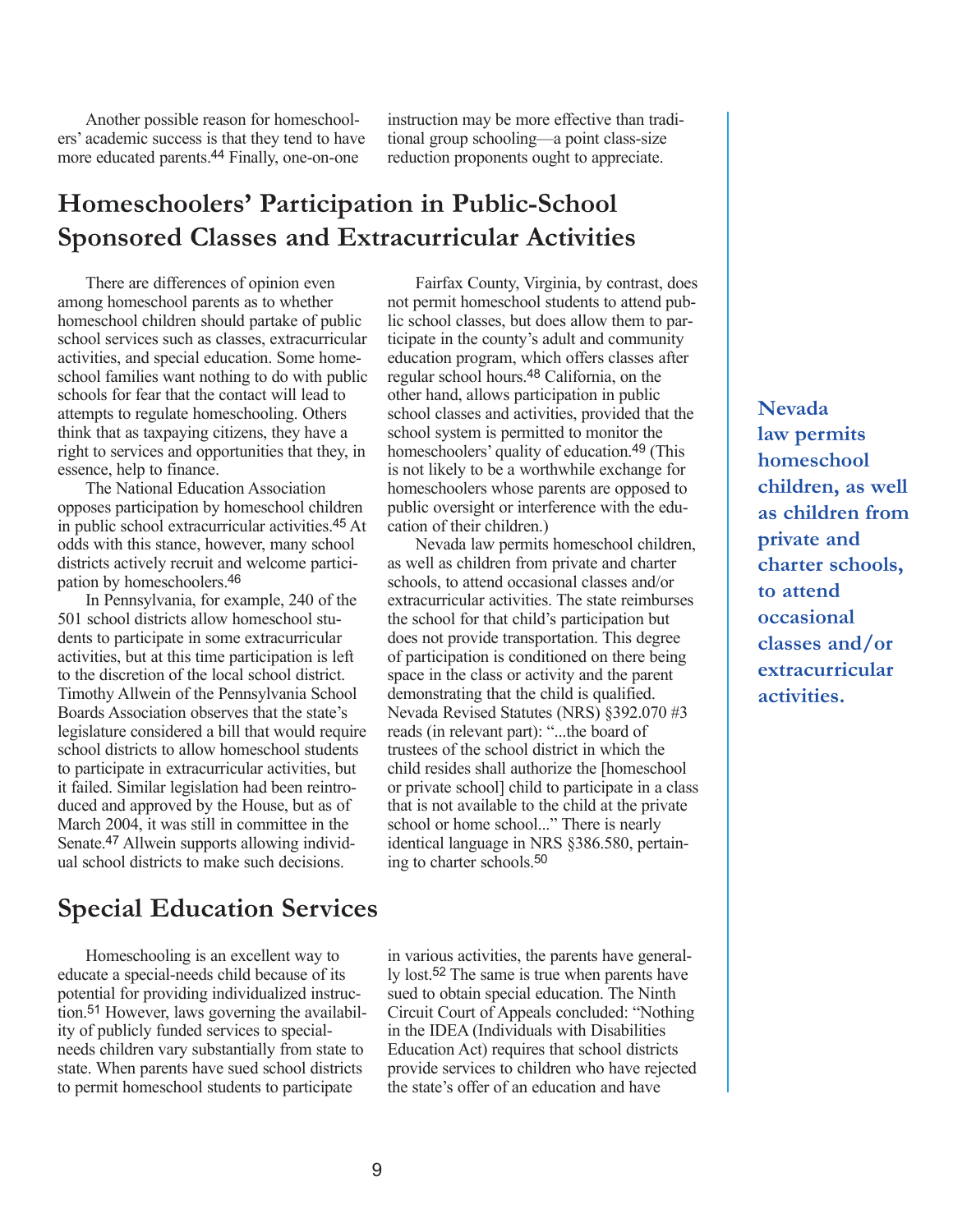**Homeschooling "instruction need not comply with the standards of content and performance established for public schools." (NAC 392.035)** failed to enroll in any 'school,' in the state's definition of that word."53

IDEA, which is the primary source of federal funding to the states for services to children with disabilities, was recently revamped and subsequently signed into law by President Bush on December 3, 2004 under the name Individuals With Disabilities Education Improvement Act (H.R. 1350).

IDEA 2004 does not specifically address homeschooling, but with regard to private schooling, it maintains language from the previous version of IDEA that Nevada has cited in support of its position vis-à-vis homeschooling. Sec.612(a)(10)(C)(i) of the law states:

(i) IN GENERAL- Subject to subparagraph (A), this part does not require a local educational agency to pay for the cost of education, including special education and related services, of a child with a disability at a private school or facility if that agency made a free appropriate public education available to the child and the parents elected to place the child in such private school or facility.

For the purposes of federal IDEA services, Nevada law equates "home schooling" with "private school, parentally placed." And under IDEA, private school students and

### **Nevada Homeschooling Law**

As a general rule in Nevada, public school attendance is compulsory between the ages of 7 and 17.56 NRS 392.070, however, provides an exception—specifying that such attendance "must be excused when satisfactory written evidence is presented to the board of trustees of the school district in which the child resides that the child is receiving at home or in some other school equivalent instruction of the kind and amount approved by the state board."

To constitute equivalent instruction, under the state board's regulations, schooling must include "English, including reading, composition and writing," mathematics, science and social studies. Instruction "may be taught as the parent determines is appropriate for the age and level of skill of his child," and "does

home school students are not automatically entitled to "a free and appropriate education."54 This does not mean that state cannot provide such services, but merely that they are not mandatory. Moreover, states may obtain federal monies for the provision of special education services for homeschool or private school children who are identified as having disabilities.

According to Frank Schnorbus, president of the Northern Nevada Home School Advisory Council and an officer of the Nevada Homeschool Network, districts can be obligated to assist special needs students under certain circumstances. Those conditions are: 1) federal funds that have been allocated for the purpose of serving homeschool or private school students in the district, 2) a child has been identified as a special needs student by the local school district and 3) the parents wish to receive services. Such funds may not be used by the district on regularly enrolled special needs students. How the available funds are divided among *eligible* students, however, is "at the discretion of the local public school district."55

In reality, homeschool parents more often have been concerned about having their children evaluated against their wishes under the "child find" provisions of IDEA than they have about demanding special services.

not need to comply with the standards of content and performance" established for public schools.57

Homeschooling parents must annually notify their local school district's homeschool office. This can be done with the state's "Notice of Intent to Homeschool" form or any form that meets the requirements of NAC 392.011-392.065—including a simple letter with the required information.<sup>58</sup>

In addition to the annual notice of intent, new homeschool parents and current homeschool parents who have moved to a new district must now provide 1) a statement of the educational plan for the child that includes the proposed educational goals for the child or the instructional materials to be used, and 2) a statement initialed by the parent that he or she meets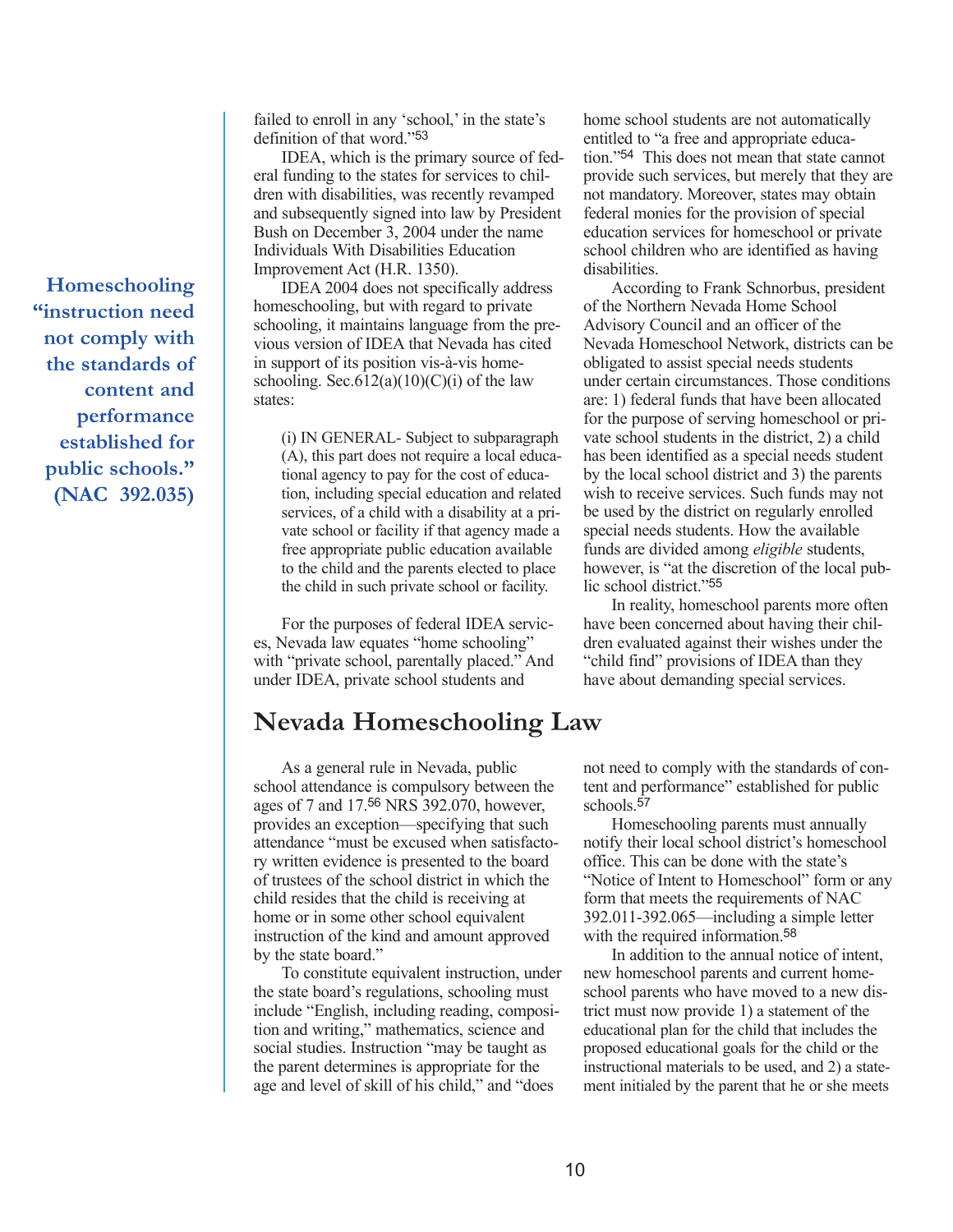at least one of the following criteria:

- At least one year of homeschooling experience in any state or territory of the United States; or
- A teaching credential from any state or territory of the United States; or
- Has read and understands NAC 392.011 to 392.065, inclusive.

Although parents need not submit evidence of homeschooling activities, they must notify the local school board that "the child is receiving at home … equivalent instruction of the kind and amount approved by the state board of education."59

According to Barbara Dragon, an officer of both the Northern Nevada Home School Advisory Council and the Nevada Homeschool Network, most Nevada homeschoolers do register. Some, however, decline to do so, believing that how they school their

### **Other Types of Schooling in Nevada**

Before addressing the claims about the impact of homeschooling on public school funding, it is worthwhile to give a brief overview of the types of schooling other than homeschooling available in Nevada. Ira Bloom of the City University of New York does an excellent job of describing the range of educational choices available in the United States. He writes,

A continuum of public schools—ranging from the traditional district-attendance schools, to magnet schools, to charter schools, to privately managed charter schools—is emerging. Now, private schools, too, are becoming part of the continuum, ranging from the traditional models, supported primarily by non-public funding, to private schools populated to a great extent by former public school students supported substantially by publicly funded vouchers….In addition, at the far end of the continuum, a rapidly increasing number of students are being educated outside of any formal school structure through homeschooling....63

Nevada has 17 counties, each with a school district. Over half of the state's budget is spent on education. Public schools in Nevada consist of traditional public schools, charter schools, and virtual charter schools, which provide distance education over the Internet. Non-public schooling options in Nevada include private schools and homeschools. The number of children enrolled in each type of school is listed in Table 1.

children should not be the state's concern.60 Although homeschool children in Nevada are required to receive an equivalent of 180 days of instruction, school-day length is not specified in either the homeschool laws or the regulations. Parents, therefore, are permitted to determine the length of the school day. By signing the Intent-to-Homeschool form, the parent accepts the responsibility of fulfilling

The word "equivalent" was added recently to the 180 days, since one-on-one instruction can be much more efficient than group instruction.61 Until 1997 Nevada homeschooling parents were required to submit a "minutes per day" schedule that equaled the public

school requirements for grades 1-12.

However, that regulation was repealed at the same time the requirement for annual testing was dropped because it was demonstrated that tutorial education took less time per day than

all legal requirements.

mass education.62

As of the 2003-2004 school year, 17,894 students—approximately 4.3 percent of Nevada's school children—attended private schools (see Table 1). This percentage is substantially lower than the national average of 10 percent.64 Most of the private school population is located in or near Las Vegas or Reno. For children in sparsely populated areas of the state, forming private schools would actually be less convenient or economical than homeschooling.

Nevada charter school legislation was passed in 1997. Despite the state's charter school law being among the most restrictive in the nation, there are now 14 such schools enrolling some 3,800 students. As they *do*

**Although Nevada's charter school law is among the most restrictive in the nation, the state now has 14 such schools, enrolling some 3,800 students.**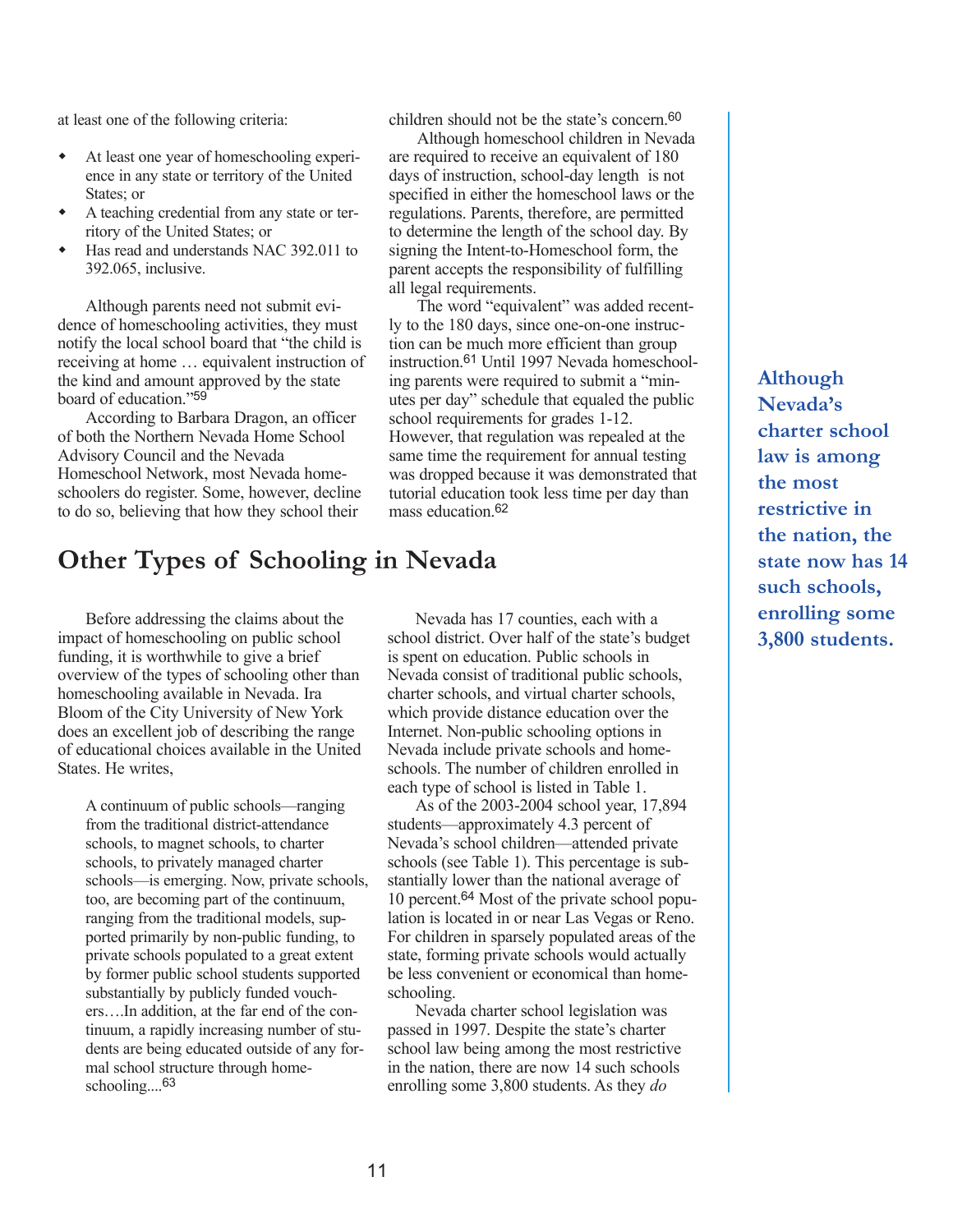| Table 1        |                         |                                           |                            |                                                     |                                                                                        | Nevada Student Enrollments                      |                            |                                            |                                                            |                                                                  |                                               |                                                                  |
|----------------|-------------------------|-------------------------------------------|----------------------------|-----------------------------------------------------|----------------------------------------------------------------------------------------|-------------------------------------------------|----------------------------|--------------------------------------------|------------------------------------------------------------|------------------------------------------------------------------|-----------------------------------------------|------------------------------------------------------------------|
| School<br>Year | $[1]$<br>Home<br>School | $[2]$<br>Home<br>School<br>Growth<br>Rate | $[3]$<br>Private<br>School | $[4]$<br>Private<br><b>School</b><br>Growth<br>Rate | $[5]$<br><b>Traditional</b><br><b>Public School Public School</b><br>(Not<br>Charters) | [6]<br><b>Traditional</b><br><b>Growth Rate</b> | $[7]$<br>Charter<br>School | [8]<br>Charter<br>School<br>Growth<br>Rate | $[9]$<br>Total<br><b>Public</b><br>(Includina<br>Charters) | $[10]$<br><b>Total Public</b><br>nclud'g Ch'rs<br>Growth<br>Rate | $[11]$<br>Total<br><b>Public</b><br>& Private | $[12]$<br>Total<br>Public<br>& Private<br>(Not Home) Growth Rate |
| 1989-1990      |                         |                                           | 8973                       |                                                     | 186834                                                                                 |                                                 |                            |                                            | 186834                                                     |                                                                  | 195807                                        |                                                                  |
| 1990-1991      |                         |                                           | 9425                       | 5.04%                                               | 201316                                                                                 | 7.75%                                           |                            |                                            | 201316                                                     | 7.75%                                                            | 210741                                        | 7.63%                                                            |
| 1991-1992      |                         |                                           | 9817                       | 4.16%                                               | 211816                                                                                 | 5.22%                                           |                            |                                            | 211816                                                     | 5.22%                                                            | 221633                                        | 5.17%                                                            |
| 1992-1993      |                         |                                           | 9840                       | 0.23%                                               | 222846                                                                                 | 5.21%                                           |                            |                                            | 222846                                                     | 5.21%                                                            | 232686                                        | 4.99%                                                            |
| 1993-1994      |                         |                                           | 10418                      | 5.87%                                               | 235800                                                                                 | 5.81%                                           | 0                          |                                            | 235800                                                     | 5.81%                                                            | 246218                                        | 5.82%                                                            |
| 1994-1995      |                         |                                           | 11166                      | 7.18%                                               | 250747                                                                                 | 6.34%                                           | 0                          |                                            | 250747                                                     | 6.34%                                                            | 261913                                        | 6.37%                                                            |
| 1995-1996      |                         |                                           | 11982                      | 7.31%                                               | 265041                                                                                 | 5.70%                                           | $\mathbf 0$                |                                            | 265041                                                     | 5.70%                                                            | 277023                                        | 5.77%                                                            |
| 1996-1997      |                         |                                           | 12970                      | 8.25%                                               | 282131                                                                                 | 6.45%                                           | $\mathbf 0$                |                                            | 282131                                                     | 6.45%                                                            | 295101                                        | 6.53%                                                            |
| 1997-1998*     | 3566                    |                                           | 13848                      | 6.77%                                               | 296536                                                                                 | 5.11%                                           | $\mathbf 0$                |                                            | 296536                                                     | 5.11%                                                            | 310384                                        | 5.18%                                                            |
| 1998-1999*     | 4150                    |                                           | 14680                      | 6.01%                                               | 311065                                                                                 | 4.90%                                           | 148                        |                                            | 311213                                                     | 4.95%                                                            | 325893                                        | 5.00%                                                            |
| 1999-2000      | 4924                    |                                           | 15789                      | 7.55%                                               | 324467                                                                                 | 4.31%                                           | 843                        | 469.59%                                    | 325310                                                     | 4.53%                                                            | 341099                                        | 4.67%                                                            |
| 2000-2001*     | 5233                    |                                           | 16127                      | 2.14%                                               | 339399                                                                                 | 4.60%                                           | 1109                       | 31.55%                                     | 340508                                                     | 4.67%                                                            | 356635                                        | 4.55%                                                            |
| 2001-2002      | 3826                    |                                           | 16857                      | 4.53%                                               | 354789                                                                                 | 4.53%                                           | 1863                       | 67.99%                                     | 356652                                                     | 4.74%                                                            | 373509                                        | 4.73%                                                            |
| 2002-2003      | 3909                    | 2.17%                                     | 17340                      | 2.87%                                               | 366649                                                                                 | 3.34%                                           | 2753                       | 47.77%                                     | 369402                                                     | 3.57%                                                            | 386742                                        | 3.54%                                                            |
| 2003-2004      | 4136                    | 5.81%                                     | 17894                      | 3.19%                                               | 381497                                                                                 | 4.05%                                           | 3803                       | 38.14%                                     | 385300                                                     | 4.30%                                                            | 403194                                        | 4.25%                                                            |

*\* Data missing for home school counts in some districts. See Table Five.*

Sources: Nevada Department of Education: Home Schooled Students by Grade; Nevada Department of Education<br>Research Bulletin: Student Enrollments and Licensed Personnel Information (various years); Nevada Department o<br>Educat

**Virtual, or online, schools – which offer their instruction entirely or mainly via the Internet – are growing in popularity**

divert funds from traditional public education, charter schools often face fierce scrutiny.65

Virtual, i.e., online, schooling is growing in popularity.66 Virtual charter schools offer their instruction "entirely or predominantly via the Internet or other computer linkages."67 As of 2002 there were 31 virtual charter schools in 12 states including Nevada.

Although many private schools, corporations, and individuals offer online or virtual education, neither Nevada charter schools nor any other Nevada public school may provide distance education to children registered as homeschoolers (NRS §388.850 #3). Also, as of 2001, NRS 386.550 states:

A charter school shall not provide instruction through a program of distance education to children who are exempt from compulsory attendance authorized by the State Board pursuant to subsection 1 of NRS 392.070. As used in this subsection, "distance education" has the meaning ascribed to it in NRS 388.826.68

Homeschool students may utilize private distance education programs, whether they are based in Nevada or any other state. Homeschool students are prohibited only from being served by a public school distance education program, traditional or charter.69

### **PART II: BUDGETARY ANALYSIS**

### **Nevada K-12 Student Enrollment**

In evaluating the budgetary impact of<br>
home- and private schooling on Nevada's<br>
public schools, it is useful to present stu-<br>
dent enrollment data for K-12 education. The n evaluating the budgetary impact of home- and private schooling on Nevada's public schools, it is useful to present stubroad features of Nevada student enrollment are displayed in Table 1. For purposes of discussion, we distinguish among three types of students: public school students, private

school students, and homeschool students. Public school students are further distinguished as those in traditional public schools and those in charter schools.

#### **Public School Enrollment**

Driven by rapid population growth, the pace of Nevada's public school enrollment has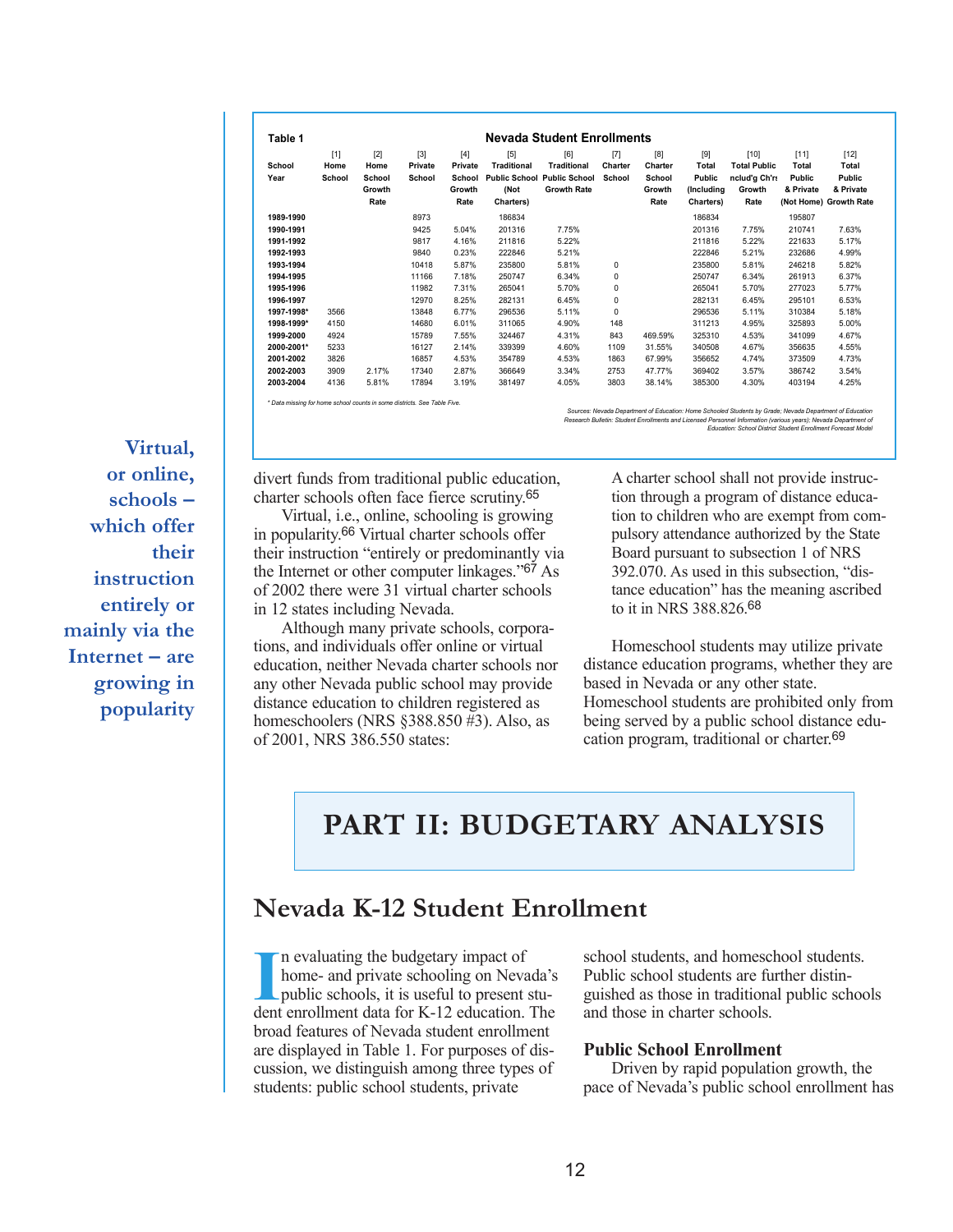| Table 2   | <b>Enrollment Forecasts</b>          |        |                                      |        |                                      |        |  |  |  |  |  |  |
|-----------|--------------------------------------|--------|--------------------------------------|--------|--------------------------------------|--------|--|--|--|--|--|--|
|           | <b>Forecast</b><br><b>Enrollment</b> | %      | <b>Forecast</b><br><b>Enrollment</b> | %      | <b>Forecast</b><br><b>Enrollment</b> | %      |  |  |  |  |  |  |
|           | <b>W/ Charters</b>                   | Change | <b>W/O Charters</b>                  | Change | <b>Charters</b>                      | Change |  |  |  |  |  |  |
| 2004-05   | 400446                               |        | 396220                               |        | 4226                                 |        |  |  |  |  |  |  |
| 05-06     | 418153                               | 4.42%  | 413700                               | 4.41%  | 4453                                 | 5.37%  |  |  |  |  |  |  |
| 06-07     | 435191                               | 4.07%  | 430452                               | 4.05%  | 4739                                 | 6.42%  |  |  |  |  |  |  |
| 07-08     | 453460                               | 4.20%  | 448515                               | 4.20%  | 4945                                 | 4.35%  |  |  |  |  |  |  |
| 08-09     | 472696                               | 4.24%  | 467627                               | 4.26%  | 5069                                 | 2.51%  |  |  |  |  |  |  |
| 09-10     | 493642                               | 4.43%  | 488488                               | 4.46%  | 5154                                 | 1.68%  |  |  |  |  |  |  |
| $10 - 11$ | 516329                               | 4.60%  | 511131                               | 4.64%  | 5198                                 | 0.85%  |  |  |  |  |  |  |
| $11 - 12$ | 540516                               | 4.68%  | 535254                               | 4.72%  | 5262                                 | 1.23%  |  |  |  |  |  |  |

*Source: Nevada Department of Education, School District Student Enrollment Forecast Model*

been among the highest in the United States for years. Columns 9 and 10 in Table 1 show the number of students and growth rates for the last decade and a half. While the growth rate has fallen from an average of 6.06 percent annually during the first half of the 1990s to 5.35 percent during the second half to 4.32 percent during the first years of the present decade, these growth rates are still very high nationally. During the last four years Nevada's public schools have added almost 60,000 students. Most of this occurred in the urban areas of Las Vegas and Reno, with some declines in rural schools.

Nevada has 14 charter schools. Most of these are in the Silver State's most populated counties, Clark (four charter schools) and Washoe (eight charter schools), which contain the cities of Las Vegas and Reno respectively. As discussed in more detail below, it appears that the charter school enrollment growth came mainly out of private school enrollment growth.

Table 2 shows the Nevada Department of Education's forecasted public school enrollment through 2012. Generally, these forecasts show that the enrollment growth for public schools is expected to continue at a 4-5 percent annual rate, with a declining growth rate for charter schools. Most of the growth is forecasted to come in the Clark and Washoe school districts. (Tables showing forecasted enrollments by county are in the Appendix.)

Given the constraints on charter school growth, their assumed declining growth rate is understandable. However, if the artificial constraints on charter schools were lifted, their growth rate might very well continue at the present high rate for some time. As discussed in more detail below, whether or not this growth would continue to come out of private school enrollment growth is problematical.

#### **Private School Enrollment**

Historical data for total private school enrollment are shown in column 3 of Table 1. These, too, show a generally high growth rate—even higher than the public school growth rate during the mid- to late 1990s. However, private school enrollment growth slowed by roughly 50 percent during the first four years of the present decade—from 6-8 percent to about 3 percent annually.

The drop in the private school enrollment growth rate coincides partly with the growth of charter schools, suggesting this growth primarily came at the expense of private school enrollment. In both the Las Vegas (Clark County) and Reno (Carson, Douglas, Lyon, Story, and Washoe counties) metropolitan areas, the growth rate of total public school enrollment (which includes charter schools) exceeded that of traditional public schools (see Table 4). Had private school enrollment in 1997-98 continued to grow at the same rate as during the previous four years (7.38 percent **Some evidence suggests that charter schools' growth is coming at the expense of private school enrollment.**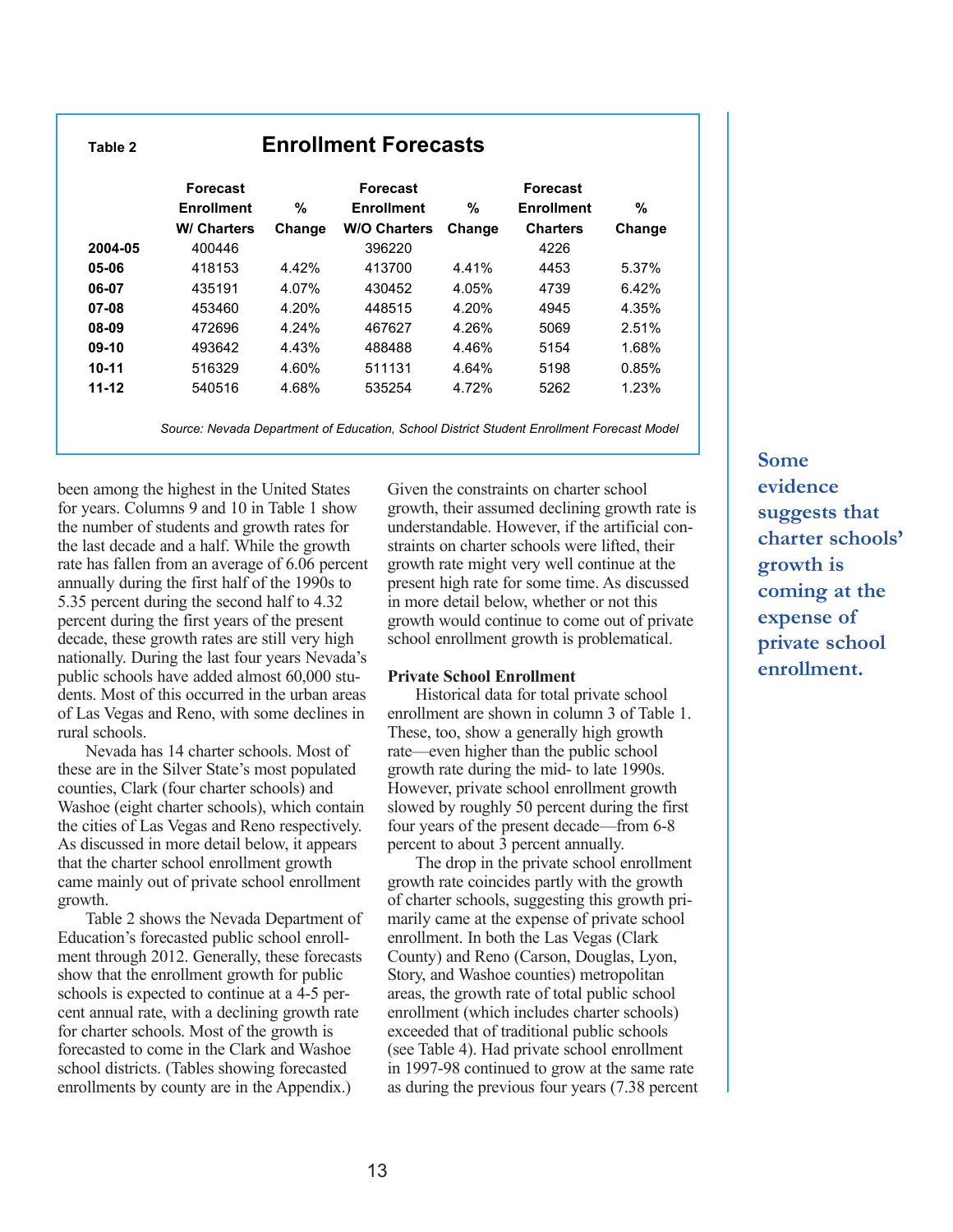**Table 3 Private School Enrollments by County**

**When charter schools draw their students from private schools, this entails an increase in total taxpayer expenditures on public education.**

|                    | 1999-00 | 2000-01  | 2001-02  | 2002-03  | 2003-04  | % Change<br>2000-2004 |
|--------------------|---------|----------|----------|----------|----------|-----------------------|
| <b>Carson City</b> | 565     | 576      | 567      | 538      | 487      | $-13.81%$             |
| <b>Churchill</b>   | 33      | 45       | 66       | 98       | 108      | 227.27%               |
| <b>Clark</b>       | 11,216  | 11,337   | 12,095   | 12,808   | 13,356   | 19.08%                |
| Douglas            | 50      | 74       | 115      | 128      | 131      | 162.00%               |
| Elko               | 100     | 109      | 112      | 103      | 94       | $-6.00\%$             |
| <b>Esmeralda</b>   | 0       | 0        | 0        | 0        | 0        |                       |
| Eureka             | 0       | 0        | 0        | 0        | 0        |                       |
| <b>Humboldt</b>    | 0       | 0        | 0        | 0        | 0        |                       |
| Lander             | 0       | O        | 0        | 0        | 0        |                       |
| Lincoln            | 0       | 0        | $\Omega$ | O        | 0        |                       |
| Lyon               | 52      | 80       | 53       | 45       | 66       | 26.92%                |
| <b>Mineral</b>     | 0       | $\Omega$ | 0        | O        | 0        |                       |
| <b>Nye</b>         | 98      | 113      | 138      | 137      | 166      | 69.39%                |
| Pershing           | 0       | 0        | 0        | 0        | O        |                       |
| <b>Storey</b>      | 0       | 0        | O        | O        | O        |                       |
| Washoe             | 3,675   | 3,793    | 3,711    | 3,483    | 3,486    | $-5.14%$              |
| <b>White Pine</b>  | O       | 0        | $\Omega$ | O        | O        |                       |
|                    | 15789   | 16, 127  | 16,857   | 17,340   | 17,894   | 13.33%                |
| <b>Reno Metro</b>  | 4,342   | 4,523    | 4,446    | 4,194    | 4,170    | -3.96%                |
| % Change           |         |          |          |          |          |                       |
| Total              |         | 2.14%    | 4.53%    | 2.87%    | 3.19%    |                       |
| <b>Clark</b>       |         | 1.08%    | 6.69%    | 5.89%    | 4.28%    |                       |
| Washoe             |         | 3.21%    | $-2.16%$ | $-6.14%$ | 0.09%    |                       |
| <b>Reno Metro</b>  |         | 4.17%    | $-1.70%$ | $-5.67%$ | $-0.57%$ |                       |

*Nevada Department of Education, Student Enrollment and Licensed Personnel Information, Research Bulletin, Various Years* 

annually), there would have been an additional 3,329 private school students during 2003- 04. This coincides closely with the rise in charter school enrollment, which reached 3,803 in 2003-04.

The tentative conclusion that charter school growth came largely out of private school enrollment is at least partially supported by the trends in county private school enrollment shown in Tables 3 and 4. In Washoe County, where eight charter schools are located, private school enrollment showed a drop of some 300 students between 2001

and 2004. And while the growth in private school enrollment in Clark County was below that of public schools, private school enrollment actually declined in the Reno metropolitan area. This suggests that the growth of charter schools affected private school enrollment mostly in the Reno metropolitan area where most of the charter schools are located.

The complementary suggestion is that the growth in charter school enrollment did not significantly slow the enrollment growth of traditional public schools.

To the extent that charter schools drew

|            | <b>Public</b><br><b>Without</b><br><b>Charters</b> | <b>Public</b><br>With<br><b>Charters</b> | <b>Private</b><br><b>Schools</b> |
|------------|----------------------------------------------------|------------------------------------------|----------------------------------|
| Clark      | 23.65%                                             | 24.37%                                   | 19.08%                           |
| Washoe     | 11.76%                                             | 14.12%                                   | $-5.14%$                         |
| Reno Metro | 10.41%                                             | 12.07%                                   | $-3.96%$                         |

**Table 4 Enrollment Change 2000-04**

*Source: Computed from Table One.*

their students from private schools, this required an increase in total taxpayer expenditures on public education. (The converse of this is that private and homeschools save taxpayers education monies.) Further, since the charters undoubtedly operate at a higher resource cost than private schools—private schools typically operate at 60-70 percent of the cost of public schools70—the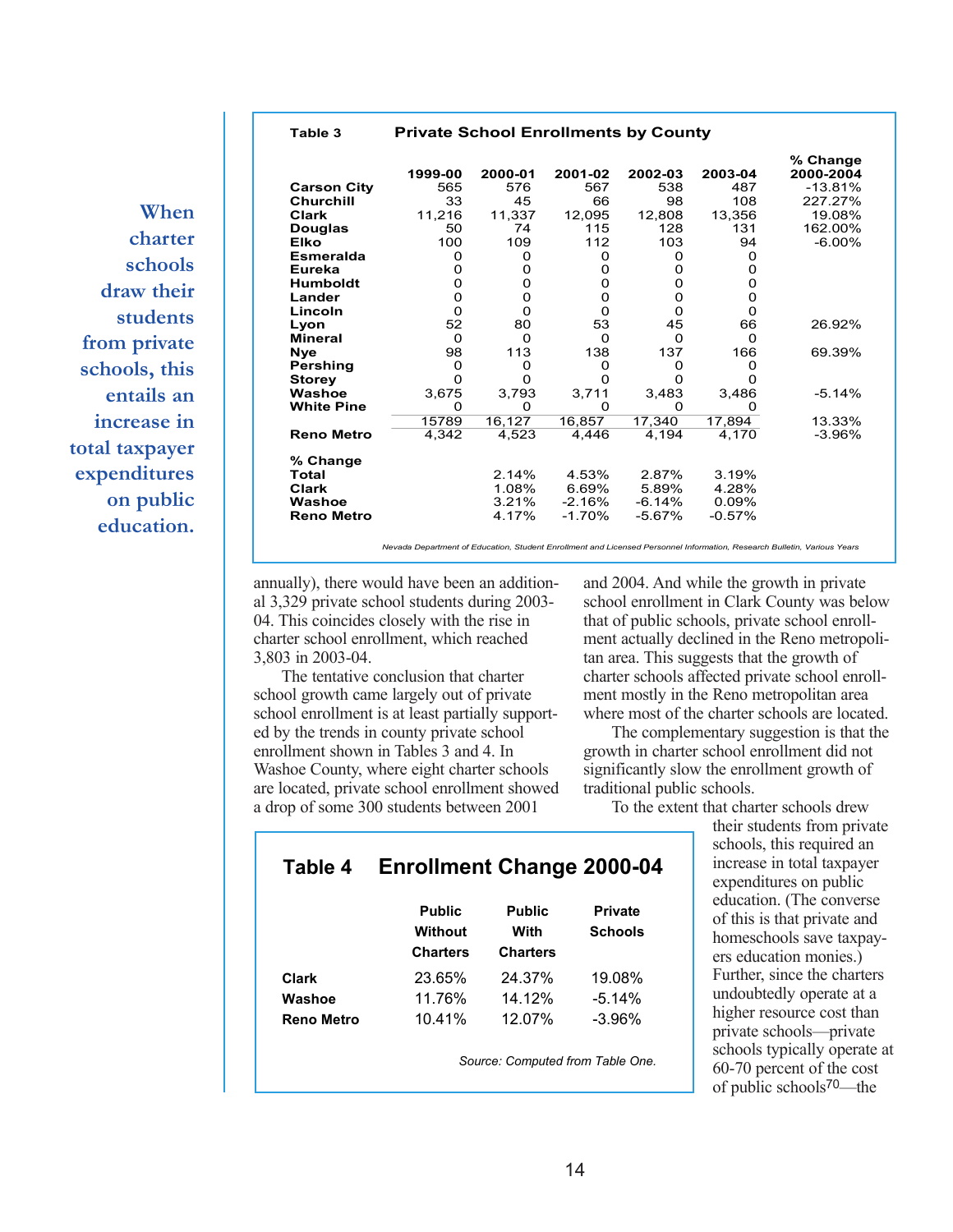charters' growth also represented a net increase in total expenditure (public and private) on K-12 education.

Given that the public revenues per student received by Nevada charter schools were not significantly different from those received by the traditional public schools in the same districts (Clark and Washoe counties), the movement of students from traditional public schools to charter schools required no significant increase in public education funding. However, neither did it create any decrease in public education spending in those counties.

#### **Homeschool Enrollment**

Nevada homeschool student numbers obtained from the Nevada Department of Education are presented in column 1 of Table 1 above. For the 2003-2004 school year, the number of homeschool students was 4,136 out of a total of 403,194 public and private school students. In addition, there may have been some homeschool students who did not register with their local school districts as required by Nevada's compulsory education laws. To the extent that this is true, these data underestimate the number of homeschool students.

Note that the Department believes that data before 2001-02 are inaccurate and inflated. At that time, public school student dropout rates were artificially reduced as a result of districts assuming that some dropouts moved to homeschooling. The Department is confident that this reporting problem has been corrected, that the homeschool student numbers for the past three years are accurate, and that homeschooling is growing. These data show growth rates of 2.17 percent and 5.81 percent for the last two years.

Table 5 shows the distribution of homeschool students by county. Again, only data for the last three years are considered reliable. The number of homeschool students as a percentage of county public school enrollment is shown in the last column of Table 5. Overall, homeschool students are equal to 1.07 percent of public school students. While Clark County's number of homeschool students is the largest of any county in the state, the actual percentage is below the state average. Generally, the more rural counties have a higher percentage of homeschool students.

**Before 2001-02, Nevada public school student dropout rates were artificially reduced by districts assuming that some dropouts had moved to homeschooling.**

|                    | <b>Historical Enrollment by County</b> |         |                |         |       |       | Public | Home              |                |
|--------------------|----------------------------------------|---------|----------------|---------|-------|-------|--------|-------------------|----------------|
|                    |                                        |         |                |         |       |       |        | School            | School         |
|                    |                                        |         |                |         |       |       |        | <b>Enrollment</b> | as % of Public |
| <b>School Year</b> | 97/98                                  | 98/99   | 99/00          | 00/01   | 01/02 | 02/03 | 03/04  | 03/04             | 03/04          |
| <b>Carson City</b> | 28                                     | 77      | 100            | 102     | 99    | 114   | 134    | 8801              | 1.5226%        |
| Churchill          | 111                                    | 114     | 102            | Missing | 99    | 111   | 109    | 4567              | 2.3867%        |
| Clark              | 2024                                   | 2484    | 2968           | 2961    | 1981  | 2091  | 2152   | 270365            | 0.7960%        |
| <b>Douglas</b>     | 177                                    | 245     | 248            | 298     | 260   | 214   | 230    | 7192              | 3.1980%        |
| Elko               | 254                                    | 224     | 272            | 273     | 187   | 152   | 179    | 9582              | 1.8681%        |
| Esmeralda          | 4                                      | 6       | 10             | 10      | 11    | 9     | 11     | 69                | 15.9420%       |
| Eureka             | 5                                      | 8       | $\overline{7}$ | 16      | 22    | 24    | 32     | 220               | 14.5455%       |
| Humboldt           | 71                                     | 72      | 87             | 78      | 54    | 69    | 52     | 3523              | 1.4760%        |
| Lander             | 52                                     | 36      | 42             | 37      | 13    | 13    | 19     | 1255              | 1.5139%        |
| Lincoln            | 12                                     | 20      | 22             | 16      | 15    | 9     | 17     | 1012              | 1.6798%        |
| Lyon               | Missing                                | Missing | 153            | 183     | 171   | 156   | 169    | 7685              | 2.1991%        |
| <b>Mineral</b>     | 18                                     | 19      | 13             | Missing | 4     | 17    | 12     | 745               | 1.6107%        |
| Nye                | 145                                    | 135     | 95             | 412     | 136   | 160   | 187    | 5472              | 3.4174%        |
| Pershing           | 9                                      | 5       | 11             | 17      | 22    | 16    | 21     | 841               | 2.4970%        |
| Storey             | 6                                      | 10      | $\overline{7}$ | 15      | 5     | 9     | 10     | 467               | 2.1413%        |
| Washoe             | 624                                    | 653     | 766            | 799     | 732   | 726   | 777    | 62124             | 1.2507%        |
| <b>White Pine</b>  | 26                                     | 42      | 21             | 16      | 15    | 19    | 25     | 1380              | 1.8116%        |
| <b>TOTAL</b>       | 3,566                                  | 4,150   | 4,924          | 5,233   | 3,826 | 3,909 | 4,136  | 385,300           | 1.0734%        |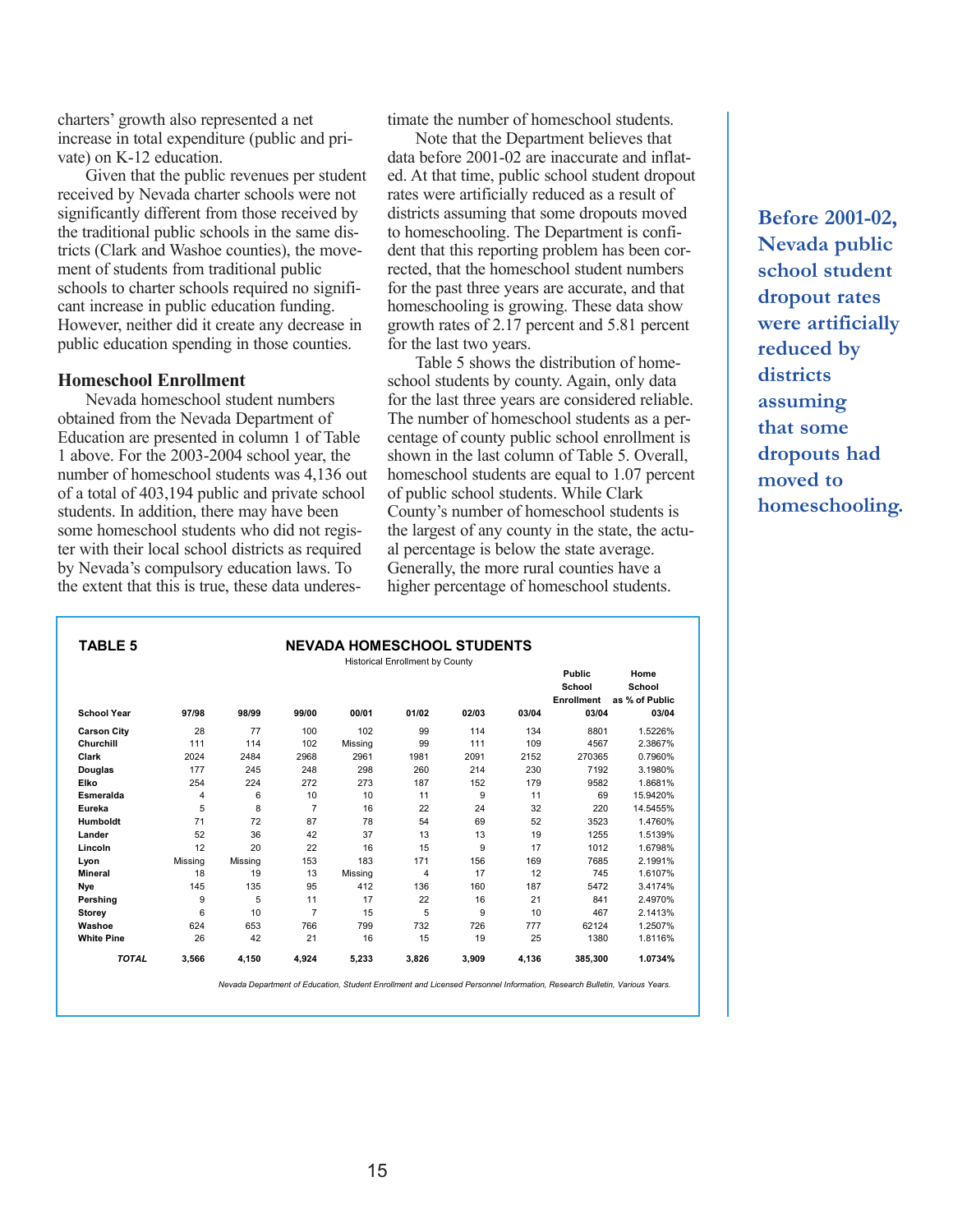### **Public Education Financing in Nevada**

#### **The Nevada Plan** Public education in Nevada

**The Nevada Plan is simple in concept but Byzantine in detail.** is financed by the "Nevada Plan" and its associated Distributive School Account (DSA). Typical of such plans, the Nevada Plan is simple in concept but Byzantine in detail. In essence, it guarantees a basic level of per-student support for each of Nevada's 17 county school districts by using state funds to make up the difference between the local county's "ability-to-tax" and the guaranteed minimum.

Table 6 reproduces the proceeds of the Nevada Plan on a statewide basis for the 2002- 2003 school year. Each individual school district's finances are determined by an identical formula. To effect the Plan, the state specifies a level of "basic support per student" (line 10) for each district, which, when multiplied by a measure of enrollment (line 9a), yields a total dollar level of "total basic support" (line 13). Certain minor revenues are added to this base support, mostly special education funds (lines 14 through 16), to get a "total state guarantee" (line 18).

From the total state guarantee certain local tax revenues are deducted, pro forma—mostly the 2.25 cent local sales tax and a 25 cent (per \$100 of assessed valuation) property tax (lines 19 and 20), yielding the "state responsibility" (line 22). Note that these pro forma deductions are a measure of the county's "ability-to-tax." To the state responsibility are added certain other elements of state support (lines 23 through 23d), yielding "total other state support" in line

#### **Table 6 NRS 387.303 Report-FY 2003**

**Combined General and State Special Education Fund**

|                      |                                            | <b>Statewide</b> |
|----------------------|--------------------------------------------|------------------|
| <b>ENROLLMENT</b>    |                                            |                  |
| 6                    | <b>Full Enrollment</b>                     | 369392           |
| 7                    | <b>Weighted Enrollment</b>                 | 357489.6         |
| 8                    | Transported Out Less Transported In        | $-267.8$         |
| 9                    | "Hold Harmless" Enrollment                 | 1412.2           |
| 9а                   | TOTAL APPORTIONMENT ENROLLMENT             | 358634           |
| <b>RESOURCES</b>     |                                            |                  |
| 10                   | Basic support per student                  | \$3,987          |
| 11                   | Special Adjustment                         | (In Line 10)     |
| 12                   | Total per student support                  | \$3,987          |
| 13                   | TOTAL BASIC SUPPORT                        | \$1,429,877,972  |
| 13a                  | Growth Increment - NRS 387.1243            | \$184,015        |
| 13 <sub>b</sub>      | Non-Trad. Student Pay. NRS 387.1243(3)     | \$59,759         |
| 13 <sub>c</sub>      | Net Proceeds from Mines Adjustment         | $-$239,287$      |
| 14                   | Special Education units (General Fund)     | 116.2            |
| 14a                  | Special Education Units not in Gen. Fund   | 2397.8           |
| 15                   | Amount per Special Education unit          | \$30,576         |
| 16                   | TOTAL SPECIAL EDUCATION SUPPORT            | \$76,868,063     |
| 17                   | Adult HS Diploma Program (General Fund)    | \$384,566        |
| 17a                  | Adult HS Diploma Prog. not in General Fund | \$15,022,377     |
| 17b                  | Transportation Reimbursement               | \$80,719         |
| 18                   | TOTAL STATE GUARANTEE                      | \$1,522,238,184  |
|                      |                                            |                  |
|                      | Deductions:                                |                  |
| 19                   | Local School Support Tax, 2.25             | \$686,820,222    |
| 20                   | Ad Valorem Property Tax, .25               | \$144,705,551    |
| 20a                  | Charter School DSA Adjustment              | \$0              |
| 20b                  | Charter School Special Payment             | \$0              |
| 21                   | TOTAL DEDUCTIONS                           | \$831,525,773    |
|                      | 22 State Responsibility                    | \$690,712,411    |
|                      | Other State Support:                       |                  |
| 23                   | <b>Elementary Counselors</b>               | \$650,000        |
|                      | 23a Group Insurance Special Appropriation  | \$6,826,379      |
| 23 <sub>b</sub>      | Utility Insurance Special Appropriation    | \$4,793,952      |
| 23c                  | <b>Endangered Programs</b>                 | \$3,206,085      |
| 23d                  | Other State Support                        | \$176,729        |
| 23e                  | TOTAL OTHER STATE SUPPORT                  | \$15,653,145     |
|                      | <b>County Taxes:</b>                       |                  |
| 24                   | Ad Valorem Property Tax, .50               | \$293,498,724    |
| 25                   | Ad Valorem Property Tax, .25               | \$144,705,551    |
| 26                   | Local School Support Tax, 2.25             | \$686,820,222    |
| 27                   | Motor Vehicle Privilege Tax                | \$65,464,903     |
| 28                   | Franchise Tax                              | \$2,699,084      |
| 29                   | <b>Other County Taxes</b>                  | \$1,470,017      |
| 30                   | TOTAL COUNTY TAXES                         | \$1,194,658,501  |
|                      | <b>Other Local Sources of Financing:</b>   |                  |
| 31                   | Interest on Investments                    | \$3,758,390      |
| 32                   | <b>Other County Taxes</b>                  | \$16,541,849     |
| 33                   | TOTAL OTHER LOCAL                          | \$20,300,239     |
|                      | <b>Federal Support:</b>                    |                  |
| 34                   | Public Law 874 (Impact Aid)                | \$3,770,470      |
| 35                   | <b>Forest Reserve</b>                      | \$152,015        |
| 36                   | Fish & Wildlife                            | \$42,089         |
| 37                   | Other Federal Support                      | \$2,375,246      |
| 38                   | TOTAL FEDERAL SUPPORT                      | \$6,339,820      |
|                      |                                            |                  |
| <b>TOTAL REVENUE</b> |                                            | \$1,927,664,116  |
|                      |                                            |                  |
| State<br>Local       | \$706,365,556<br>\$1,214,958,740           | 36.64%<br>63.03% |
| Federal              | \$6,339,820                                | 0.33%            |
|                      |                                            |                  |
|                      | Source: NRS 387.303 Report for 2002-03     |                  |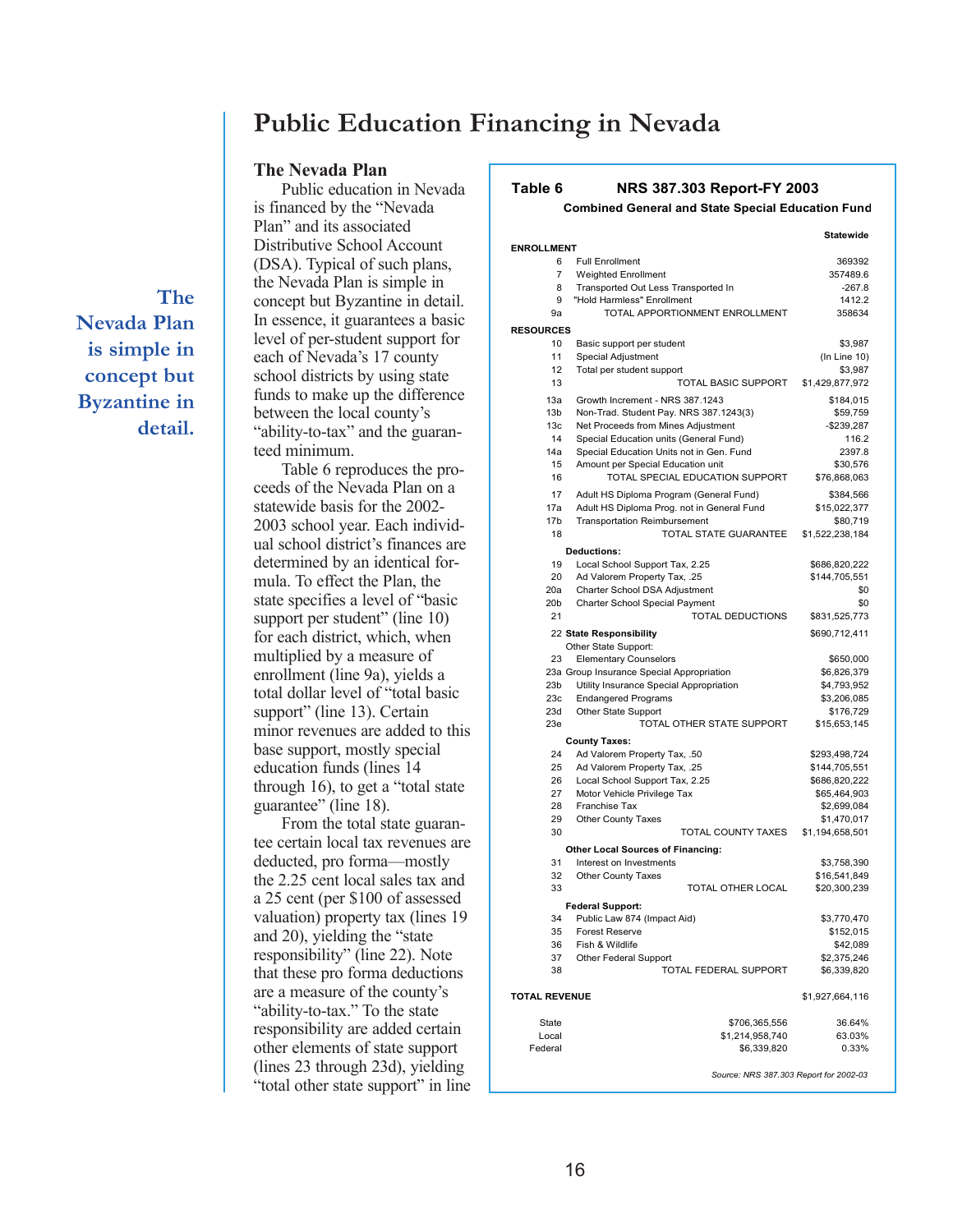**Table 7**

#### **Nevada School District Revenues Per Student School Year 2002-2003**

| Category                 | [1]<br><b>Full Enroll.</b> | $[2]$<br>State \$<br><b>Per Student</b> | $[3]$<br><b>Current Local \$ Total Local \$</b><br><b>Per Student</b> | [4]<br>Per Student Per Student | [5]<br>Federal \$ | [6]<br><b>Average Current \$</b><br><b>Per Student</b><br>$[2] + [3] + [5]$ | [7]<br><b>Average Total \$</b><br><b>Per Student</b><br>$[2] + [4] + [5]$ |
|--------------------------|----------------------------|-----------------------------------------|-----------------------------------------------------------------------|--------------------------------|-------------------|-----------------------------------------------------------------------------|---------------------------------------------------------------------------|
| <b>All Public</b>        | 369,392                    | 1,912                                   | 3,289                                                                 | 4,067                          | 17                | 5,218                                                                       | 5,997                                                                     |
| <b>Carson City</b>       | 8.827                      | 2.401                                   | 3.433                                                                 | 4.010                          | 14                | 5.849                                                                       | 6.425                                                                     |
| Churchill                | 4.545                      | 4.183                                   | 1.864                                                                 | 2.452                          | 309               | 6.356                                                                       | 6.944                                                                     |
| Clark                    | 255,306                    | 1.593                                   | 3.378                                                                 | 4.244                          | 2                 | 4.973                                                                       | 5,840                                                                     |
| Douglas                  | 7.180                      | 2.010                                   | 4.083                                                                 | 4.562                          | $\overline{2}$    | 6.095                                                                       | 6.575                                                                     |
| Elko                     | 9.694                      | 3.354                                   | 2.621                                                                 | 3.335                          | 119               | 6.094                                                                       | 6.808                                                                     |
| Esmeralda                | 74                         | 8.597                                   | 7.796                                                                 | 7.843                          | $\Omega$          | 16.393                                                                      | 16.440                                                                    |
| Eureka                   | 239                        | 3.127                                   | 10.495                                                                | 12.286                         | 134               | 13.756                                                                      | 15.547                                                                    |
| Humbolt                  | 3,500                      | 3,436                                   | 3.060                                                                 | 3.242                          | $\overline{2}$    | 6.498                                                                       | 6,680                                                                     |
| Lander                   | 1.276                      | 3.952                                   | 2.743                                                                 | 2.753                          | 207               | 6.901                                                                       | 6.911                                                                     |
| Lincoln                  | 992                        | 7.502                                   | 1.690                                                                 | 1.963                          | $\Omega$          | 9.192                                                                       | 9.465                                                                     |
| Lyon                     | 7,256                      | 4.490                                   | 1.551                                                                 | 2.173                          | $\overline{2}$    | 6.043                                                                       | 6,665                                                                     |
| Mineral                  | 780                        | 5.791                                   | 1.948                                                                 | 2.180                          | 688               | 8.427                                                                       | 8,659                                                                     |
| Nye                      | 5.312                      | 3.957                                   | 2.476                                                                 | 3,400                          | 26                | 6.460                                                                       | 7.383                                                                     |
| Pershing                 | 870                        | 6,761                                   | 2,583                                                                 | 3,308                          | 36                | 9,381                                                                       | 10,106                                                                    |
| <b>Storey</b>            | 450                        | 4.982                                   | 4.384                                                                 | 5.146                          | $\Omega$          | 9.366                                                                       | 10,128                                                                    |
| Washoe                   | 58.903                     | 1.669                                   | 3.493                                                                 | 4.095                          | 9                 | 5,171                                                                       | 5,773                                                                     |
| <b>White Pine</b>        | 1,435                      | 5,805                                   | 2,003                                                                 | 2,472                          | 15                | 7,823                                                                       | 8,292                                                                     |
| <b>Traditional Publi</b> | 366.639                    | 1.889                                   | 3.310                                                                 | 4.094                          | 13                | 5.212                                                                       | 5.997                                                                     |
| <b>Charter Schools'</b>  | 2.752                      | 4.929                                   | 520                                                                   |                                | 538               | 5.986                                                                       |                                                                           |

*\*Excludes one charter school with one student.*

*Column [3] computed from Nevada NRS 387.303 Report and includes all local taxes there.*

*Column [4] computed by multiplying school district assessed valuation times school district property tax rate, subtracting both property taxes in NRS 387.303 Report, then adding back in other local taxes from NRS 387.303 Report.*

*The difference between columns [6] and [7] is local property tax revenues in excess of those in the Nevada Plan. All other data from NRS 387.303 Report for each school district.*

23e. Total state support for each school district is the sum of lines 22 and 23e.

School revenues from local sources are comprised of the revenues from the local 2.25 cent sales tax, the mandated 25 cent property tax, a discretionary 50 cent property tax, and certain other (minor) tax revenues (lines 24 through 29), amounting to total county taxes in line 30. To these county taxes are then added certain other (minor) local financing sources (lines 31 and 32). For federal support for local schools see lines 34 through 38.

In short, state support is the sum of lines 22 and 23e, local support is the sum of lines 30 and 33, and federal support is in line 38. The sum of these three is given in the line labeled "total revenue" at the bottom of Table 6. These funds can be divided by

"full enrollment" in line 6 to yield a per-student value for each. The result for each school district is labeled "Average Current \$ Per Student" in column 6 of Table 7.

| Table 8                                   | <b>Charter Schools</b><br><b>School Year 2002-2003</b> |                          |                              |  |  |  |
|-------------------------------------------|--------------------------------------------------------|--------------------------|------------------------------|--|--|--|
|                                           | [1]                                                    | [2]                      | [3]                          |  |  |  |
|                                           | Home                                                   |                          | <b>Total Dollars</b>         |  |  |  |
|                                           | <b>District</b><br><b>WASHOE</b>                       | <b>Enrollment</b><br>113 | Per Student                  |  |  |  |
| <b>Academy for Career Education</b>       |                                                        |                          | 6,926                        |  |  |  |
| Andre Agassi                              | <b>CLARK</b>                                           | 206                      | 7.874                        |  |  |  |
| <b>Bailey</b>                             | <b>WASHOE</b>                                          | 285                      | 5.954                        |  |  |  |
| <b>Coral Academy of Science</b>           | WASHOE                                                 | 178                      | 6.492                        |  |  |  |
| Gateways to Success (Churchill) CHURCHILL |                                                        | 66                       | 10.613                       |  |  |  |
| Gareways to Success (Lyon)                | <b>LYON</b>                                            | 1                        | 93.442                       |  |  |  |
| <b>High Desert Montessori</b>             | <b>WASHOE</b>                                          | 41                       | 5.121                        |  |  |  |
| <b>ICDA</b>                               | <b>WASHOE</b>                                          | 366                      | 5.343                        |  |  |  |
| <b>Keystone Academy</b>                   | <b>CLARK</b>                                           | 53                       | 10,512                       |  |  |  |
| <b>Mariposa Academy</b>                   | <b>WASHOE</b>                                          | 93                       | 5,192                        |  |  |  |
| Nevada Leadership Academy                 | <b>WASHOE</b>                                          | 82                       | 6,507                        |  |  |  |
| Odyssey                                   | <b>CLARK</b>                                           | 566                      | 5,314                        |  |  |  |
| <b>Odyssey Secondary</b>                  | <b>CLARK</b>                                           | 396                      | 5,502                        |  |  |  |
| Sierra Nevada Academy                     | <b>WASHOE</b>                                          | 307                      | 5,183                        |  |  |  |
| Charters w/o GS (Lyon)                    |                                                        | 2752                     | 5.986                        |  |  |  |
| <b>Average Clark</b>                      | \$6,033                                                |                          |                              |  |  |  |
| <b>Average Washoe</b>                     | \$5,739                                                |                          |                              |  |  |  |
| Ave Both                                  | \$5,873                                                |                          |                              |  |  |  |
|                                           |                                                        |                          | Source: NRS 387.303 Reports. |  |  |  |

Charter schools are also financed through the Nevada Plan. Their total revenues received per student are shown in column 3 of Table 8.

### **Charter schools are financed through the Nevada Plan.**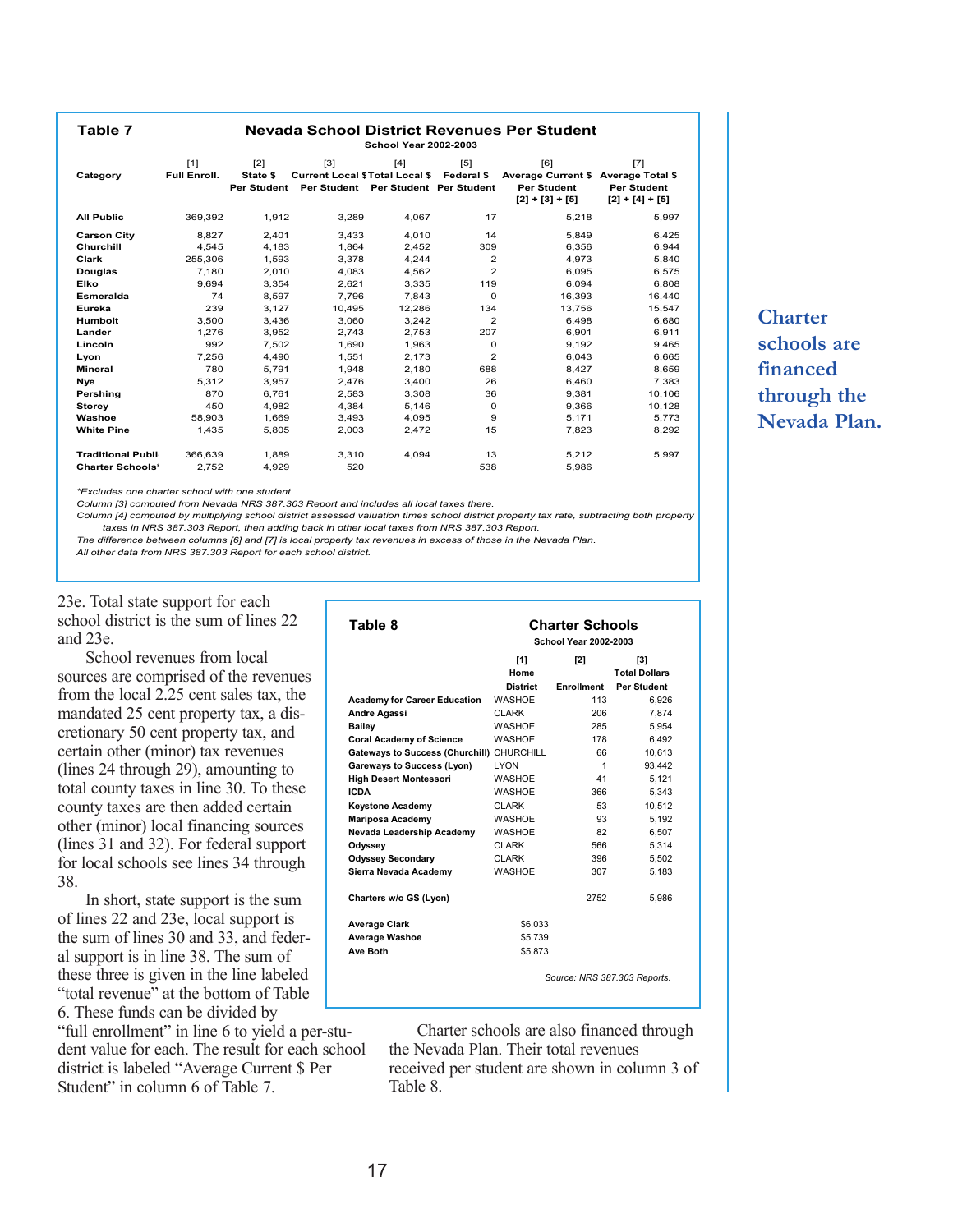#### **Other Property Tax Revenues**

School revenues for local bonds and interest lie outside the Nevada Plan. These are local county property taxes in excess of those given in lines 24 and 25 in Table 6 and must be computed separately. Adding these to the "Current Local \$ Per Student" in column 3 of Table 7 yields "Total Local \$ Per Student" in column 4.

"Total \$ Per Student" for each Nevada

school district is given in column 7 of Table 7. These range from a high of \$16,440 per student for Esmeralda school district to \$5,773 per student for Washoe County school district. As seen in column 2, state funding varies inversely with the counties' "ability-to-tax."

On average, charter schools receive approximately the same total financing per student as traditional public schools: \$5,986 vs. \$5,997.

### **How Much Do Home- and Private Schools Save Nevada?**

#### **Basic Support per Student**

A key driver in the Nevada Plan is the exogenously determined "basic support per student" parameter for each school district (line 10 of Table 6). This parameter is determined uniquely "by an apportionment formula that considers several school district specific factors, including student enrollment, teacher and staff licensing, other operating costs, the school district's degree of urbanization [determined] through the concept of 'attendance areas', consideration for transportation costs, special education unit cost allocation, and a local wealth factor incorporating each school district's relative ability to raise local taxes."71 The result of this process yields the "basic

support per student" for each school district. Table 9 gives recent history of basic sup-

port per student for each school district.

Table 10 shows the history of the state average basic support per student since 1975 in both current and constant 2003 dollars, as computed using the Consumer Price Index (CPI). While basic support per student in constant dollars has grown by 58.1 percent from 1975 to 2003, all of this growth came before 1990. Since the late 1980s to the present, real basic support per student, as computed, has been essentially flat. It is well known that the CPI overstates inflation because it does not adequately account for product quality improvement. Thus, using this index to com-

|                         | FY1996  | FY1997  | <b>FY1998</b> | FY1999  | <b>FY2000</b> | FY2001  | FY2002    | <b>FY2003</b> | <b>FY2004</b> | <b>FY2005</b> |
|-------------------------|---------|---------|---------------|---------|---------------|---------|-----------|---------------|---------------|---------------|
| <b>School Districts</b> | 1995-96 | 1996-97 | 1997-98       | 1998-99 | 1999-00       | 2000-01 | 2001-2002 | 2002-2003     | 2003-2004     | 2004-2005     |
| <b>Carson City</b>      | \$3.805 | \$3,953 | \$4.052       | \$4,226 | \$4,266       | \$4,310 | \$4,435   | \$4,545       | \$4.923       | \$5,092       |
| Churchill               | 4,084   | 4,246   | 4,390         | 4,611   | 4,675         | 4,751   | 4,894     | 5,020         | 5,418         | 5,608         |
| Clark                   | 3.389   | 3.503   | 3.554         | 3,640   | 3,632         | 3,630   | 3.731     | 3.819         | 4,127         | 4.250         |
| Douglas                 | 3,711   | 3,803   | 3,931         | 4,102   | 4,129         | 4,142   | 4,135     | 4,227         | 4,541         | 4,654         |
| Elko                    | 4,028   | 4,211   | 4,339         | 4,512   | 4,559         | 4,615   | 4.781     | 4.903         | 5.307         | 5,504         |
| Esmeralda               | 6.625   | 7.084   | 7.261         | 7.413   | 7.419         | 7.546   | 7.861     | 8.032         | 9.169         | 9.559         |
| Eureka                  | 100     | 100     | 100           | 100     | 1,956         | 2,700   | 3,052     | 5,081         | 50            | 50            |
| <b>Humboldt</b>         | 3.976   | 4.110   | 4.278         | 4.420   | 4.454         | 4.594   | 4.749     | 4.864         | 5.362         | 5.565         |
| Lander                  | 3,978   | 4.177   | 4.316         | 4,642   | 4,225         | 4,278   | 4,314     | 4,407         | 4,836         | 5,181         |
| Lincoln                 | 6,053   | 6,364   | 6.511         | 6,957   | 7,037         | 7,064   | 7,229     | 7,417         | 7,943         | 8,272         |
| Lyon                    | 4,394   | 4,520   | 4,656         | 4,855   | 4,880         | 4,906   | 5,025     | 5,152         | 5,553         | 5,743         |
| Mineral                 | 4.088   | 4.290   | 4,550         | 4,916   | 5,041         | 5,189   | 5.415     | 5,554         | 6.012         | 6,245         |
| Nye                     | 4,200   | 4,400   | 4,594         | 4,843   | 4,910         | 4,924   | 5,018     | 5,141         | 5,561         | 5,716         |
| Pershing                | 4,538   | 4.747   | 4.856         | 5,136   | 5,291         | 5,404   | 5.706     | 5.845         | 6.385         | 6,726         |
| Storey                  | 5.651   | 5.675   | 5.209         | 5,823   | 5.809         | 6,140   | 6,292     | 6.438         | 7.082         | 7.366         |
| Washoe                  | 3,258   | 3.388   | 3,533         | 3,639   | 3,663         | 3,680   | 3.777     | 3.865         | 4,161         | 4.317         |
| <b>White Pine</b>       | 4.474   | 4.622   | 4.869         | 5.142   | 5,198         | 5,386   | 5.596     | 5.741         | 6.164         | 6.418         |
| <b>State Totals</b>     | \$3,497 | \$3,621 | \$3,698       | \$3,812 | \$3,806       | \$3,804 | \$3,897   | \$3,991       | \$4,295       | \$4,424       |

**In constant dollars, basic support per student has grown by 58.1 percent during the 1975 to 2003 period.**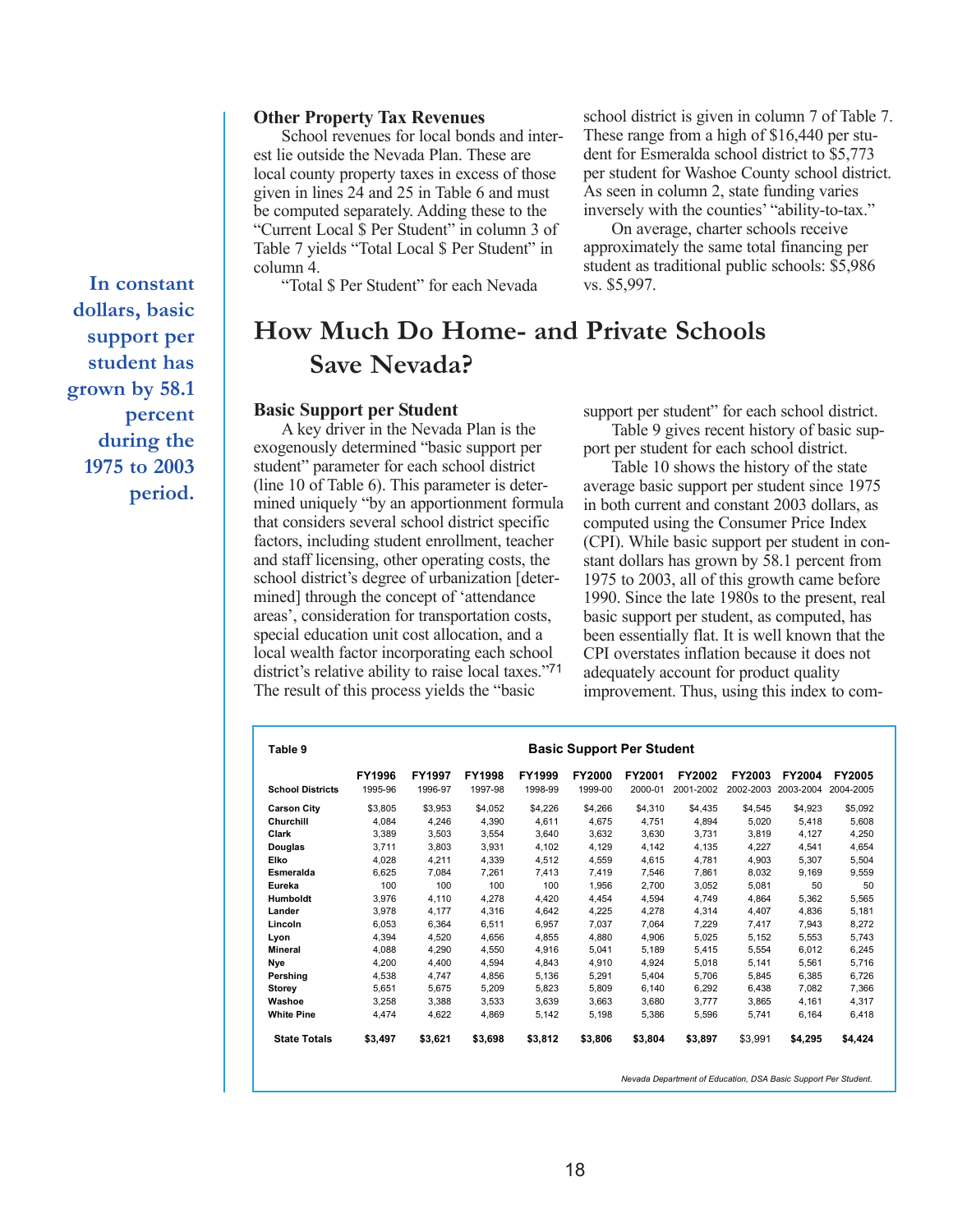pute real basic support per student understates its growth. Nevertheless, it is still clear that most of the growth in basic support came in the 1970s and 1980s with only a modest increase since then.

Shown in Table 10 are certain other statistics pertaining to per-student cost. They indicate that from 1980 to 1999, total per-student costs increased by about the same percentage as state average basic support, except that from 1992 to 1999 they increased faster than basic support per student.

The importance of the "basic support per student" concept is that it is the largest element of a local school district's revenues that varies with short-run enrollment change. Since the mandated local school taxes are essentially independent of enrollment,

| Table 10                                                                                                                                                                                                                                     |                                                                                                                                                                                                                                                                      |                                                                                                                                                                                                                                                    |                                                                                                                                                                                                                                                                   |                                                                                                                                                                                                                                                         | <b>Statewide Basic Support Per Student</b>                                                                        |                                                                                              |
|----------------------------------------------------------------------------------------------------------------------------------------------------------------------------------------------------------------------------------------------|----------------------------------------------------------------------------------------------------------------------------------------------------------------------------------------------------------------------------------------------------------------------|----------------------------------------------------------------------------------------------------------------------------------------------------------------------------------------------------------------------------------------------------|-------------------------------------------------------------------------------------------------------------------------------------------------------------------------------------------------------------------------------------------------------------------|---------------------------------------------------------------------------------------------------------------------------------------------------------------------------------------------------------------------------------------------------------|-------------------------------------------------------------------------------------------------------------------|----------------------------------------------------------------------------------------------|
| <b>School</b><br>Year<br>Ending                                                                                                                                                                                                              | [1]<br>Support<br>Per<br><b>Student</b><br>Current \$                                                                                                                                                                                                                | [2]<br>Annual<br>Change                                                                                                                                                                                                                            | [3]<br>Support<br>Per<br><b>Student</b><br>$(2003 \text{ } $)$                                                                                                                                                                                                    | [4]                                                                                                                                                                                                                                                     | [5]<br><b>NCES</b><br><b>Change Per Student Per Student</b><br>$(2003 \text{ } $)$                                | [6]<br><b>Clark County</b><br><b>Annual Current Cost Current Cost</b><br>$(2003 \text{ } $)$ |
| 1975<br>1976<br>1977<br>1978<br>1979<br>1980<br>1981<br>1982<br>1983<br>1984<br>1985<br>1986<br>1987<br>1988<br>1989<br>1990<br>1991<br>1992<br>1993<br>1994<br>1995<br>1996<br>1997<br>1998<br>1999<br>2000<br>2001<br>2002<br>2003<br>2004 | 738<br>864<br>918<br>1,035<br>1,159<br>1,252<br>1,331<br>1,631<br>1,787<br>1,885<br>1,926<br>2,201<br>2,354<br>2,517<br>2,655<br>2,904<br>3,111<br>3,285<br>3,231<br>3,320<br>3,323<br>3,497<br>3,621<br>3,698<br>3,812<br>3,806<br>3,804<br>3,897<br>3,991<br>4,295 | 17.1%<br>6.3%<br>12.7%<br>12.0%<br>8.0%<br>6.3%<br>22.5%<br>9.6%<br>5.5%<br>2.2%<br>14.3%<br>7.0%<br>6.9%<br>5.5%<br>9.4%<br>7.1%<br>5.6%<br>$-1.6%$<br>2.8%<br>0.1%<br>5.2%<br>3.5%<br>2.1%<br>3.1%<br>$-0.2%$<br>$-0.1%$<br>2.4%<br>2.4%<br>7.6% | 2,524<br>2,794<br>2.787<br>2,921<br>2,937<br>2,796<br>2,694<br>3,110<br>3,301<br>3,338<br>3,294<br>3,695<br>3,813<br>3,915<br>3,940<br>4,088<br>4,203<br>4,308<br>4,114<br>4,122<br>4,012<br>4,101<br>4,151<br>4,174<br>4,210<br>4,067<br>3,952<br>3,986<br>3,991 | 10.7%<br>$-0.2%$<br>4.8%<br>0.6%<br>$-4.8%$<br>$-3.6%$<br>15.4%<br>6.2%<br>1.1%<br>$-1.3%$<br>12.2%<br>3.2%<br>2.7%<br>0.6%<br>3.8%<br>2.8%<br>2.5%<br>$-4.5%$<br>0.2%<br>$-2.7%$<br>2.2%<br>1.2%<br>0.6%<br>0.9%<br>$-3.4%$<br>$-2.8%$<br>0.9%<br>0.1% | 4,261<br>3,897<br>5,365<br>5,372<br>5,801<br>6,091<br>5,938<br>5,873<br>5,907<br>5,962<br>6,070<br>6,307<br>6,361 | 5,696<br>5,730<br>5,644<br>5,534<br>5,501<br>5,621<br>5,766<br>5,966<br>5,938<br>5,743       |
| 2005                                                                                                                                                                                                                                         | 4,424                                                                                                                                                                                                                                                                | 3.0%                                                                                                                                                                                                                                               |                                                                                                                                                                                                                                                                   |                                                                                                                                                                                                                                                         |                                                                                                                   |                                                                                              |

*Source: Nevada Department of Education, DSA Basic Support per Student.*

changes in enrollment have the immediate effect of changing a school district's state revenues. Of course, as can be seen by comparing columns 1 and 5 in Table 10, this basic support per student falls well short of total cost per student for any school district—the difference being made up primarily by local taxes.

Home- and private school parents pay taxes but do not educate their children in public schools. This either saves taxpayers money or makes additional tax money available for other uses, including bolstering the educational opportunities for children who remain in public schools. The extent of this saving can be measured by estimating the additional cost that Nevada's public schools would incur if home- and private school students were placed in public schools.

The cost of providing public education in

Nevada is driven, on the margin, by enrollment. Indeed, providing for Nevada's spectacular growth in student enrollment has been the driving force behind school funding for decades. From 1994 to 2004, enrollment in Nevada's traditional public schools increased by 61.8 percent. Most of this growth occurred in Nevada's largest school districts, Clark and Washoe counties—84.7 percent and 38.2 percent respectively—which accounted for 95.9 percent of Nevada's total increase in enrollment during this period. Because of declining enrollment in smaller and more rural counties, enrollment in the five high-growth counties— Carson City, Clark, Lyon, Nye and Washoe grew by slightly more than that of the state as a whole. (See data in Appendix Table A-2, as well as in Table 13.)

With 217,033 and 54,053 students respectively in 2000, Clark and Washoe county

**Homeschool and private school parents pay taxes but do not educate their children in public schools – saving taxpayers' money.**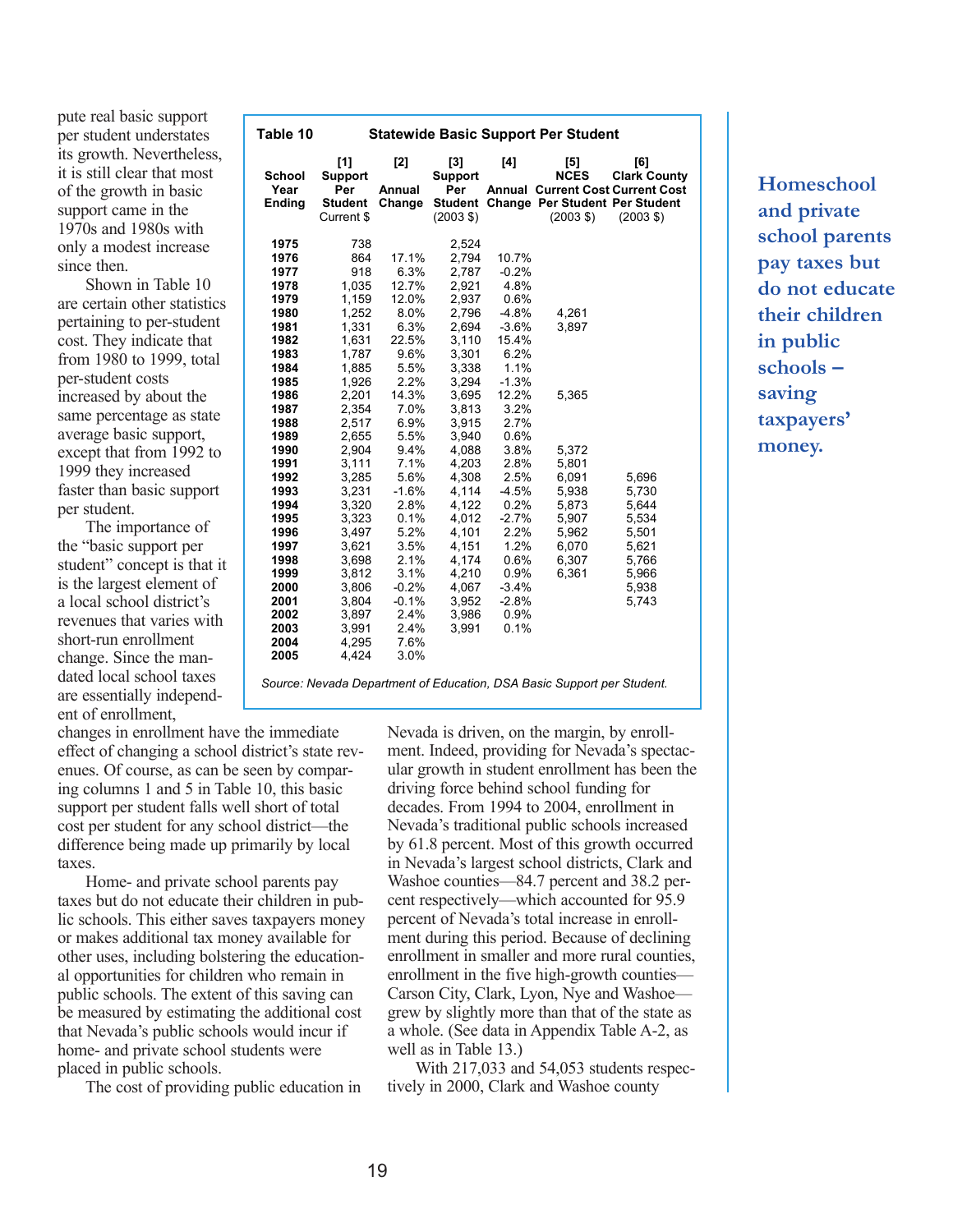**As Nevada's student population continues growing, diseconomies of scale will continue causing incremental costs to increase faster than average costs.**

| Table 11                                   | <b>Annual Current Cost Saving Due to Home- and Private School Students</b> |                                    |                                                 |                                                                                       |                                                                     |                                                     |                                                                                                           |                                    |  |  |
|--------------------------------------------|----------------------------------------------------------------------------|------------------------------------|-------------------------------------------------|---------------------------------------------------------------------------------------|---------------------------------------------------------------------|-----------------------------------------------------|-----------------------------------------------------------------------------------------------------------|------------------------------------|--|--|
| 2002-2003                                  |                                                                            | [1]                                | $[2]$                                           | [3]<br>Average                                                                        | [4]                                                                 | $[5]$<br><b>Annual Current Annual Current</b>       | [6]<br>Total                                                                                              | [7]                                |  |  |
| <b>Public</b><br>School<br><b>District</b> | <b>Number</b><br>of Public<br>School                                       | School<br><b>Students Students</b> | of Home of Private<br>School<br><b>Students</b> | <b>Number Number of Current Cost</b><br><b>Per Public</b><br>School<br><b>Student</b> | <b>Cost Saving</b><br>from<br><b>Home School</b><br><b>Students</b> | <b>Cost Saving</b><br>from<br><b>Private School</b> | <b>Annual Current</b><br><b>Cost Saving</b><br>from Home & Per Public<br><b>Students Private Students</b> | Annual<br>Saving<br><b>Student</b> |  |  |
| <b>Carson City</b>                         | 8801                                                                       | 114                                | 538                                             | 5,849                                                                                 | 666,768                                                             | 3,146,676                                           | 3,813,443                                                                                                 | 433                                |  |  |
| Churchill                                  | 4567                                                                       | 111                                | 98                                              | 6,356                                                                                 | 705.543                                                             | 622,912                                             | 1,328,454                                                                                                 | 291                                |  |  |
| Clark                                      | 270365                                                                     | 2091                               | 12808                                           | 4.973                                                                                 | 10.398.538                                                          | 63.694.151                                          | 74.092.689                                                                                                | 274                                |  |  |
| Douglas                                    | 7192                                                                       | 214                                | 128                                             | 6.095                                                                                 | 1.304.268                                                           | 780.123                                             | 2.084.390                                                                                                 | 290                                |  |  |
| Elko                                       | 9582                                                                       | 152                                | 103                                             | 6,094                                                                                 | 926,319                                                             | 627,703                                             | 1,554,023                                                                                                 | 162                                |  |  |
| Esmeralda                                  | 69                                                                         | 9                                  | 0                                               | 16,393                                                                                | 147,540                                                             | 0                                                   | 147,540                                                                                                   | 2,138                              |  |  |
| Eureka                                     | 220                                                                        | 24                                 | 0                                               | 13,756                                                                                | 330.155                                                             | 0                                                   | 330.155                                                                                                   | 1,501                              |  |  |
| <b>Humboldt</b>                            | 3523                                                                       | 69                                 | 0                                               | 6.498                                                                                 | 448.346                                                             | 0                                                   | 448,346                                                                                                   | 127                                |  |  |
| Lander                                     | 1255                                                                       | 13                                 | 0                                               | 6,901                                                                                 | 89.715                                                              | 0                                                   | 89.715                                                                                                    | 71                                 |  |  |
| Lincoln                                    | 1012                                                                       | 9                                  | 0                                               | 9,192                                                                                 | 82.729                                                              | 0                                                   | 82,729                                                                                                    | 82                                 |  |  |
| Lyon                                       | 7685                                                                       | 156                                | 45                                              | 6,043                                                                                 | 942,669                                                             | 271,924                                             | 1,214,593                                                                                                 | 158                                |  |  |
| Mineral                                    | 745                                                                        | 17                                 | 0                                               | 8,427                                                                                 | 143.260                                                             | $\mathbf{0}$                                        | 143,260                                                                                                   | 192                                |  |  |
| Nye                                        | 5472                                                                       | 160                                | 137                                             | 6,460                                                                                 | 1,033,538                                                           | 884,967                                             | 1,918,504                                                                                                 | 351                                |  |  |
| Pershing                                   | 841                                                                        | 16                                 | 0                                               | 9,381                                                                                 | 150.089                                                             | 0                                                   | 150,089                                                                                                   | 178                                |  |  |
| <b>Storey</b>                              | 467                                                                        | 9                                  | 0                                               | 9,366                                                                                 | 84.296                                                              | U                                                   | 84.296                                                                                                    | 181                                |  |  |
| Washoe                                     | 62124                                                                      | 726                                | 3483                                            | 5,171                                                                                 | 3.754.341                                                           | 18.011.529                                          | 21,765,870                                                                                                | 350                                |  |  |
| <b>White Pine</b>                          | 1380                                                                       | 19                                 | 0                                               | 7,823                                                                                 | 148.644                                                             | 0                                                   | 148,644                                                                                                   | 108                                |  |  |
| <b>TOTAL</b>                               | 385,300                                                                    | 3,909                              | 17,340                                          | 5,212                                                                                 | \$21,356,757<br>1.12%                                               | \$88,039,984<br>4.61%                               | <sup>0</sup><br>\$109,396,741<br>5.72%                                                                    | \$284                              |  |  |
| <b>High Growth</b>                         | 354447                                                                     | 3247                               | 17011                                           |                                                                                       | \$16,795,853                                                        | \$86,009,246                                        | \$102,805,099                                                                                             | \$290.04                           |  |  |
| % High Growth                              | 91.99%                                                                     | 83.06%                             | 98.10%                                          |                                                                                       | 0.99%                                                               | 5.05%                                               | 6.03%                                                                                                     |                                    |  |  |

school districts ranked 6th and 68th in size among the United States'14,928 school districts that year.72 And since then, these districts have grown by another 23.7 percent and 11.8 percent respectively. The rapid growth in these already very large school districts raises the issue of whether serious diseconomies are being encountered there. With optimal elementary school size estimated at 300-400 students, and optimal secondary school size at 400-800 students, some 75 percent of U.S. students are in schools that are most likely too large for maximum effectiveness.73 One suspects that the same is true in Nevada's largest school districts. It is worth noting that private schools, which operate at a per-pupil cost of some 60-65 percent of their public school counterparts, are usually much smaller and have no administrative structure above the school level<sup>74</sup>

This is not simply an issue of classic diseconomies of individual school size, but also of the resulting increased costs from diseconomies in multi-school operations—such things as decreased competition among schools and increased bargaining power by labor unions. Not only may schools become too large, so may districts. Or, as expressed in economists' terms, an enrollment increase may not only slide along classic average cost curves, but also may cause these curves to shift upward.

*Source: Nevada Department of Education, authors' calculations*

None of this addresses the quality of education issue, which many would argue declines as school and district sizes increase.75

While we do not propose to solve the issue of scale diseconomies here, we do believe that both an average and incremental cost of enrollment should be considered in assessing how much money home- and private school enrollment either saves Nevada's taxpayers, or make available for other uses. (Note on definitions: in contrast to the average cost per student, incremental cost is the unit cost of adding a student to an existing school district.) As Nevada's student population continues to grow in its largest school districts, diseconomies will cause incremental costs to increase faster than average costs.

#### **Annual Savings Based on Average Public School Costs**

The savings from both homeschool and private school students are computed in Tables 11 and 12. The fulcrum in Table 11, in column 3, is the annual average current costs of edu-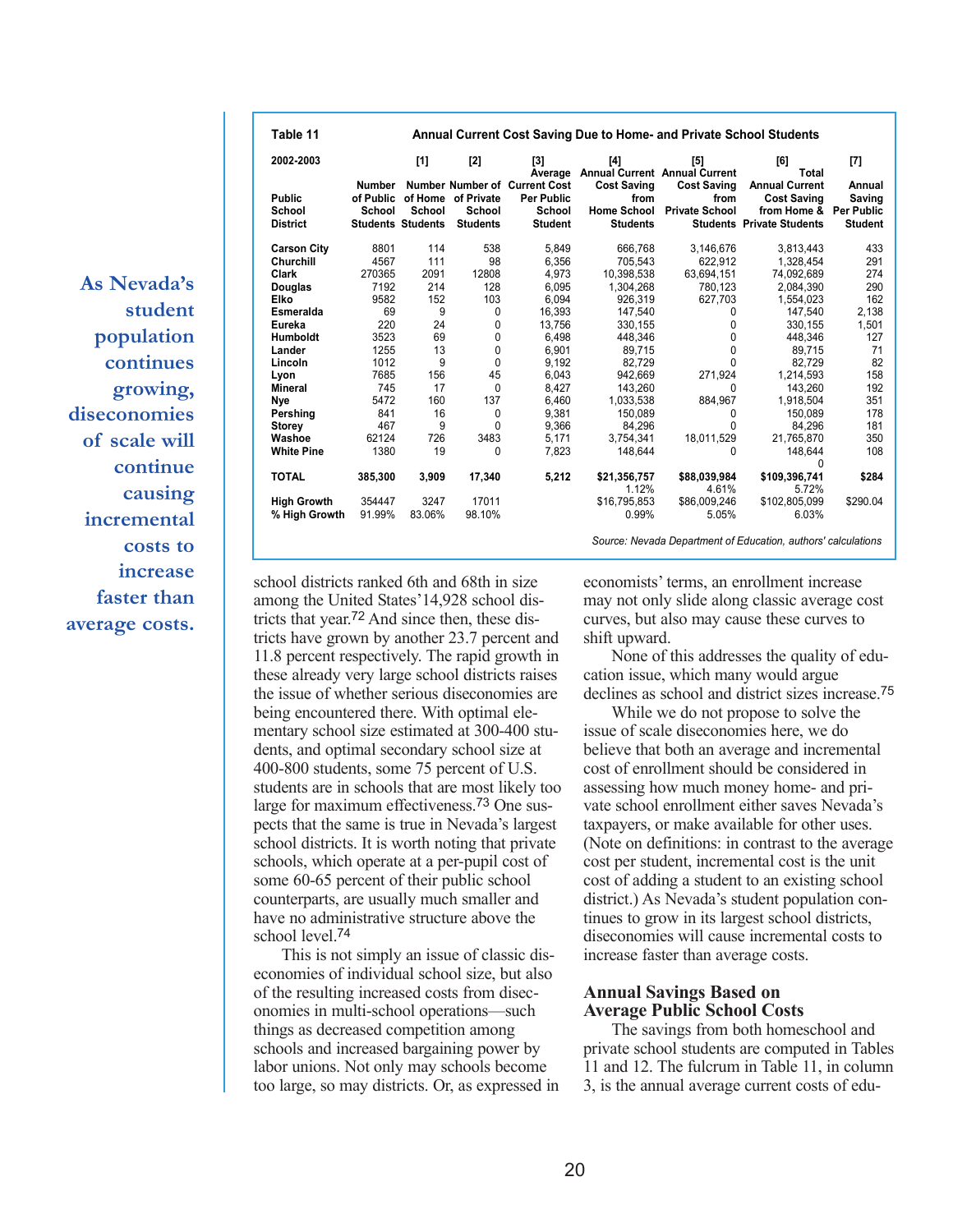| Table 12                                |                                                         |                                                       |                                                          |                                                                               | Annual Total Cost Saving Due to Home- and Private School Students      |                                                                           |                                                                           |                                                         |
|-----------------------------------------|---------------------------------------------------------|-------------------------------------------------------|----------------------------------------------------------|-------------------------------------------------------------------------------|------------------------------------------------------------------------|---------------------------------------------------------------------------|---------------------------------------------------------------------------|---------------------------------------------------------|
| 2002-2003                               |                                                         | $[1]$                                                 | $[2]$                                                    | $[3]$                                                                         | $[4]$                                                                  | [5]                                                                       | [6]<br><b>Total</b>                                                       | $[7]$                                                   |
| <b>Public School</b><br><b>District</b> | <b>Number</b><br>of Public<br>School<br><b>Students</b> | <b>Number</b><br>of Home<br>School<br><b>Students</b> | <b>Number</b><br>of Private<br>School<br><b>Students</b> | Average<br><b>Total Cost</b><br><b>Per Public</b><br>School<br><b>Student</b> | Annual<br><b>Cost Saving</b><br>from Home<br>School<br><b>Students</b> | Annual<br><b>Cost Saving</b><br>from Private<br>School<br><b>Students</b> | Annual<br><b>Cost Saving</b><br>from Home<br>& Private<br><b>Students</b> | Annual<br>Saving<br><b>Per Public</b><br><b>Student</b> |
| <b>Carson City</b>                      | 8801                                                    | 114                                                   | 538                                                      | \$6.425                                                                       | \$732,476                                                              | \$3,456,772                                                               | \$4,189,248                                                               | \$476                                                   |
| Churchill                               | 4567                                                    | 111                                                   | 98                                                       | 6.944                                                                         | 770.824                                                                | 680.547                                                                   | 1,451,371                                                                 | 318                                                     |
| <b>Clark</b>                            | 270365                                                  | 2091                                                  | 12808                                                    | 5,840                                                                         | 12,211,030                                                             | 74,796,206                                                                | 87,007,236                                                                | 322                                                     |
| <b>Douglas</b>                          | 7192                                                    | 214                                                   | 128                                                      | 6,575                                                                         | 1,406,968                                                              | 841,551                                                                   | 2,248,519                                                                 | 313                                                     |
| Elko                                    | 9582                                                    | 152                                                   | 103                                                      | 6,808                                                                         | 1,034,854                                                              | 701,250                                                                   | 1,736,103                                                                 | 181                                                     |
| Esmeralda                               | 69                                                      | 9                                                     | 0                                                        | 16.440                                                                        | 147.961                                                                | 0                                                                         | 147.961                                                                   | 2,144                                                   |
| Eureka                                  | 220                                                     | 24                                                    | 0                                                        | 15,547                                                                        | 373,130                                                                | 0                                                                         | 373,130                                                                   | 1,696                                                   |
| <b>Humboldt</b>                         | 3523                                                    | 69                                                    | 0                                                        | 6.680                                                                         | 460.904                                                                | 0                                                                         | 460.904                                                                   | 131                                                     |
| Lander                                  | 1255                                                    | 13                                                    | 0                                                        | 6,911                                                                         | 89.843                                                                 | 0                                                                         | 89,843                                                                    | 72                                                      |
| Lincoln                                 | 1012                                                    | 9                                                     | 0                                                        | 9,465                                                                         | 85,186                                                                 | 0                                                                         | 85,186                                                                    | 84                                                      |
| Lyon                                    | 7685                                                    | 156                                                   | 45                                                       | 6,665                                                                         | 1,039,733                                                              | 299,923                                                                   | 1,339,656                                                                 | 174                                                     |
| <b>Mineral</b>                          | 745                                                     | 17                                                    | 0                                                        | 8.659                                                                         | 147.207                                                                | 0                                                                         | 147.207                                                                   | 198                                                     |
| Nye                                     | 5472                                                    | 160                                                   | 137                                                      | 7,383                                                                         | 1,181,271                                                              | 1,011,463                                                                 | 2,192,734                                                                 | 401                                                     |
| Pershing                                | 841                                                     | 16                                                    | 0                                                        | 10.106                                                                        | 161,688                                                                | 0                                                                         | 161,688                                                                   | 192                                                     |
| <b>Storey</b>                           | 467                                                     | 9                                                     | $\Omega$                                                 | 10.128                                                                        | 91,150                                                                 | 0                                                                         | 91,150                                                                    | 195                                                     |
| Washoe                                  | 62124                                                   | 726                                                   | 3483                                                     | 5.773                                                                         | 4.191.236                                                              | 20,107,540                                                                | 24,298,776                                                                | 391                                                     |
| <b>White Pine</b>                       | 1380                                                    | 19                                                    | 0                                                        | 8,292                                                                         | 157.544                                                                | 0                                                                         | 157,544                                                                   | 114                                                     |
|                                         |                                                         |                                                       |                                                          |                                                                               |                                                                        |                                                                           | \$0                                                                       |                                                         |
| <b>TOTAL</b>                            | 385300                                                  | 3909                                                  | 17340                                                    | \$5,997                                                                       | \$24,283,003<br>1.10%                                                  | \$101,895,253<br>4.63%                                                    | \$126,178,256<br>5.74%                                                    | \$327.48                                                |
| <b>High Growth</b>                      | 354447                                                  | 3247                                                  | 17011                                                    |                                                                               | \$19,355,745                                                           | \$99,671,905                                                              | \$119,027,650                                                             | \$335.81                                                |
| % Hi-Growth                             |                                                         | 83.06%                                                | 98.10%                                                   |                                                                               | 1.01%                                                                  | 5.05%                                                                     | 6.03%                                                                     |                                                         |
|                                         |                                                         |                                                       |                                                          |                                                                               |                                                                        | Source: Nevada Department of Education, authors' calculations             |                                                                           |                                                         |

**Average costs, multiplied by the number of homeschool and private school students, yield the total cost savings for each district.**

cation in each of Nevada's school districts in 2002-03, found in column 6 of Table 7. (Recall that current costs exclude those covered by property taxes outside the Nevada Plan.) These average costs are multiplied by the number of home- and private school students, to arrive at the total cost savings for each district displayed in columns 4 and 5, which are totaled in column 6 (of Table 11). These total approximately \$109 million for all districts and \$103 million in Nevada's highgrowth districts (Carson City, Clark, Lyon, Nye and Washoe), or \$283.93 and \$290.04 per public school student, respectively.

Table 12 shows the potential cost savings using annual average total costs from column 7 of Table 7. These total \$126 million for all districts and \$119 million in Nevada's highgrowth districts, or \$327.48 and \$335.81 per public school student, respectively.

### **Annual Savings Are Based on Incremental Public School Costs**

Reasonably accurate estimates of incremental public school costs are most likely to be found in districts that have experienced significant growth. As indicated, Nevada's Clark

and Washoe school districts have experienced the most growth, but other urban districts have been growing as well. Between 2001-02 and 2002-03 six school districts experienced both an increase in total costs and an increase in enrollment—the five high-growth districts plus Douglas. Most of Nevada's rural school districts have experienced declining enrollment over the past decade—see column 3 of Table 13.

For these six growth districts, the ratio of their increase in total costs to their increase in enrollment is reflected in column 1 of Table 13. This result is used to determine the (average) incremental cost of an additional student in each of these districts.

Since the increase in total costs may have been partly due to inflation costs, an adjustment was made to account for the 2.1 percent increase in the CPI between the two years. The resulting adjusted increase in cost per student is shown in column 2 of Table 13, and represents the ratio of the increase in inflationadjusted costs to the increase in enrollment. Only Douglas school district, the district with the slowest positive growth rate over the past decade (+7.36 percent), experienced incre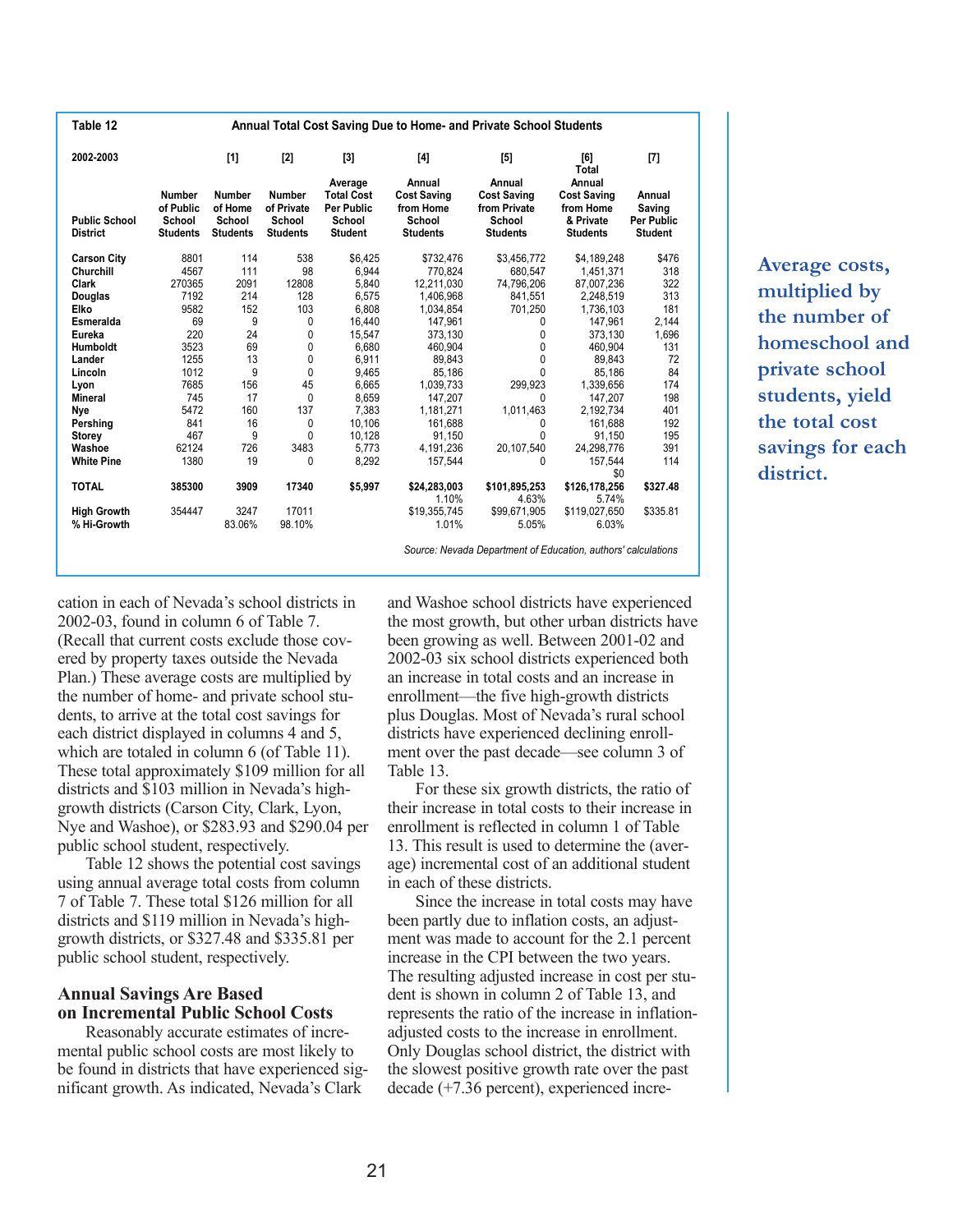shown in Tables 11 and 12 (average cost) and Table 13 (incremental cost). For Clark and Washoe districts, incremental total costs were 46.1 percent and 24.8 percent greater than average total costs. For the group as a whole, incremental costs exceeded average costs by about 44 to 45 percent. The details are presented in Table 14.

mental costs less than its average costs, as

#### **Summary: Annual Savings from Nevada's Home- and Private Schools**

The annual savings results are summarized in Table 15, where computations parallel to those in Tables 11 and 12 are made based on traditional public school average total costs, and incremental total costs. Based on 2003 data, the results show an annual potential cost savings in the range of \$24.3 million to \$34.6 million attributable to homeschool students, \$101.9 million to \$147 million attributable to private school students, and \$126.2 million to \$181.7 million combined. These are the costs avoided by Nevada public schools by not having to educate the home- and private school students. These totals amount to an annual potential cost savings ranging from \$327.48 to \$471.64 per public school

| Table 13                      | <b>Change in Cost Per Student</b>                               | <b>School Years 2002-2003</b>              |                                                          |
|-------------------------------|-----------------------------------------------------------------|--------------------------------------------|----------------------------------------------------------|
| <b>District</b>               | [1]<br>Average<br>Incremental<br>Cost Per<br>Student<br>2002-03 | [2]<br>Adjusted<br>for<br><b>Inflation</b> | [3]<br><b>Enrollment</b><br>Percent<br>Change<br>1994-04 |
|                               |                                                                 |                                            |                                                          |
| Carson City*<br>Churchill     | \$39,313                                                        | \$21,267                                   | 24.0%<br>8.0%                                            |
| Clark*                        | \$11,250                                                        | \$8,298                                    | 84.7%                                                    |
| <b>Douglas</b>                | \$9,760                                                         | \$4,570                                    | 7.4%                                                     |
| Elko                          |                                                                 |                                            | 4 7%                                                     |
| Esmeralda                     |                                                                 |                                            | $-46.9%$                                                 |
| Eureka                        |                                                                 |                                            | $-31.0%$                                                 |
| <b>Humbolt</b>                |                                                                 |                                            | 2.0%                                                     |
| Lander                        |                                                                 |                                            | $-22.1%$                                                 |
| Lincoln                       |                                                                 |                                            | $-7.2%$                                                  |
| Lyon*                         | \$12,935                                                        | \$8,099                                    | 57.1%                                                    |
| Mineral                       |                                                                 |                                            | $-36.4%$                                                 |
| Nye*                          | \$40,907                                                        | \$15,950                                   | 39.6%                                                    |
| Pershing                      |                                                                 |                                            | $-6.1%$                                                  |
| <b>Storey</b>                 |                                                                 |                                            | $-3.5%$                                                  |
| Washoe*                       | \$12,354                                                        | \$6,945                                    | 38.2%                                                    |
| <b>White Pine</b>             |                                                                 |                                            | $-18.4%$                                                 |
| <b>Regular Public</b>         |                                                                 |                                            | 61.8%                                                    |
| *High Growth School Districts |                                                                 |                                            |                                                          |

*Source: State data, authors' calculations*

#### student<sup>76</sup>

If homeschools and private schools continue to grow as they have in the past two years (3.99 percent and 3.03 percent annual-

|                               |                                                         |                                     | $[1]$          | [2]                                           | [3]                                                | [4]<br>Annual                                                | [5]<br>Annual                                                   | [6]<br>Annual               | [7]<br>Annual                                 |
|-------------------------------|---------------------------------------------------------|-------------------------------------|----------------|-----------------------------------------------|----------------------------------------------------|--------------------------------------------------------------|-----------------------------------------------------------------|-----------------------------|-----------------------------------------------|
|                               | <b>Number</b><br>of Public<br>School<br><b>Students</b> | <b>Student</b><br>Growth<br>1994-04 | Home<br>School | Private<br>School<br><b>Students Students</b> | Change in<br>Cost per<br><b>Student</b><br>2002-03 | <b>Cost Saving</b><br>from Home<br>School<br><b>Students</b> | <b>Cost Saving</b><br>from Private<br>School<br><b>Students</b> | <b>Total Cost</b><br>Saving | Saving<br><b>Per Public</b><br><b>Student</b> |
| <b>Carson City</b>            | 8,801                                                   | 24.04%                              | 114            | 538                                           | \$21,267                                           | \$2,424,438                                                  | \$11,441,644                                                    | \$13,866,082 \$1,575.51     |                                               |
| Clark                         | 270.365                                                 | 84.66%                              | 2.091          | 12.808                                        | 8.298                                              | 17,351,399                                                   | 106.282.504                                                     | 123,633,902                 | 457                                           |
| Douglas                       | 7.192                                                   | 7.36%                               | 214            | 128                                           | 4,570                                              | 977.992                                                      | 584.967                                                         | 1,562,960                   | 217                                           |
| Lyon                          | 7,685                                                   | 57.11%                              | 156            | 45                                            | 8,099                                              | 1,263,383                                                    | 364,437                                                         | 1,627,821                   | 212                                           |
| Nye                           | 5.472                                                   | 39.64%                              | 160            | 137                                           | 15,950                                             | 2,551,921                                                    | 2,185,082                                                       | 4,737,003                   | 866                                           |
| Washoe                        | 62.124                                                  | 38.19%                              | 726            | 3,483                                         | 6.945                                              | 5.041.769                                                    | 24.187.991                                                      | 29,229,760                  | 471                                           |
| <b>Regular Public Only</b>    |                                                         | 61.79%                              |                |                                               | 8.637                                              |                                                              |                                                                 |                             |                                               |
| <b>Total Growth Districts</b> | 361,639                                                 |                                     | 3,461          | 17,139                                        |                                                    | 29,610,902                                                   | 145,046,626                                                     | 174,657,527                 | 483                                           |
| % in Growth Districts         |                                                         |                                     | 88.54%         | 98.84%                                        |                                                    | 1.46%                                                        | 7.17%                                                           | 8.64%                       |                                               |
| % Above Average Cost          |                                                         |                                     |                |                                               |                                                    | 42.62%                                                       | 44.31%                                                          | 44.02%                      |                                               |
| Total.                        |                                                         |                                     |                |                                               |                                                    |                                                              |                                                                 |                             |                                               |
| <b>Hi-Growth Districts</b>    | 354.447                                                 |                                     | 3,247          | 17,011                                        |                                                    | 1.39%                                                        | \$28,632,909 \$144,461,658 \$173,094,568<br>7.04%               | 8.43%                       | \$488.35                                      |
| % Above Average Cost          |                                                         |                                     |                |                                               |                                                    | 47.93%                                                       | 44.94%                                                          | 45.42%                      |                                               |

**avoided by Nevada public schools when students are homeschooled or attend private schools potentially range from \$327 to \$472 per public school student each year.**

**Costs**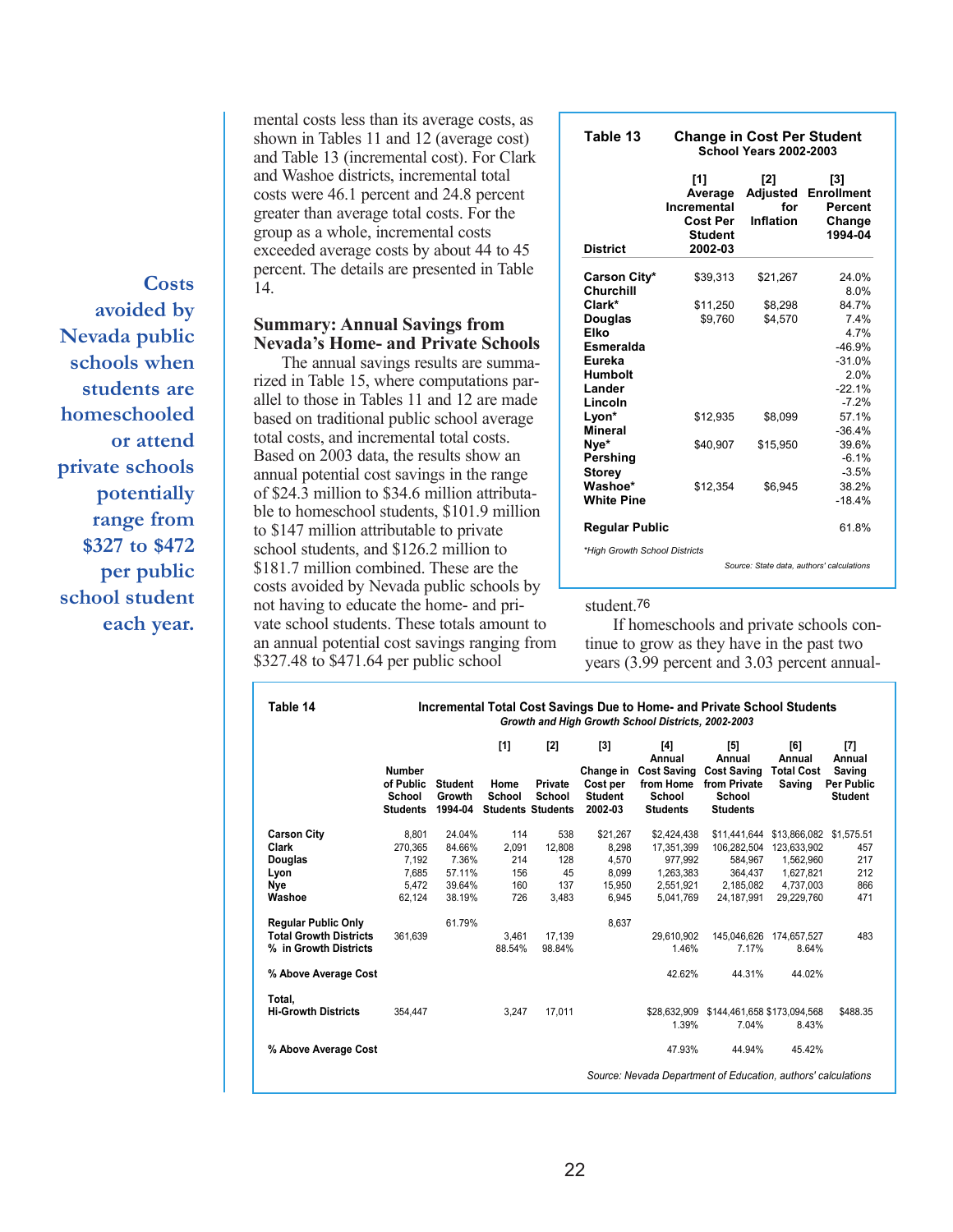| Table 15                                          |                                                                                      | <b>Summary: Annual Total Cost Savings, 2003</b><br>Due to Home- and Private School Students |                                                                           |                                                             |
|---------------------------------------------------|--------------------------------------------------------------------------------------|---------------------------------------------------------------------------------------------|---------------------------------------------------------------------------|-------------------------------------------------------------|
|                                                   | [1]<br>Annual<br><b>Cost Saving</b><br>from<br><b>Home School</b><br><b>Students</b> | [2]<br>Annual<br><b>Cost Saving</b><br>from<br><b>Private School</b><br><b>Students</b>     | [3]<br>Annual<br><b>Total Cost</b><br>Saving,<br>Home &<br><b>Private</b> | [4]<br><b>Saving</b><br><b>Per Public</b><br><b>Student</b> |
| <b>Based on Average</b><br><b>Total Costs</b>     | \$24,283,003                                                                         | \$101,895,253                                                                               | \$126,178.256                                                             | \$327.48                                                    |
| <b>Based on Incremental</b><br><b>Total Costs</b> | \$34,632,419                                                                         | \$147,045,039                                                                               | \$181.721.924                                                             | \$471.64                                                    |

*\*From Table 12*

*\*\*Using % Increase of Incremental over Average Costs in Table Fourteen*

*Source: Nevada Department of Education, authors' calculations*

ly), by 2013 these ranges of annual cost savings will total \$35.9 million to \$51.2 million attributable to homeschools, \$137.3 million to \$198.2 million attributable to private schools, and \$173.2 million to \$249.4 million attributable to both.

This analysis does not prejudge the issue of exactly what is done with the savings attributable to home- and private schools. The savings might be used to reduce tax burdens, in which case the savings would accrue directly to taxpayers. They also could be used for

other public purposes, including enhancing the education of those students who remain in public schools.

Local educators should look at home- and private school students as an asset that can make increased monies available for their local schools on a per-student basis.

Indeed, if all of the savings were used to enhance the education of the state's public school students, this would amount to an additional \$327.48 to \$471.64 per public school student.

### **Conclusions: The Spurious "Costs" of Home- and Private Schooling**

It is common for traditional public school advocates to argue that home-, private-, and charter schools—particularly homeschools— "cost" the traditional public schools revenues. This argument is often offered as justification for legislation that would handicap such alternative schools because they are a competitive threat to public schools.

The logic goes as follows: To the extent that state aid to local schools is paid on a perstudent basis, each student who attends an alternative school "takes" state aid from the traditional public school that this student would otherwise attend. This logic is flawed.

The argument that students who attend

alternative schools "cost" the traditional public schools revenue ignores the total cost to taxpayers of providing for each child's education.

Consider Table 16. Column 1 shows the combined home- and private school students in each of Nevada's school districts. Column 2 shows the "basic support per student" for each school district under the above-discussed Nevada Plan. As noted there, any short-run changes in enrollment are multiplied by the "basic support per student" figure and thus directly result in an increase (or decrease) in that district's "state responsibility" revenues (see line 22 in Table 6). According to this

**Local educators should look at home- and private school students as an asset that can make increased monies available for their local schools.**

**.**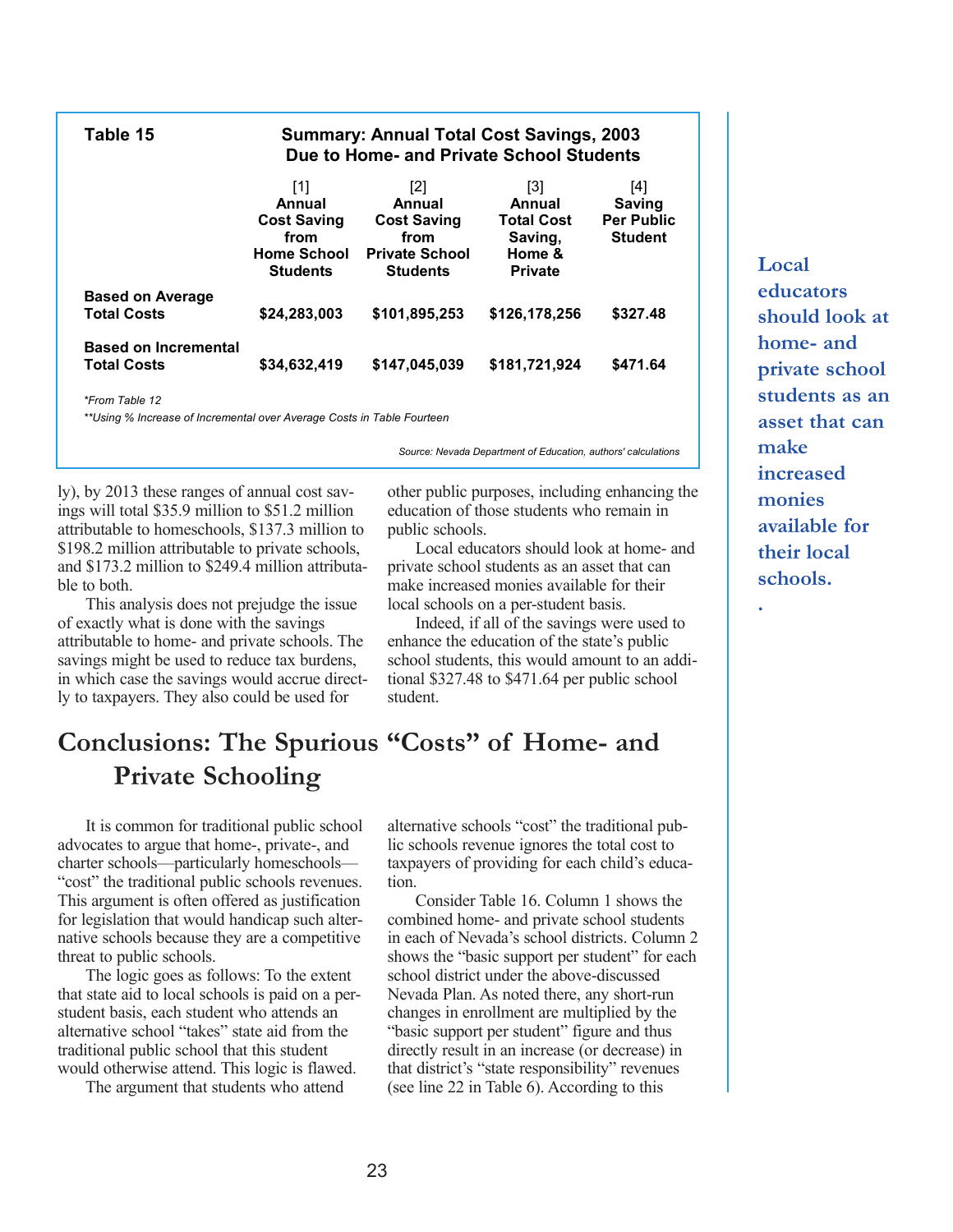**The bottom line is that homeand private schooling is a 'win-win' arrangement for both taxpayers and individual public school districts.**

|                                            | $[1]$<br><b>Number</b>                              | $[2]$                                            | $[3]$                              | $[4]$<br>Average                                                     | [5]<br>Average                                                     | [6]                                  | $[7]$                       | [8]                                                  | $[9]$                                                |
|--------------------------------------------|-----------------------------------------------------|--------------------------------------------------|------------------------------------|----------------------------------------------------------------------|--------------------------------------------------------------------|--------------------------------------|-----------------------------|------------------------------------------------------|------------------------------------------------------|
| <b>Public</b><br>School<br><b>District</b> | of Home<br>and Private<br>School<br><b>Students</b> | <b>Basic</b><br>Support<br>per<br><b>Student</b> | Total<br>'Lost'<br><b>Revenues</b> | Current<br>Cost per<br><b>Student</b><br>in Public<br><b>Schools</b> | Total<br>Cost per<br><b>Student</b><br>in Public<br><b>Schools</b> | Total<br>Current<br>Costs<br>Avoided | Total<br>Costs<br>Avoided   | <b>Savings</b><br>to School<br><b>District</b><br>#1 | <b>Savings</b><br>to School<br><b>District</b><br>#2 |
| <b>Carson City</b>                         | 652                                                 | \$4.545                                          | \$2.963.340                        | \$5.849                                                              | \$6.425                                                            | \$3,813,443                          | \$4,189,248                 | \$850.103                                            | \$1,225,908                                          |
| Churchill                                  | 209                                                 | 5.020                                            | 1.049.180                          | 6.356                                                                | 6.944                                                              | 1.328.454                            | 1.451.371                   | 279.274                                              | 402.191                                              |
| Clark                                      | 14899                                               | 3.819                                            | 56.899.281                         | 4.973                                                                | 5.840                                                              | 74,092,689                           | 87.007.236                  | 17,193,408                                           | 30, 107, 955                                         |
| <b>Douglas</b>                             | 342                                                 | 4,227                                            | 1,445,634                          | 6,095                                                                | 6,575                                                              | 2,084,390                            | 2,248,519                   | 638,756                                              | 802,885                                              |
| Elko                                       | 255                                                 | 4,903                                            | 1,250,265                          | 6.094                                                                | 6.808                                                              | 1,554,023                            | 1,736,103                   | 303.758                                              | 485.838                                              |
| Esmeralda                                  | 9                                                   | 8.032                                            | 72.288                             | 16.393                                                               | 16.440                                                             | 147.540                              | 147.961                     | 75.252                                               | 75.673                                               |
| Eureka                                     | 24                                                  | 5,081                                            | 121,944                            | 13.756                                                               | 15.547                                                             | 330,155                              | 373,130                     | 208,211                                              | 251,186                                              |
| <b>Humboldt</b>                            | 69                                                  | 4.864                                            | 335,616                            | 6.498                                                                | 6.680                                                              | 448.346                              | 460.904                     | 112.730                                              | 125,288                                              |
| Lander                                     | 13                                                  | 4.407                                            | 57,291                             | 6.901                                                                | 6.911                                                              | 89.715                               | 89.843                      | 32.424                                               | 32.552                                               |
| Lincoln                                    | 9                                                   | 7.417                                            | 66,753                             | 9.192                                                                | 9,465                                                              | 82.729                               | 85.186                      | 15.976                                               | 18.433                                               |
| Lyon                                       | 201                                                 | 5.152                                            | 1.035.552                          | 6.043                                                                | 6.665                                                              | 1.214.593                            | 1.339.656                   | 179.041                                              | 304,104                                              |
| Mineral                                    | 17                                                  | 5.554                                            | 94.418                             | 8.427                                                                | 8.659                                                              | 143.260                              | 147.207                     | 48.842                                               | 52.789                                               |
| Nye                                        | 297                                                 | 5.141                                            | 1,526,877                          | 6.460                                                                | 7.383                                                              | 1.918.504                            | 2.192.734                   | 391.627                                              | 665.857                                              |
| Pershing                                   | 16                                                  | 5.845                                            | 93,520                             | 9,381                                                                | 10,106                                                             | 150,089                              | 161,688                     | 56,569                                               | 68,168                                               |
| <b>Storey</b>                              | 9                                                   | 6,438                                            | 57,942                             | 9.366                                                                | 10,128                                                             | 84.296                               | 91.150                      | 26,354                                               | 33,208                                               |
| Washoe                                     | 4209                                                | 3.865                                            | 16,267,785                         | 5.171                                                                | 5.773                                                              | 21.765.870                           | 24.298.776                  | 5,498,085                                            | 8,030,991                                            |
| <b>White Pine</b>                          | 19                                                  | 5.741                                            | 109,079                            | 7.823                                                                | 8.292                                                              | 148.644                              | 157,544                     | 39,565                                               | 48,465                                               |
| Total                                      |                                                     |                                                  | \$83,446,765                       |                                                                      |                                                                    |                                      | \$109,396,741 \$126,178,256 |                                                      | \$25.949.976 \$42.731.491                            |

logic, the lost revenues to each school district from home or private school students can be calculated by multiplying their numbers by the "lost" basic support per student. Thus, by this calculation, in total Nevada's school districts "lost" some \$83.4 million of state aid in 2002-03.

Of course, what goes unsaid in this shortrun argument is that the "loss" to the school districts in column 3 is a potential "gain" of \$83.4 million to Nevada's taxpayers. The state aid monies saved could be used to fund other state programs or to reduce the need to raise state taxes by that amount. They also could be used to increase school funding in other ways, including increasing the basic support per student that drives the Nevada Plan.

But putting this observation aside for the moment, the argument also ignores the fact that these same home- and private school students benefit school districts in the long run by relieving the school districts of the far greater costs of educating them.

Consider the average current and average total costs of educating students in each of Nevada's school districts (columns 6 and 7 of Table 7). They are reproduced in columns 4 and 5 of Table 16 and they do not include incremental costs. Assuming that all revenues received were spent, each district's avoided total current costs and avoided total costs for

home- and private school students may be calculated by multiplying the average costs by the number of each district's home- and private school students. These totals—given in columns 6 and 7 of Table 16—amount to \$109.4 million and \$126.2 million respectively—amounts far in excess of the "lost" revenues in state aid.

In other words, the loss of these students results in a net gain to the public schools. Given that their revenue loss is \$83.4 million attributable to home- and private school students, and that their expenses are reduced by \$109.4 million (on an average basis) and \$126.2 million (on an incremental basis), the schools' net gain is \$25.9 million and \$42.7 million respectively. See columns 8 and 9 which are the differences between columns 6 and 7 and column 3.

In essence, the reduction in students relieves the school districts of the need for these revenues, and the local taxpayers (i.e., those who pay the local school taxes as opposed to the state aid, which is paid from state taxes) could ultimately benefit by having their school taxes reduced by \$25.9 million and \$42.7 million respectively. Or as suggested above, these monies could be used for other public purposes including enhancing the educational opportunities of those students who remain in public schools.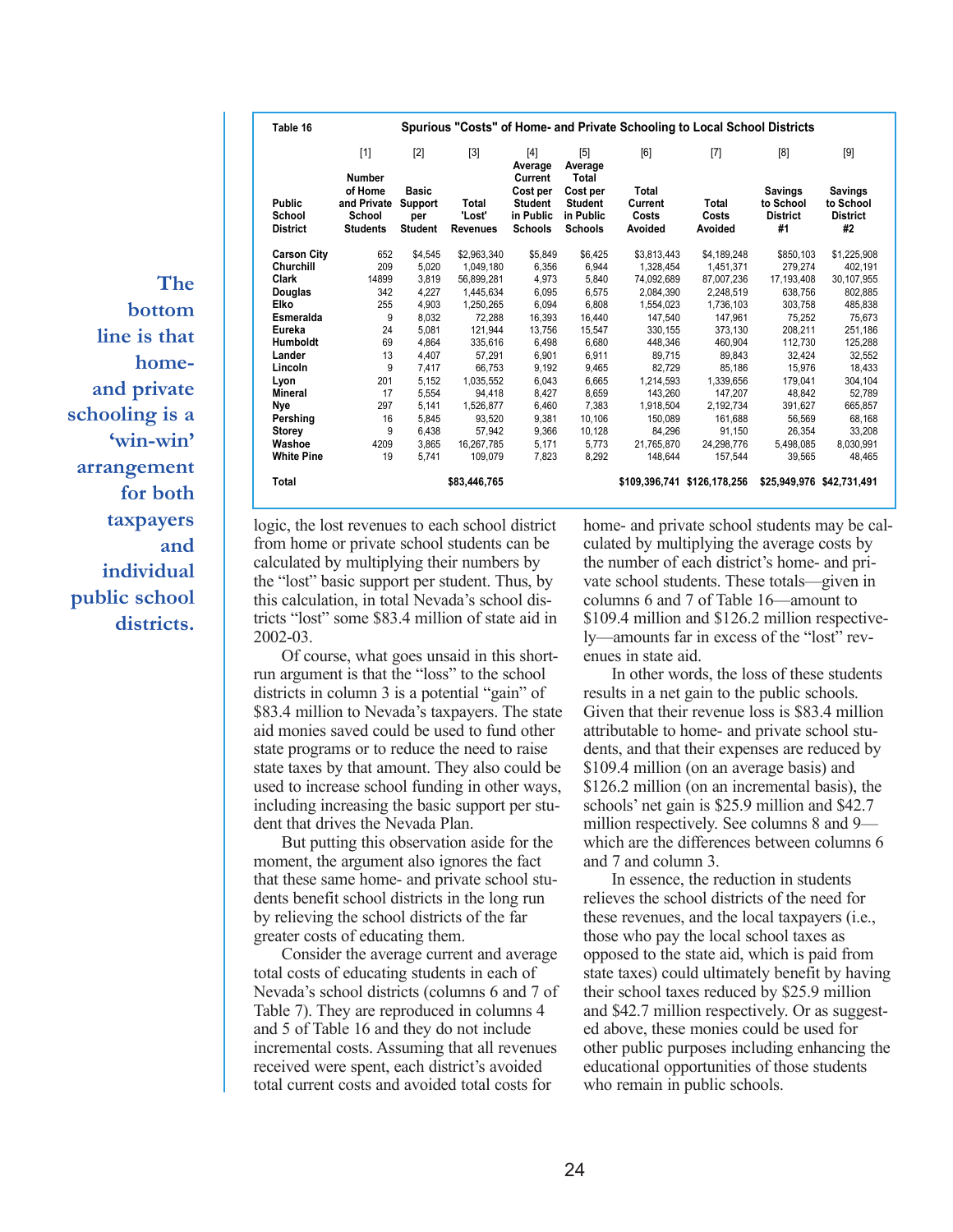The bottom line is that home- and private schooling is a "win-win" arrangement for both taxpayers and individual public school districts. Taxpayers benefit on the order of \$109.4 million to \$126.2 million. The individual public school districts' net gain ranges from \$25.9 million to \$42.7 million, thanks to their costs decreasing by more than the decrease in state aid.

In reply, public school advocates will say that most of the costs embodied in the average costs given in columns 4 and 5 of Table 16 are fixed and do not decline when students choose alternative schooling and leave traditional public schools. But their logic is belied by their own figures when student numbers increase. When student numbers increase, costs are said to increase and additional funding is required. When student numbers decrease, however, costs are never said to decrease. Plainly there is a self-serving asymmetry to this argument.

But even if correct, this argument is largely irrelevant in the context of Nevada's fastgrowing student enrollment. The issue is not

one of students leaving public schools causing a decline in enrollment, but of slowed growth in the number of students and the accelerating costs. And, as noted previously, this slowed growth saves the public schools their incremental costs, which surely exceed the average costs (see columns 4 and 5 of Table 16).

Finally, in addition to being logically flawed, the argument that students who fail to enroll in public schools are a "cost" implies that public schools are somehow *entitled* to every child, and are being deprived of something that is their due. The underlying assumption here is statist—one characteristic of totalitarian societies. In America, it is parents who are legally entitled to manage the upbringing of their children, not the public schools.

The notion that homeschool children somehow "cost" the public schools turns reality on its head. In truth, the situation could be more accurately characterized as one in which Nevada's public education establishment profits from unwarranted taxes on parents who choose to exercise their parental rights.

**The argument that students who fail to enroll in public schools are a "cost" implies that public schools are somehow**  *entitled* **to every child, and are being deprived of something that is their due.**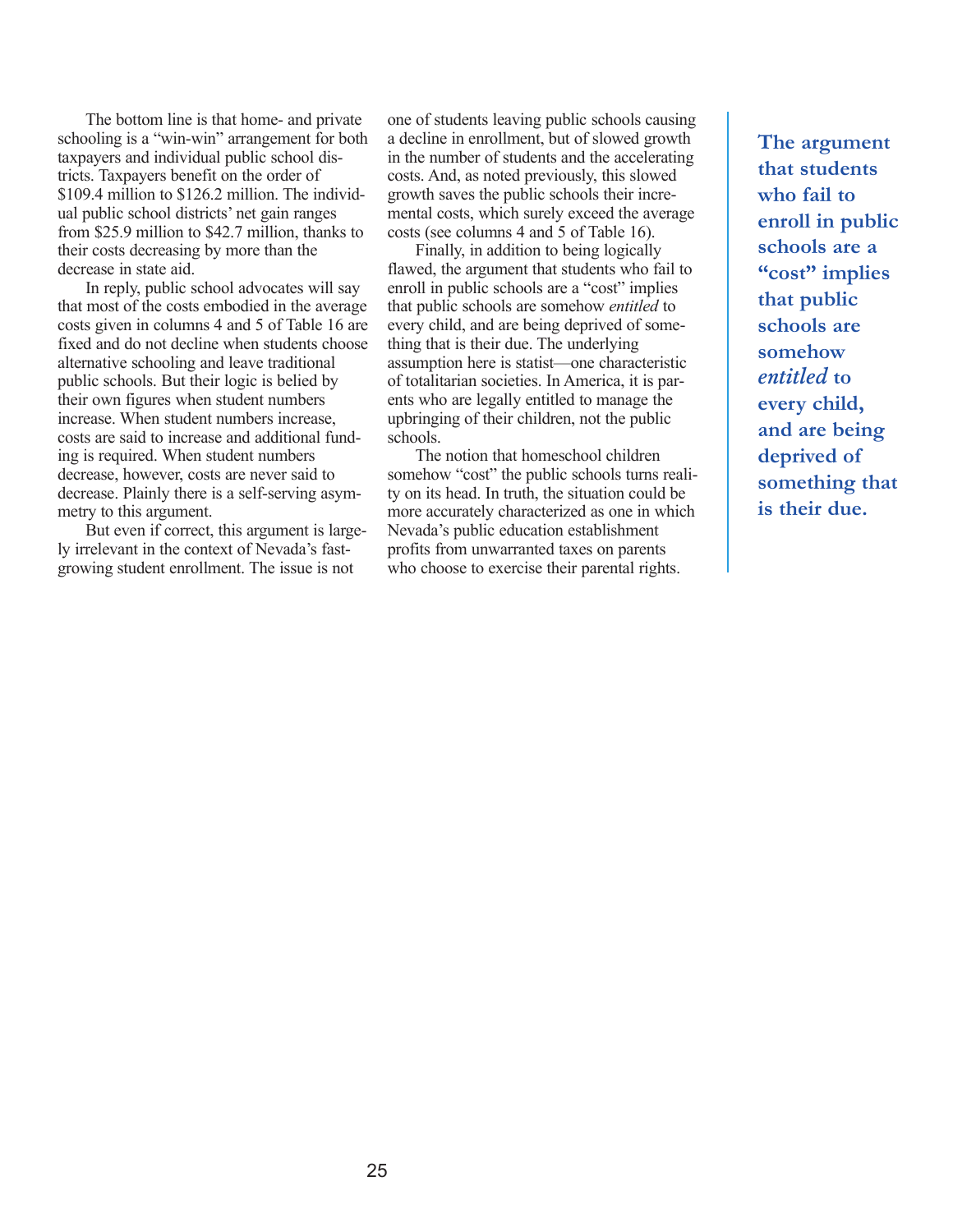**Appendix Table A-1**

| Historic and Forecasted Enrollments, Statewide Public Schools, With Charter Schools. |  |
|--------------------------------------------------------------------------------------|--|

|                              |         |         |         |         |         |             |         |           |           |         |         | % Change       |         |         |         |         |         |         |
|------------------------------|---------|---------|---------|---------|---------|-------------|---------|-----------|-----------|---------|---------|----------------|---------|---------|---------|---------|---------|---------|
|                              | 1993-94 | 94-95   | 95-96   | 96-97   | 97-98   | 98-99       | 99-00   | $00 - 01$ | $01 - 02$ | 02-03   |         | 03-041994-2004 | 04-05   | 05-06   | 06-07   | 07-08   | 08-09   | 09-10   |
| County                       |         |         |         |         |         |             |         |           |           |         |         |                |         |         |         |         |         |         |
| <b>CARSON CITY</b>           | 7093    | 7369    | 7694    | 8037    | 8286    | 8358        | 8363    | 8425      | 8761      | 8827    | 8801    | 24.08%         | 8897    | 8985    | 9073    | 9167    | 9256    | 9348    |
| CHURCHILL                    | 4167    | 4350    | 4470    | 4743    | 4766    | 4834        | 4830    | 4790      | 4713      | 4611    | 4567    | 9.60%          | 4467    | 4349    | 4284    | 4236    | 4200    | 4174    |
| <b>CLARK</b>                 | 145327  | 156348  | 166788  | 179106  | 190796  | 203777      | 217382  | 231495    | 245530    | 256527  | 270365  | 86.04%         | 282878  | 297790  | 312084  | 327695  | 344299  | 362569  |
| <b>DOUGLAS</b>               | 6697    | 7031    | 7090    | 7301    | 7302    | 7322        | 7158    | 7033      | 6989      | 7180    | 7192    | 7.39%          | 7199    | 7209    | 7219    | 7229    | 7244    | 7259    |
| <b>ELKO</b>                  | 9152    | 9486    | 9861    | 10524   | 10622   | 10443       | 10161   | 10100     | 9847      | 9694    | 9582    | 4.70%          | 9641    | 9874    | 9937    | 10005   | 10049   | 10089   |
| <b>ESMERALDA</b>             | 130     | 117     | 124     | 123     | 114     | 114         | 104     | 96        | 89        | 74      | 69      | $-46.92%$      | 65      | 62      | 60      | 58      | 57      | 56      |
| <b>EUREKA</b>                | 319     | 274     | 308     | 332     | 378     | 358         | 347     | 305       | 285       | 239     | 220     | $-31.03%$      | 250     | 260     | 275     | 287     | 295     | 303     |
| <b>HUMBOLDT</b>              | 3453    | 3702    | 3845    | 4046    | 4257    | 4288        | 4032    | 3803      | 3616      | 3500    | 3523    | 2.03%          | 3535    | 3547    | 3557    | 3567    | 3575    | 3583    |
| <b>LANDER</b>                | 1611    | 1523    | 1639    | 1820    | 1857    | 1703        | 1534    | 1449      | 1355      | 1276    | 1255    | $-22.10%$      | 1262    | 1300    | 1300    | 1304    | 1308    | 1312    |
| <b>LINCOLN</b>               | 1091    | 1128    | 1109    | 1108    | 1081    | 1052        | 1016    | 1016      | 1014      | 992     | 1012    | $-7.24%$       | 1008    | 1015    | 1034    | 1044    | 1054    | 1064    |
| <b>LYON</b>                  | 4887    | 5134    | 5426    | 5867    | 6154    | 6354        | 6557    | 6682      | 7057      | 7267    | 7685    | 57.25%         | 7957    | 8249    | 8526    | 8804    | 9074    | 9334    |
| <b>MINERAL</b>               | 1168    | 1192    | 1160    | 1138    | 1075    | 1039        | 907     | 872       | 774       | 780     | 745     | $-36.22%$      | 742     | 742     | 728     | 716     | 706     | 698     |
| <b>NYE</b>                   | 3918    | 4170    | 4528    | 4969    | 5272    | 5265        | 5424    | 5288      | 5279      | 5312    | 5472    | 39.66%         | 5635    | 5804    | 5978    | 6158    | 6342    | 6533    |
| <b>PERSHING</b>              | 896     | 886     | 967     | 1002    | 999     | 985         | 963     | 900       | 898       | 870     | 841     | $-6.14%$       | 837     | 832     | 826     | 820     | 816     | 818     |
| <b>STOREY</b>                | 484     | 501     | 480     | 493     | 532     | 507         | 458     | 447       | 479       | 450     | 467     | $-3.51%$       | 491     | 505     | 517     | 529     | 541     | 553     |
| <b>WASHOE</b>                | 43715   | 45752   | 47572   | 49671   | 51171   | 52961       | 54439   | 56245     | 58502     | 60368   | 62124   | 42.11%         | 64106   | 66118   | 68244   | 70262   | 72276   | 74325   |
| <b>WHITE PINE</b>            |         |         |         |         |         |             | 1635    |           |           |         |         |                |         |         |         | 1579    |         | 1624    |
|                              | 1692    | 1784    | 1980    | 1851    | 1874    | 1853        |         | 1562      | 1464      | 1435    | 1380    | $-18.44%$      | 1476    | 1512    | 1549    |         | 1604    |         |
| <b>Statewide w/ Charters</b> | 235,800 | 250.747 | 265.041 | 282.131 | 296.536 | .213<br>311 | 325.310 | 340,508   | 356.652   | 369.402 | 385,300 | 63.40%         | 400.446 | 418.153 | 435.191 | 453.460 | 472.696 | 493.642 |
| % Change 2000-2004           |         |         |         |         |         |             |         |           |           |         | 18.44%  |                |         |         |         |         |         |         |

*Source: Nevada Department of Education, School District Student Enrollment Forecast Model*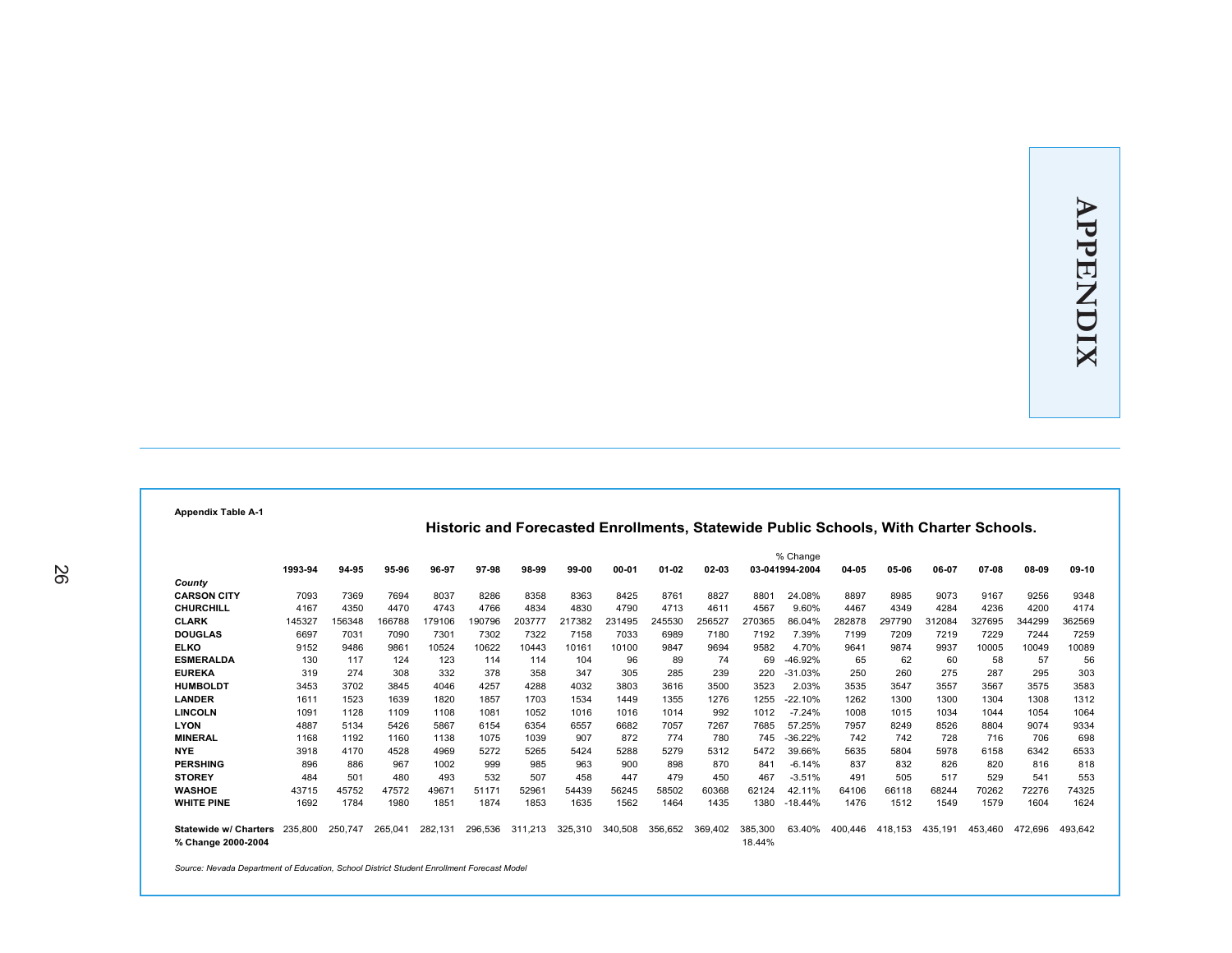**Historic and Forecasted Enrollments, Statewide Public Schools, Without Charter Schools.**

|                               |         |         |         |         |         |         |         |           |           |         |         | % Change  |         |         |         |         |
|-------------------------------|---------|---------|---------|---------|---------|---------|---------|-----------|-----------|---------|---------|-----------|---------|---------|---------|---------|
| <b>School Year:</b>           | 93-94   | 94-95   | 95-96   | 96-97   | 97-98   | 98-99   | 99-00   | $00 - 01$ | $01 - 02$ | 02-03   | 03-04   | 1994-2004 | 04-05   | 05-06   | 06-07   | 07-08   |
| <b>CARSON CITY SCH DIST</b>   | 7093    | 7369    | 7694    | 8037    | 8286    | 8358    | 8363    | 8425      | 8761      | 8827    | 8798    | 24.04%    | 8897    | 8985    | 9073    | 9167    |
| CHURCHILL CO SCH DIST         | 4167    | 4350    | 4470    | 4743    | 4766    | 4834    | 4738    | 4678      | 4610      | 4545    | 4500    | 7.99%     | 4402    | 4288    | 4224    | 4172    |
| <b>CLARK COUNTY SCH DIST</b>  | 145327  | 156348  | 166788  | 179106  | 190796  | 203777  | 217035  | 231110    | 244700    | 255306  | 268357  | 84.66%    | 280606  | 295430  | 309637  | 325112  |
| <b>DOUGLAS CO SCH DIST</b>    | 6697    | 7031    | 7090    | 7301    | 7302    | 7322    | 7158    | 7033      | 6989      | 7180    | 7190    | 7.36%     | 7199    | 7209    | 7219    | 7229    |
| ELKO CO SCH DIST              | 9152    | 9486    | 9861    | 10524   | 10622   | 10443   | 10161   | 10100     | 9847      | 9694    | 9582    | 4.70%     | 9640    | 9873    | 9936    | 10004   |
| <b>ESMERALDA CO SCH DIST</b>  | 130     | 117     | 124     | 123     | 114     | 114     | 104     | 96        | 89        | 74      | 69      | $-46.92%$ | 65      | 62      | 60      | 58      |
| <b>EUREKA CO SCH DIST</b>     | 319     | 274     | 308     | 332     | 378     | 358     | 347     | 305       | 285       | 239     | 220     | $-31.03%$ | 250     | 260     | 275     | 287     |
| <b>HUMBOLDT CO SCH DIST</b>   | 3453    | 3702    | 3845    | 4046    | 4257    | 4288    | 4032    | 3803      | 3616      | 3500    | 3523    | 2.03%     | 3535    | 3547    | 3557    | 3567    |
| <b>LANDER CO SCH DIST</b>     | 1611    | 1523    | 1639    | 1820    | 1857    | 1703    | 1534    | 1449      | 1355      | 1276    | 1255    | $-22.10%$ | 1262    | 1300    | 1300    | 1304    |
| <b>LINCOLN CO SCH DIST</b>    | 1091    | 1128    | 1109    | 1108    | 1081    | 1052    | 1016    | 1016      | 1014      | 992     | 1012    | $-7.24%$  | 1008    | 1015    | 1034    | 1044    |
| <b>LYON CO SCH DIST</b>       | 4887    | 5134    | 5426    | 5867    | 6154    | 6354    | 6539    | 6664      | 7046      | 7266    | 7678    | 57.11%    | 7952    | 8246    | 8524    | 8804    |
| <b>MINERAL CO SCH DIST</b>    | 1168    | 1192    | 1160    | 1138    | 1075    | 1039    | 907     | 872       | 774       | 780     | 743     | $-36.39%$ | 742     | 742     | 728     | 716     |
| <b>NYE CO SCH DIST</b>        | 3918    | 4170    | 4528    | 4969    | 5272    | 5265    | 5424    | 5288      | 5279      | 5312    | 5471    | 39.64%    | 5635    | 5804    | 5978    | 6158    |
| PERSHING CO SCH DIST          | 896     | 886     | 967     | 1002    | 999     | 985     | 963     | 900       | 898       | 870     | 841     | $-6.14%$  | 837     | 832     | 826     | 820     |
| <b>STOREY CO SCH DIST</b>     | 484     | 501     | 480     | 493     | 532     | 507     | 458     | 447       | 479       | 450     | 467     | $-3.51%$  | 491     | 505     | 517     | 529     |
| <b>WASHOE COUNTY SCH DIST</b> | 43715   | 45752   | 47572   | 49671   | 51171   | 52813   | 54053   | 55651     | 57583     | 58903   | 60411   | 38.19%    | 62223   | 64090   | 66015   | 67965   |
| WHITE PINE CO SCH DIST        | 1692    | 1784    | 1980    | 1851    | 1874    | 1853    | 1635    | 1562      | 1464      | 1435    | 1380    | $-18.44%$ | 1476    | 1512    | 1549    | 1579    |
| Statewide w/o Charters        | 235,800 | 250.747 | 265.041 | 282.131 | 296.536 | 311.065 | 324.467 | 339.399   | 354.789   | 366.649 | 381.497 | 61.79%    | 396.220 | 413.700 | 430.452 | 448.515 |
| % Change 2000-2004            |         |         |         |         |         |         |         |           |           |         |         | 17.58%    |         |         |         |         |

|                                  |          |          |           |           |              |                | Forecasted |          |                |          |          |          |             |           | Forecasted                         |
|----------------------------------|----------|----------|-----------|-----------|--------------|----------------|------------|----------|----------------|----------|----------|----------|-------------|-----------|------------------------------------|
| School Year:                     | 98-99    | 99-00    | $00 - 01$ | $01 - 02$ | 02-03        | 03-04          | $04 - 05$  | 05-06    | 06-07          | 07-08    | 08-09    |          | 09-10 10-11 | $11 - 12$ | <b>Percent Change</b><br>2012/2004 |
| <b>CARSON CITY SCH DIST</b>      | $\Omega$ | $\Omega$ | $\Omega$  | $\Omega$  | $\Omega$     | 3              | $\Omega$   | $\Omega$ | $\Omega$       | $\Omega$ | $\Omega$ | $\Omega$ | $\Omega$    | 0         |                                    |
| CHURCHILL CO SCH DIST            | $\Omega$ | 92       | 112       | 103       | 66           | 67             | 65         | 61       | 60             | 64       | 68       | 72       | 76          | 80        | 19.40%                             |
| <b>CLARK COUNTY SCH DIST</b>     | $\Omega$ | 347      | 385       | 830       | 1221         | 2008           | 2272       | 2360     | 2447           | 2583     | 2665     | 2697     | 2729        | 2762      | 37.55%                             |
| <b>DOUGLAS CO SCH DIST</b>       | $\Omega$ | $\Omega$ | $\Omega$  | $\Omega$  | $\Omega$     | 2              | $\Omega$   | 0        | $\Omega$       | $\Omega$ | $\Omega$ | $\Omega$ | $\Omega$    | $\Omega$  |                                    |
| ELKO CO SCH DIST                 | $\Omega$ | $\Omega$ | $\Omega$  | $\Omega$  | $\Omega$     | 0              | 1          | 1        | 1              | 1        | $\Omega$ | $\Omega$ | $\Omega$    | $\Omega$  |                                    |
| <b>ESMERALDA CO SCH DIST</b>     | $\Omega$ | $\Omega$ | $\Omega$  | $\Omega$  | $\Omega$     | $\Omega$       | $\Omega$   | $\Omega$ | $\Omega$       | 0        | $\Omega$ | $\Omega$ | $\Omega$    | $\Omega$  |                                    |
| <b>EUREKA CO SCH DIST</b>        | $\Omega$ | $\Omega$ | $\Omega$  | $\Omega$  | $\Omega$     | $\Omega$       | $\Omega$   | $\Omega$ | $\Omega$       | $\Omega$ | $\Omega$ | $\Omega$ | $\Omega$    | $\Omega$  |                                    |
| <b>HUMBOLDT CO SCH DIST</b>      | $\Omega$ | $\Omega$ | $\Omega$  | $\Omega$  | $\Omega$     | 0              | $\Omega$   | 0        | $\Omega$       | $\Omega$ | $\Omega$ | $\Omega$ | $\Omega$    | $\circ$   |                                    |
| <b>LANDER CO SCH DIST</b>        | $\Omega$ | $\Omega$ | $\Omega$  | $\Omega$  | $\Omega$     | $\Omega$       | $\Omega$   | $\Omega$ | $\Omega$       | $\Omega$ | $\Omega$ | $\Omega$ | $\Omega$    | $\Omega$  |                                    |
| <b>LINCOLN CO SCH DIST</b>       | $\Omega$ | $\Omega$ | $\Omega$  | $\Omega$  | $\Omega$     | $\Omega$       | $\Omega$   | $\Omega$ | $\Omega$       | $\Omega$ | $\Omega$ | $\Omega$ | $\Omega$    | $\Omega$  |                                    |
| <b>LYON CO SCH DIST</b>          | $\Omega$ | 18       | 18        | 11        | $\mathbf{1}$ | $\overline{7}$ | 5          | 3        | $\overline{a}$ | $\Omega$ | $\Omega$ | $\Omega$ | $\Omega$    | $\Omega$  |                                    |
| <b>MINERAL CO SCH DIST</b>       | $\Omega$ | $\Omega$ | $\Omega$  | $\Omega$  | $\Omega$     | $\overline{2}$ | $\Omega$   | $\Omega$ | $\Omega$       | $\Omega$ | $\Omega$ | $\Omega$ | $\Omega$    | $\Omega$  |                                    |
| <b>NYE CO SCH DIST</b>           | $\Omega$ | $\Omega$ | $\Omega$  | $\Omega$  | $\Omega$     | $\mathbf{1}$   | $\Omega$   | 0        | $\Omega$       | 0        | $\Omega$ | $\Omega$ | $\Omega$    | $\Omega$  |                                    |
| PERSHING CO SCH DIST             | $\Omega$ | $\Omega$ | $\Omega$  | $\Omega$  | $\Omega$     | $\Omega$       | $\Omega$   | $\Omega$ | $\Omega$       | $\Omega$ | $\Omega$ | $\Omega$ | $\Omega$    | $\Omega$  |                                    |
| <b>STOREY CO SCH DIST</b>        | $\Omega$ | $\Omega$ | $\Omega$  | $\Omega$  | $\Omega$     | $\Omega$       | $\Omega$   | $\Omega$ | $\Omega$       | $\Omega$ | $\Omega$ | $\Omega$ | $\Omega$    | $\Omega$  |                                    |
| <b>WASHOE COUNTY SCH DIST</b>    | 148      | 386      | 594       | 919       | 1465         | 1713           | 1883       | 2028     | 2229           | 2297     | 2336     | 2385     | 2393        | 2420      | 41.27%                             |
| WHITE PINE CO SCH DIST           | $\Omega$ | $\Omega$ | $\Omega$  | $\Omega$  | $\Omega$     | $\Omega$       | $\Omega$   | $\Omega$ | $\Omega$       | $\Omega$ | $\Omega$ | $\Omega$ | n           | $\Omega$  |                                    |
| <b>Total For Charter Schools</b> | 148      | 843      | 1109      | 1863      | 2753         | 3803           | 4226       | 4453     | 4739           | 4945     | 5069     | 5154     | 5198        | 5262      | 38.36%                             |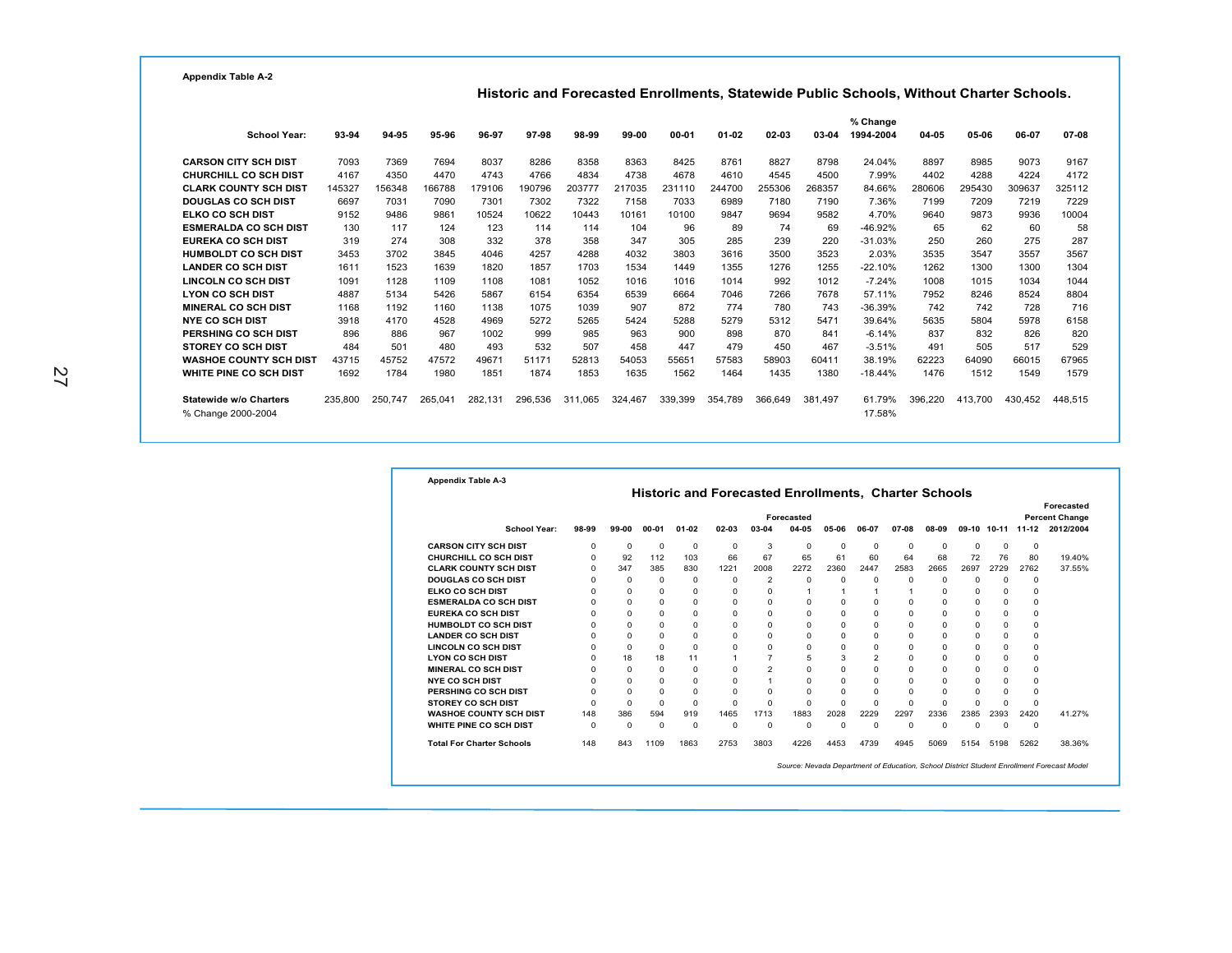### **ENDNOTES**

- Romanowski, M. H., "Common arguments about the strengths and limitations of home schooling," *Clearing House*, 75(2), 79-83, 2001. Retrieved September 4, 2004, from ERIC database. 1
- Lines, P. M., "Homeschooling comes of age," *Public Interest*, (140), 74-85, 2000. Retrieved September 4, 2004, from ERIC database. 2
- Cloud, J., & Morse, J., "Home sweet school," *Time*, 2001. Retrieved September 21, 2004 from http://www.time.com/time/covers/1101010827/cover.html. 3
- Ray, B. D., & Weller, N., "Homeschooling: An overview and financial implications for public schools," *School Business Affairs*, 69(5), 22-26, 2003. Retrieved September 4, 2004, from ERIC database. 4
- Ibid. p. 25. 5
- Booth, J., Bradley, L., Flick, T. M., & Kirk, S., "No place like home," *The American School Board Journal*, 184, 8-41, 1997. 6
- Stevenson, D., "Things to know before citing case law," *A to Z Home's Cool Homeschooling*, 2004, retrieved October 12, 2004 from http://homeschooling.gomilpitas.com/articles/021304.htm. 7
- Bloom, Ira, "The new parental rights challenge to school control: Has the Supreme Court mandated school choice?," *Journal of Law & Education*, 32(2), 139-183, 2003. Retrieved September 4, 2004, from ERIC database. 8
- Bloom, 2003. 9
- See Bloom, 2003. 10
- Ansell, S., "Home schooling," *Education Week On The Web*, June 2004. Retrieved September 10, 2004 from http://www.edweek.org/context/topics/issuespage.cfm?id=37. 11
- This is based on an estimated 1 to 2 million homeschoolers out of a total projected enrollment (for 2004) of 53.8 million students in U.S. primary and secondary educational institutions. 12
- Lines, 2000. 13
- Ibid. 14
- Education Commission of the States, (2004). *Home Schooling*. Retrieved September 10, 2004 from http://www.ecs.org/ecsmain.asp?page=/search/default.asp. 15
- Reich, 2002; Romanowski, 2001. 16
- Ray, B. D., *Homeschooling Grows Up*. Salem, OR: National Home Education Research Institute, 2003. Retrieved September 10, 2004 from http://www.hslda.org/research/ray2003/HomeschoolingGrowsUp.pdf. 17
- Also noted by NCES, 2004. 18
- Also noted by Reich, 2002. 19
- Also noted by NCES, 2004. 20
- Ibid. 21
- National Home Education Network (no date). "Reasons to homeschool." Retrieved September 27, 2004 from http://www.nhen.org/media/default.asp?id=362. 22
- Clements, A. D., *Homeschooling: A Research-Based How-To Manual*. Lanham, MD: ScarecrowEducation, 2004. 23
- Pawlas, G. E., "Clearing the air about home schooling," *Kappa Delta Pi Record*, 37(2), 63-66, 2001. Retrieved September 4, 2004, from ERIC database. 24
- Rudner, L. M., "Scholastic achievement and demographic characteristics of home school students in 1998," *Education Policy Analysis Archives*, 7, 1999. Retrieved September 6, 2004 from http://epaa.asu.edu/epaa/v7n8/. 25
- Ray, B., *Strengths of Their Own: Home Schoolers Across America: Academic Achievement, Family Characteristics, and Longitudinal Traits*. Salem, OR: National Home Education Research Institute, 1997. 26
- As cited by Ray & Weller, 2003. 27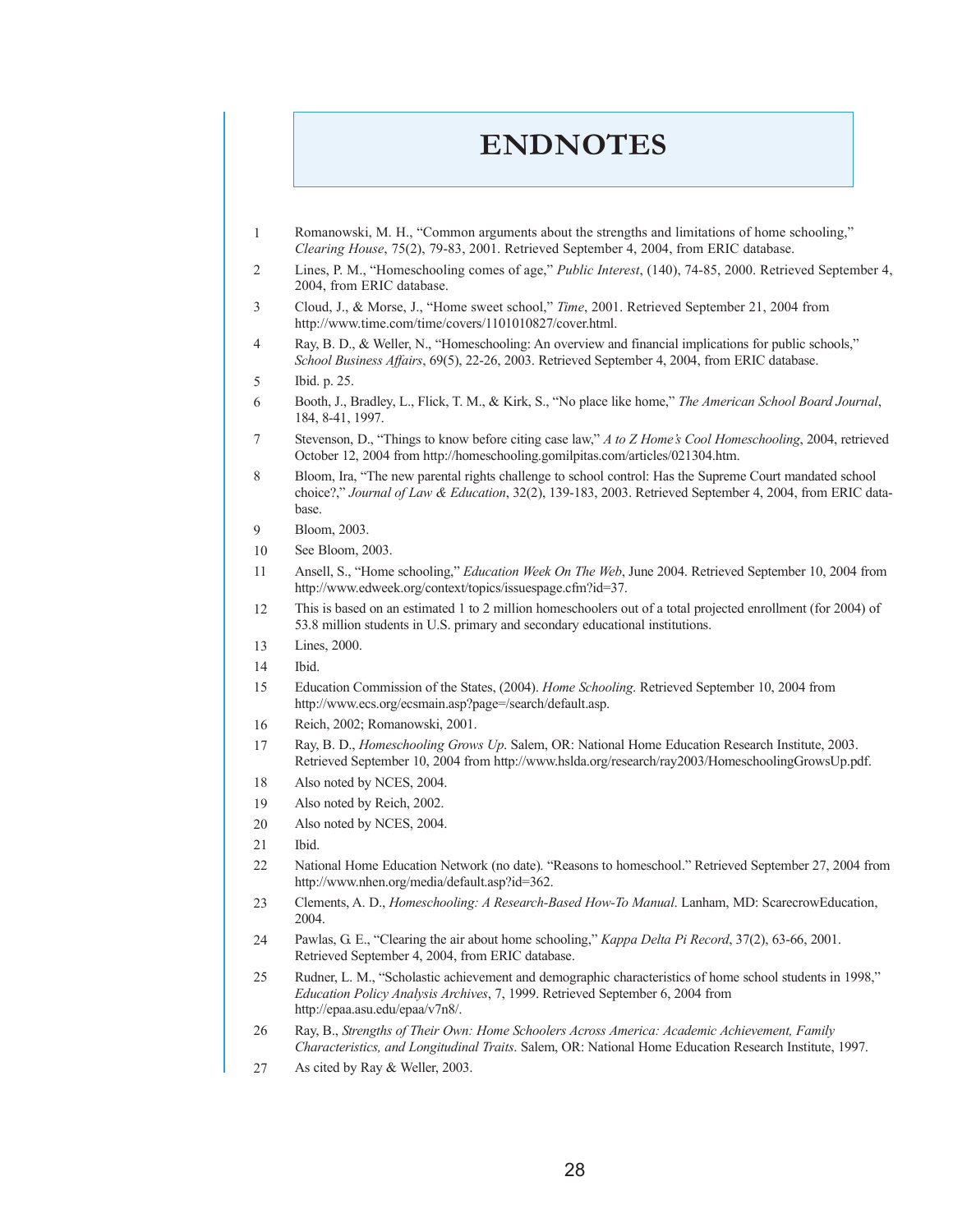- As cited by Ensign, J., 1997. *Homeschooling gifted students: An introductory guide for parents*. ERIC Digest #543. ERIC Document Reproduction Service # ED414683. 28
- Ray, 2003. 29
- Hammons, C. W., "School@Home," *Education Next*, 1(4), 48-55, 2001. Retrieved September 4, 2004, from ERIC database. 30
- Ibid. 31
- Anderson, B. C., "An A for home schooling," *City Journal*, Summer 2000. Retrieved September 10, 2004 from http://www.city-journal.org/html/10\_3\_an\_a\_for\_home.html. 32
- Medlin, R. G., "Home schooling and the question of socialization," *Peabody Journal of Education*, 75 (1 & 2), 107-23, 2000; Ray & Weller, 2003; Romanowski, 2001; Shyers, L. E., Comparison Of Social Adjustment Between Home and Traditionally Schooled Students. Doctoral dissertation, University of Florida, 1992. 33
- Romanowski, 2001. 34
- Medlin, 2000. 35
- Lines, 2000. 36
- U.S. Department of Education, 1997, "Questionnaires: Screener/Household and Library, Parent and Family Involvement in Education and Civic Involvement, Youth Civic Involvement, and Adult Civic Involvement," Working Paper No. 97-25, 1996 National Household Education Survey (NHES:96). Retrieved October 13, 2004 from http://nces.ed.gov/pubs97/9725.pdf. 37
- Ibid. 38
- Houston, P. D., "Time to re-public the republic," *School Administrator*, 60(8), 10-12, 2003. Retrieved September 4, 2004, from ERIC database; Reich, 2002. 39
- Reich, 2002. 40
- Dougherty, J., "Library's anti-religion policy challenged. Facility sued after rejecting request to use meeting room," *WorldNetDaily*, 2002. Retrieved September 30, 2004 from http://wnd.com/news/article.asp?ARTI-CLE ID=30406. 41
- Romanowski, 2001. 42
- Hoxby, C. M., "If families matter most, where do schools come in?" In T. M. Moe (Ed.), *A Primer on America's Schools*. (pp. 89-125). Stanford, CA: Hoover Institutions Press, 2001. 43
- Ibid. 44
- Hardy, L., "Learning without school," *American School Board Journal*, 188(8), 14-19, 2001. Retrieved September 10, 2004, from http://www.asbj.com/2001/08/0801coverstory.html. 45
- Barrett, B. K., "Why we welcome home schoolers," *School Administrator*, 60(1), 30-31, 2003. Retrieved September 4, 2004, from ERIC database. 46
- Pennsylvania Senate Bill 384: Allowing Homeschool Students to Participate in Extracurricular Activities. Retrieved December 6, 2004 from http://www.hslda.org/Legislation/State/pa/2003/PASB384/default.asp. 47
- Pawlas, 2001. 48
- Ibid. 49
- 2003 Nevada Revised Statutes, Chapter 386, "Local administrative organization, school districts," retrieved September 30, 2004 from http://www.leg.state.nv.us/NRS/NRS-386.html; 2003 Nevada Revised Statutes, Chapter 392, "Pupils, general provisions," retrieved September 30, 2004 from http://www.leg.state.nv.us/NRS/NRS-392.html. 50
- Ray, B. D., "Customization through homeschooling," *Educational Leadership*, 59(7), 50-54, 2002. Retrieved September 4, 2004, from ERIC database. 51
- Zirkel, P. A., "Accommodating home schoolers," *Principal*, 81(1), 73-74, 2001. Retrieved September 4, 2004, from ERIC database; Zirkel, P. A., "What ever happened in the appeal of ...? part II," *Phi Delta Kappan*, 84(2), 104-05,108,175, 2002. Retrieved September 4, 2004, from ERIC database. 52
- Zirkel, P. A., "Homeschoolers' rights to special education," *Principal*, 82(4), 12,14, 2003. Retrieved September 4, 2004, from ERIC database. 53
- Nevada Department of Education 2004: Assessment, Program Accountability and Curriculum: Nevada Home Schooling: Special Education. Retrieved September 6, 2004 from http://www.doe.nv.gov/sca/home\_school/SpecialEducation.htm. 54
- Schnorbus, Frank, personal communication, September 11, 2004. 55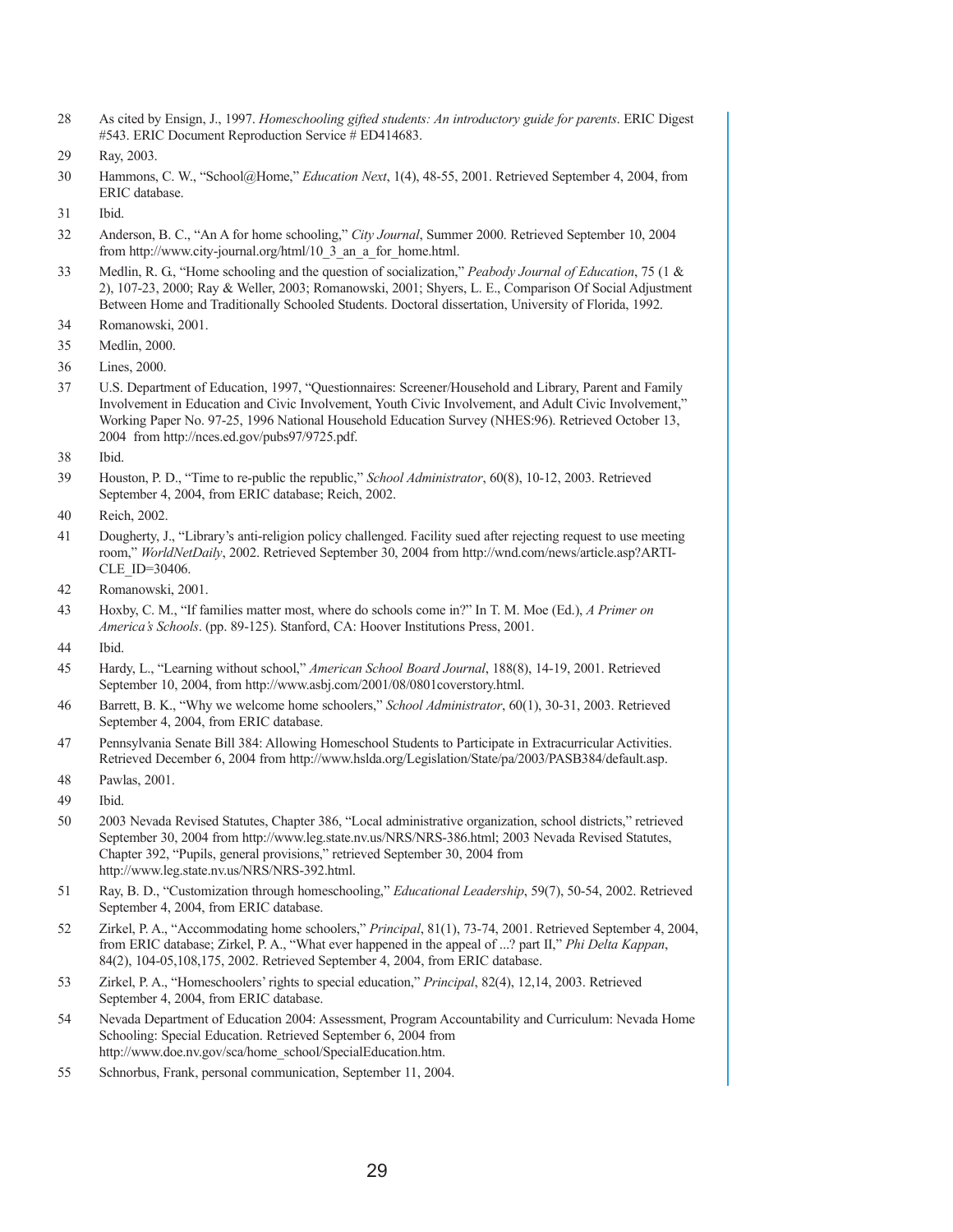- Nevada Administrative Code, retrieved September 30, 2004 from Chapter 392, "Pupils exemption from compulsory attendance," http://www.leg.state.nv.us/NAC/NAC-392.html. 56
- Nevada Administrative Code §392.035. 57
- Dragon, Barbara, personal communication, September 12, 2004. 58
- Home Schooling Legal Defense Association (no date). 59
- Dragon, 2004. 60
- Schnorbus, 2004. 61
- Dragon, 2004. 62
- Bloom, 2003, p. 1. 63
- Ibid. 64
- Fusarelli, L. D., "Charter schools: implications for teachers and administrators," *Clearing House*, 76(1), 20- 24, 2002. Retrieved September 4, 2004, from ERIC database; Boss, S. J., "Virtual charters: Public schooling, at home," *The Christian Science Monitor*, 2002. Retrieved September 6, 2004 from http://www.csmonitor.com/2002/0108/p14s1-lepr.html. 65
- See: Boss, 2002; Cook, G., "The cyber charter challenge," *American School Board Journal*, 189(9), 45-47, 2002. Retrieved September 4, 2004, from ERIC database; Joiner, L. L., "A virtual tour of virtual schools," *American School Board Journal*, 189(9), 50-52, 2002. Retrieved September 4, 2004, from ERIC database; Lopez, J., "Learning in virtual environments," *Science Teacher*, 70(7), 58-61, 2003. Retrieved September 4, 2004, from ERIC database; Maeroff, G. I., "Classroom of one: The promise of online learning," *American School Board Journal*, 190(2), 26-28, 2003. Retrieved September 4, 2004, from ERIC database; Morris, S., "How to launch an online school," *Technology & Learning*, 22(1), 34-36,38, 2004. Retrieved September 4, 2004, from ERIC database; Payne, E. J., "Whose student is it, anyway?" *American School Board Journal*, 189(9), 47-48, 2002. Retrieved September 4, 2004, from ERIC database. 66
- National Charter School Clearinghouse, (2002, 2). "Virtual charter schools." Retrieved September 5, 2004 from http://www.ncsc.info/newsletter/holiday\_edition\_2002/virtual\_charter\_schools.htm. 67
- 2003 Nevada Revised Statutes, Chapter 388, "System of public instruction, general provisions," Retrieved September 30, 2004 from http://www.leg.state.nv.us/NRS/NRS-388.html. 68
- Schnorbus, 2004. 69
- Wenders, John T., "The extent and nature of waste and rent dissipation in US public education," paper prepared for conference on Education Marketplaces, Center for Educational Freedom, Cato Institute, September 28, 2004. Forthcoming in *Cato Journal*, Spring 2005. 70
- Nevada Department of Education, Administrative and Fiscal Services, "The 'Nevada Plan' and distributive school account (DSA), DSA fact sheet," no date. The end of the quote specifically refers to these Nevada statutes: NRS 387.121, NRS 387.1233, and NRS 387.1235. 71
- National Center for Education Statistics (NCES), 2002. *Digest of Education Statistics*. Washington, DC: US Department of Education, Office of Educational Research and Improvement. NCES Publication 2002-130. Table 90. (http://nces.ed.gov/) 72
- Cotton, K., "School size, school climate, and student performance," School Improvement Research Series, The Northwest Regional Educational Laboratory, 1996. http://www.nwrel.org/scpd/sirs/10/c020.html. 73
- Wenders, 2005. 74
- Cotton, 1996. 75
- The per-student cost savings are obtained by dividing the total dollar amount avoided by the total number of public school students in Nevada. 76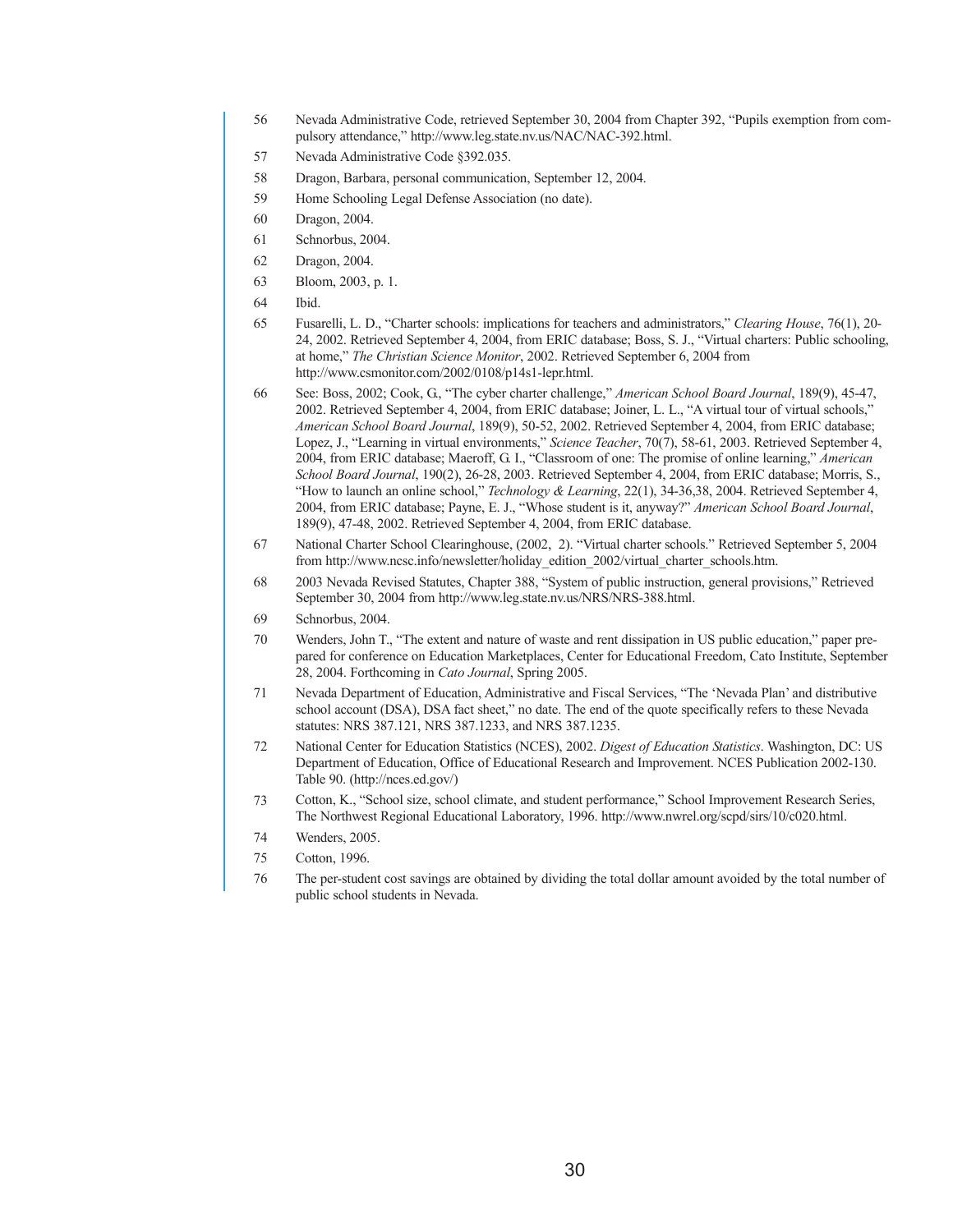### **ABOUT THE AUTHORS**

#### **John T. Wenders** jwenders@uidaho.edu

John T. Wenders is Professor of Economics, Emeritus, at the University of Idaho. He is also Senior Fellow at The Commonwealth Foundation, a Policy Advisor at the Heartland Institute, and Senior Policy Advisor for Education Excellence Idaho. He currently divides his time between Moscow, Idaho, and Alpine, Arizona. He has an A.B. from Amherst College, M.A.s from the University of Hawaii and Northwestern University, and a Ph.D. from Northwestern University, all in economics. He has taught mathematics at the secondary level in Honolulu, Hawaii, and economics at Northwestern University, Middlebury College, the University of Arizona and the University of Idaho. He is the author of many publications and has been an economic consultant to major corporations and government agencies in the U.S., Australia, New Zealand, Japan, and Canada. His field of spe-

#### **Andrea D. Clements**

clements@mail.etsu.edu

Andrea D. Clements is Professor of Educational Psychology in the Human Development and Learning Department at East Tennessee State University (ETSU). She is a member of the Education Consumers Consultants Network and recently published the book *Homeschooling: A Research-Based How-To Manual*. She has a B.S. in Interdisciplinary Counseling, an M.A. in Rehabilitation Counseling, and a Ph.D. in Educational Psychology, all from the University of Alabama. She has taught Research Methods, as well as Behavioral and Developmental Psychology at ETSU and the State University of West Georgia,

cialization is regulatory economics, which is concerned with the interaction between government ownership, control, and regulation and its effects on economic efficiency. As an expert in telecommunications, electric power, urban water, and antitrust, Professor Wenders has testified on various economic matters over 125 times before various regulatory agencies and courts in almost all U.S. states. Professor Wenders' current research interest is in the economics of education. He recently completed an analysis of a forecast of teacher supply and demand produced by the Idaho Board of Education, an analysis of teacher compensation in the U.S. and Idaho, and an analysis of the relative efficiency of U.S. public schools. He is writing a book tentatively titled *The Pathology of Lower Public Education.* He currently serves on the Idaho Board of Education's Committee on Performance-Based Compensation for Teachers. His complete curriculum vitae can be found at:

http://www.uidaho.edu/~jwenders.

and has been a guest lecturer in Research Methods for the University of Alabama in Asuncion, Paraguay. She has published and presented in the fields of homeschooling, educational psychology, child development, and physiological correlates of behavior. Professor Clements began homeschooling her own children in 1998. A consultant to local homeschoolers and the informal liaison between ETSU and the homeschooling community, six years ago she developed a college course on homeschooling, which has been offered annually since. She currently shares a research laboratory, the Program for the Study of Infancy Laboratory, with a fellow psychologist at ETSU. Her current research interests are in the areas of child temperament and physiology.

**The Education Consumers Consultants Network** is a partnership of experienced scholars and educators dedicated exclusively to serving education's consumers. It is affiliated with the Education Consumers ClearingHouse, a subscriber-supported consumer advocacy organization. It can be found on the Web at http://www.education-consumers.com